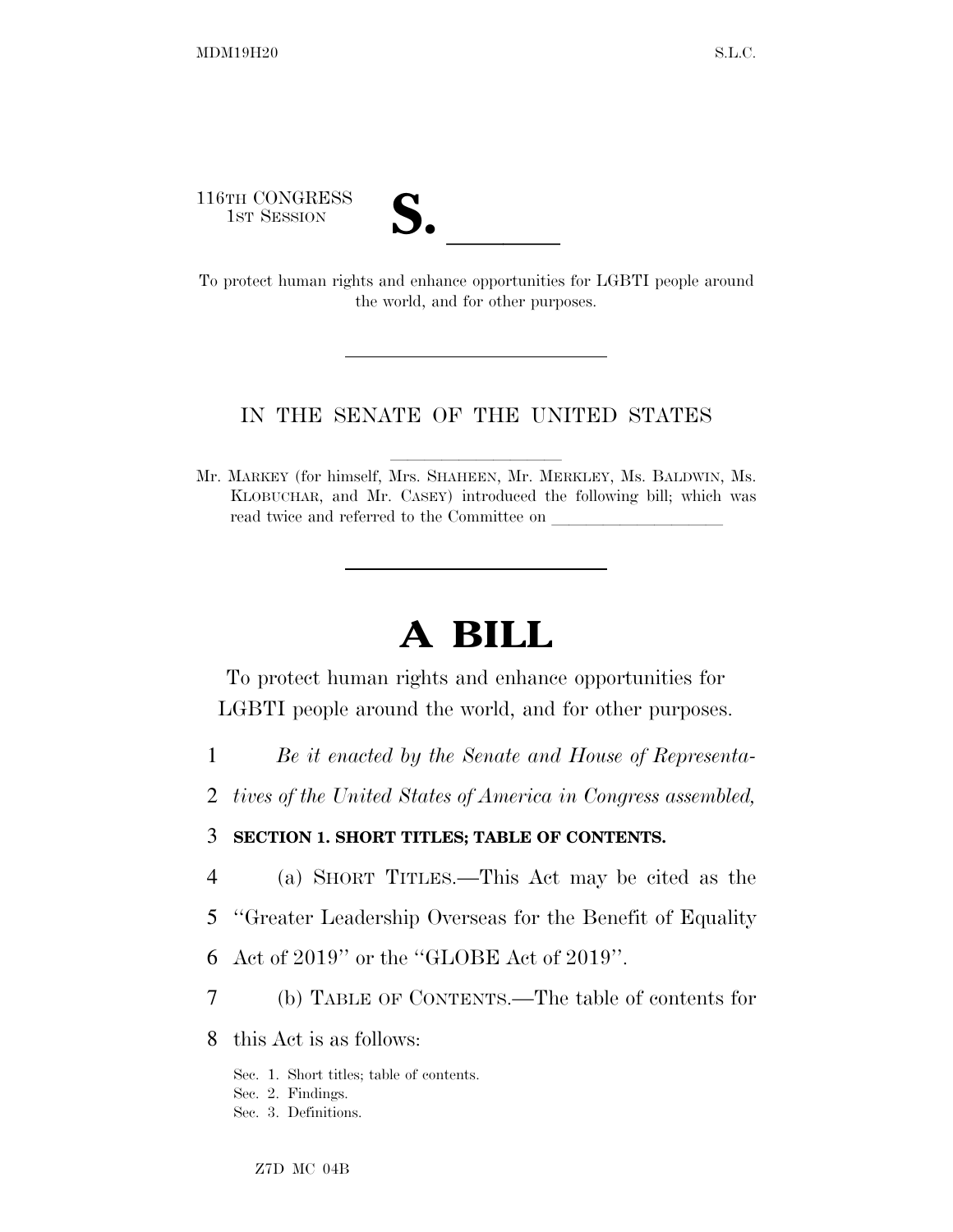- Sec. 4. Documenting and responding to bias-motivated violence against LGBTI people abroad.
- Sec. 5. Sanctions on individuals responsible for violations of human rights against LGBTI people.
- Sec. 6. Combating international criminalization of LGBTI status, expression, or conduct.
- Sec. 7. Foreign assistance to protect human rights of LGBTI people.
- Sec. 8. Global health inclusivity.
- Sec. 9. Immigration reform.
- Sec. 10. Engaging international organizations in the fight against LGBTI discrimination.
- Sec. 11. Representing the rights of United States LGBTI citizens deployed to diplomatic and consular posts.

## 1 **SEC. 2. FINDINGS.**

2 Congress finds the following:

 (1) The norms of good governance, human rights protections, and the rule of law have been vio- lated unconscionably with respect to lesbian, gay, bi- sexual, transgender, and intersex (LGBTI) peoples in an overwhelming majority of countries around the world, where LGBTI people face violence, hatred, bigotry, and discrimination because of who they are and who they love.

 (2) In at least 68 countries, or almost 40 per- cent of the world, same-sex relations and relation- ships are criminalized. Many countries also crim- inalize or otherwise prohibit cross-dressing and gen-der-affirming treatments for transgender individuals.

16 (3) The World Bank has begun to measure the 17 macro-economic costs of criminal laws targeting 18 LGBTI individuals through lost productivity, detri-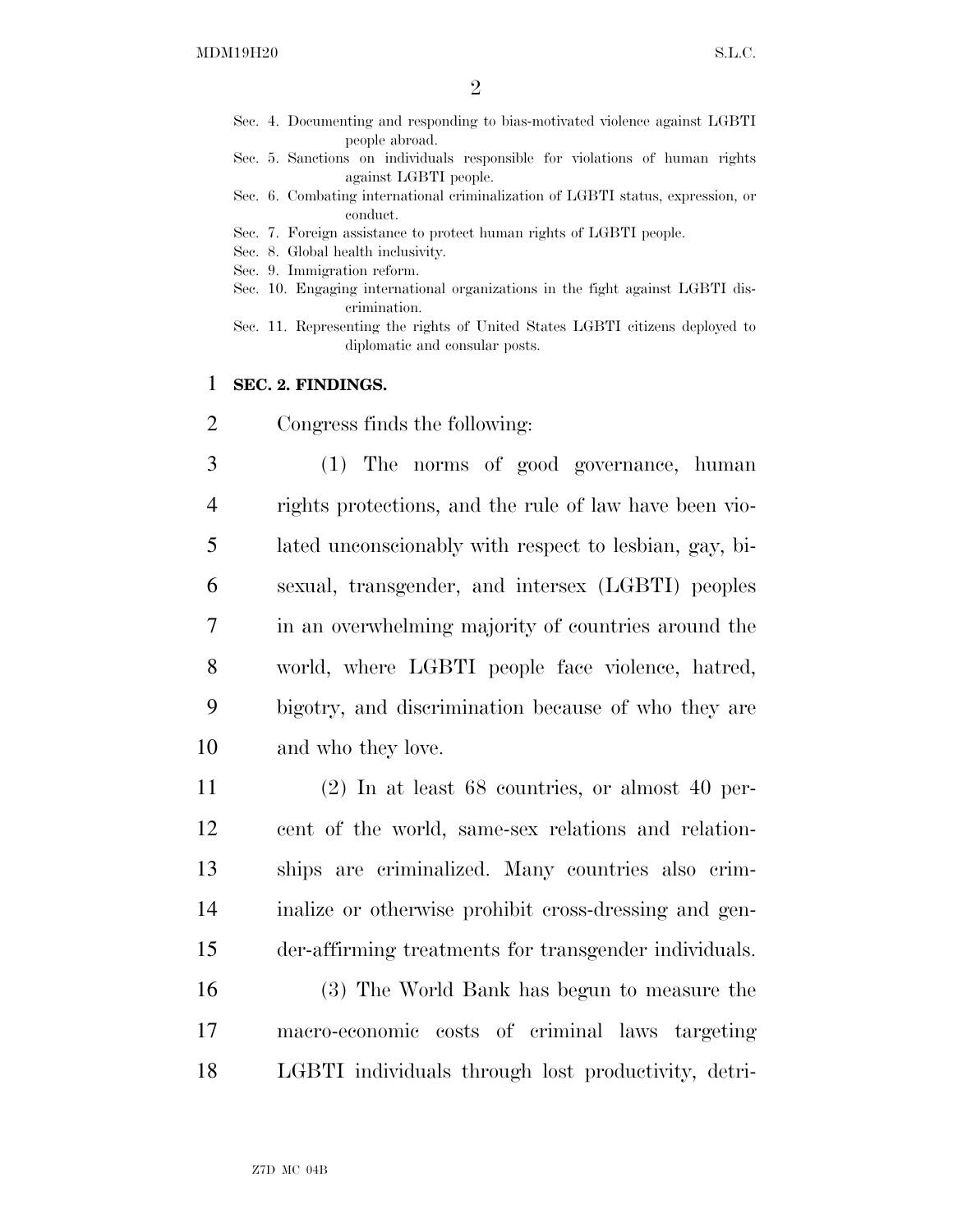mental health outcomes and violence, as a step to-ward mitigating those costs.

 (4) Violence and discrimination based on sexual orientation and gender identity are documented in the Department of State's annual Country Human Rights Reports to Congress, which show a clear pat- tern of human rights violations, including murder, rape, torture, death threats, extortion, and imprison- ment, in every region of the world based on sexual orientation and gender identity. In many instances police, prison, military, and civilian government au- thorities have been directly complicit in abuses aimed at LGBTI citizens.

 (5) As documented by the Department of State, LGBTI individuals are subjected in many countries to capricious imprisonment, loss of employment, housing, access to health care, and societal stigma and discrimination. LGBTI-specific restrictions on basic freedoms of assembly, press, and speech exist in every region of the world.

 (6) Targeted sanctions are an important tool to push for accountability for violations of the human 23 rights of LGBTI people.

 (7) Anti-LGBTI laws and discrimination pose significant risks for LGBTI youth who reveal their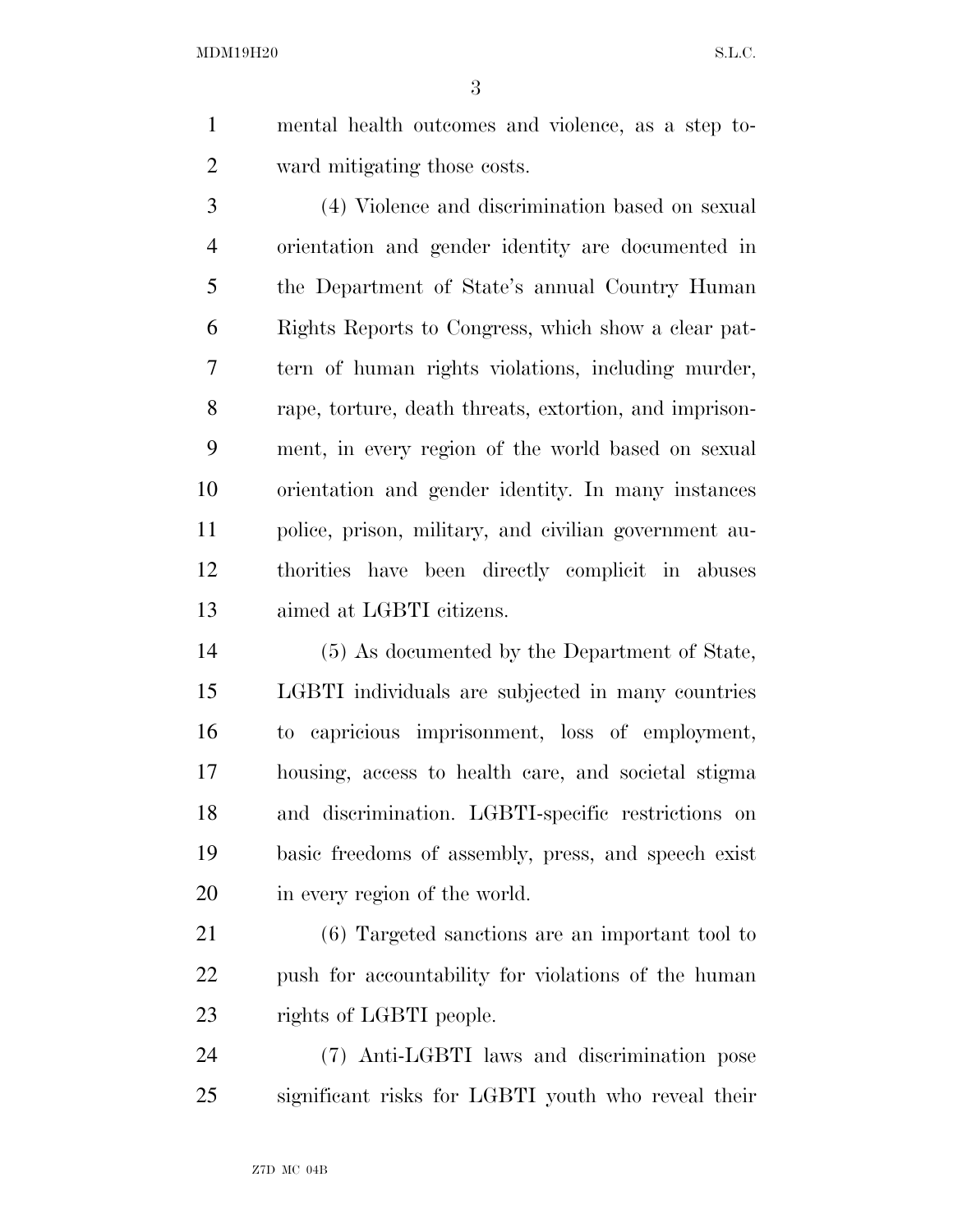sexual identity to their family or community and often face rejection, homelessness, and limited edu- cational and economic opportunities. These factors contribute to increased risks of substance abuse, sui-cide, and HIV infection among LGBTI youth.

 (8) Anti-LGBTI laws also increase global health risks. Studies have shown that when LGBTI people, especially LGBTI youth, face discrimination, they are less likely to seek HIV testing, prevention, and treatment services.

 (9) Because they face tremendous discrimina- tion in the formal labor sector, many sex workers are also LGBTI individuals, and many sex-worker- led programs and clinics serve the LGBTI commu- nity with safe, non-stigmatizing, medical and social care. USAID has also referred to sex workers as a ''most-at-risk population''. The anti-prostitution loy- alty oath that health care providers receiving United States assistance must take isolates sex-worker-led and serving groups from programs and reinforces stigma, undermining both the global AIDS response and human rights. In 2013, the Supreme Court held that this requirement is unconstitutional as it ap- plies to United States nongovernmental organiza-tions and their foreign affiliates.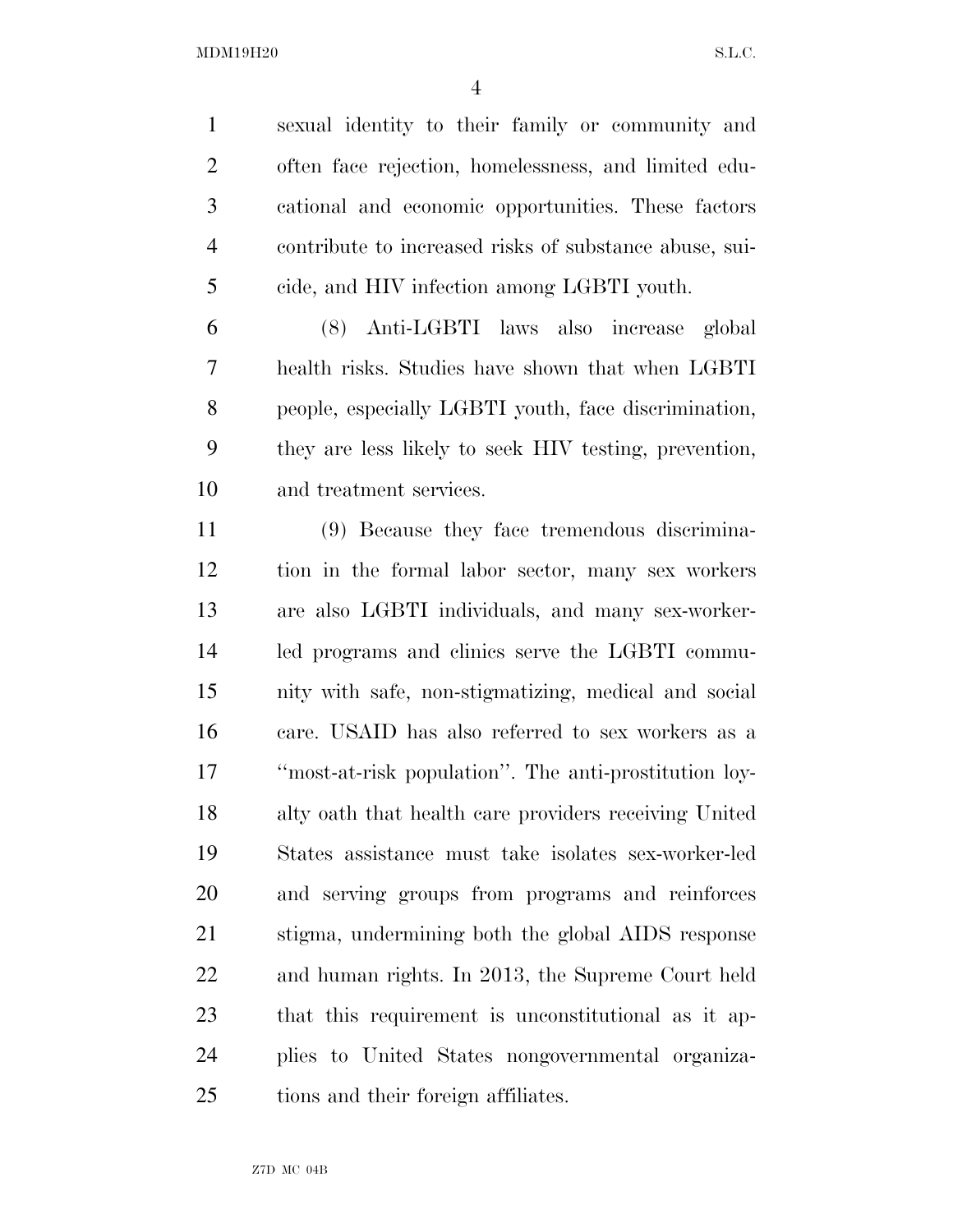(10) According to the Trans Murder Monitoring Project, which monitors homicides of transgender in- dividuals, there were at least 369 cases of reported killings of transgender and gender-diverse people be- tween October 2017 and September 2018, which represents an increase compared to previous years.

 (11) In many countries, intersex individuals ex- perience prejudice and discrimination because their bodies do not conform to general expectations about sex and gender. Because of these expectations, medi- cally unnecessary interventions are often performed in infancy without the consent or approval of intersex individuals and in violation of international human rights standards.

 (12) Asylum and refugee protection are critical last-resort protections for LGBTI individuals, but those who seek such protections face ostracization and abuse in refugee camps and detention facilities. They are frequently targeted for violence, including sexual assault, in refugee camps and in immigration detention. LGBTI individuals may be segregated against their will for long periods in solitary confine- ment, in an effort to protect them from such vio- lence, but prolonged solitary confinement itself rep-resents an additional form of abuse that is pro-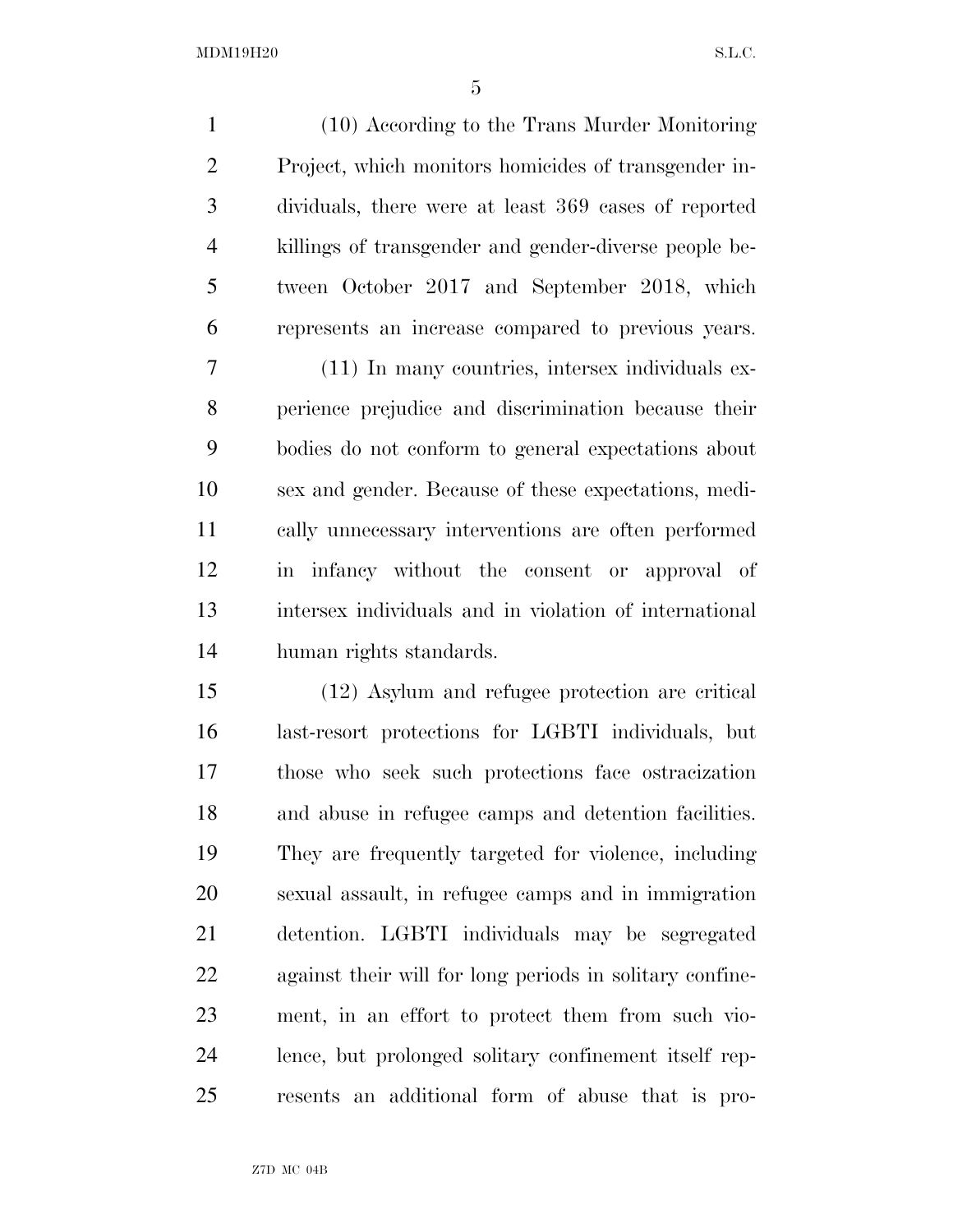|   | foundly damaging to the social and psychological      |
|---|-------------------------------------------------------|
| 2 | well-being of any individual.                         |
| 3 | (13) In December 2011, President Barack               |
| 4 | Obama directed all Federal foreign affairs agencies   |
| 5 | to ensure that their diplomatic, humanitarian, health |
| 6 | and foreign assistance programs take into account     |
|   | the needs of marginalized LGBTI communities and       |

persons.

 (14) In 2015, the Department of State estab- lished the position of Special Envoy for the Human Rights of LGBTI Persons.

 (15) The use of United States diplomatic tools, including the Department of State's exchange and speaker programs, to address the human rights needs of marginalized communities has helped in- form public debates in many countries regarding the protective responsibilities of any democratic govern-ment.

 (16) Engaging multilateral fora and inter- national institutions is critical to impacting global norms and to broadening global commitments to fairer standards for the treatment of all people, in- cluding LGBTI. The United States must remain a leader in the United Nations system and has a vest-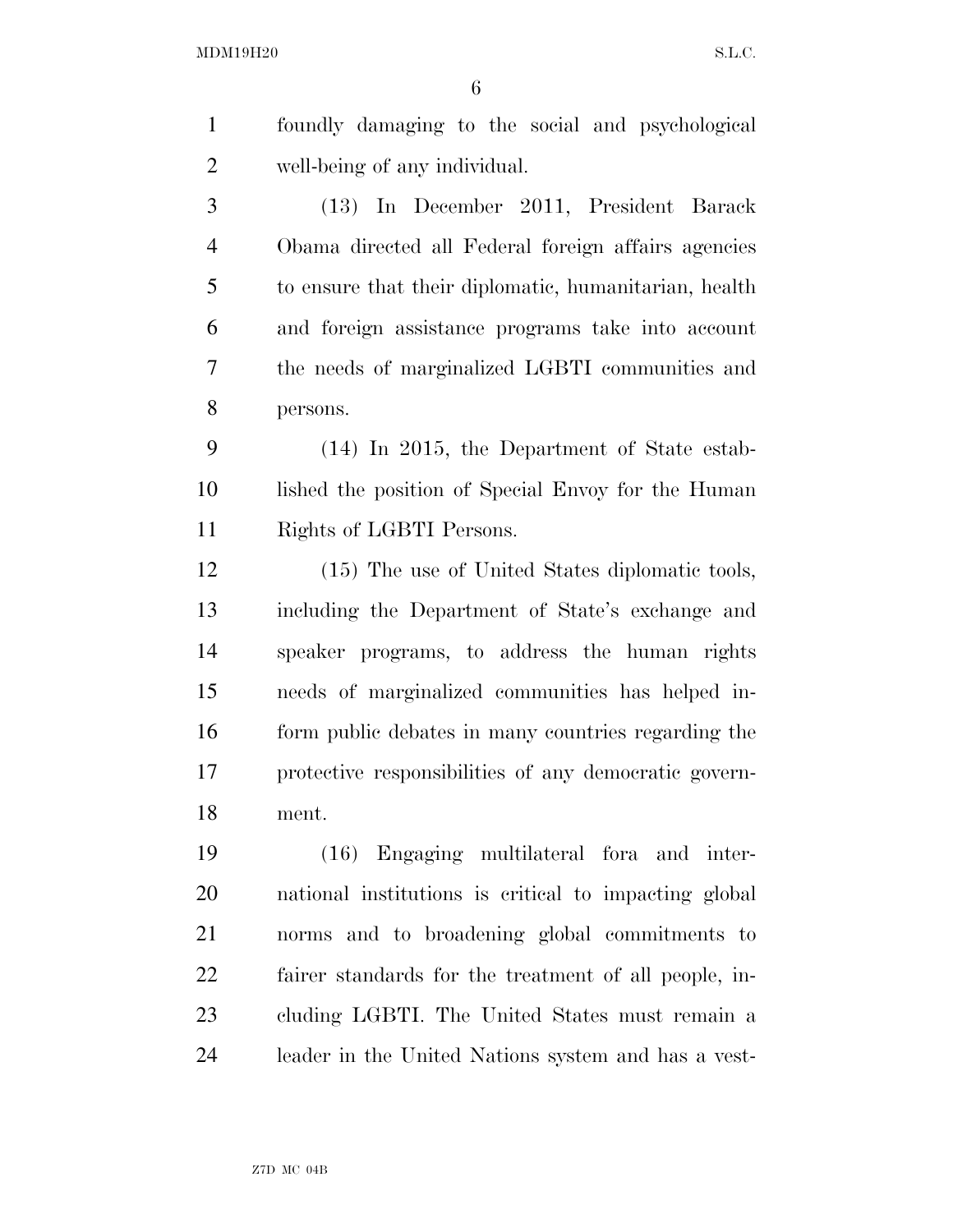ed interest in the success of that multilateral en-gagement.

 (17) Ongoing United States participation in the Equal Rights Coalition, which is a new intergovern- mental coalition of more than 40 governments and leading civil society organizations that work together to protect the human rights of LGBTI people around the world, remains vital to international ef-forts to respond to violence and impunity.

 (18) Those who represent the United States abroad, including our diplomats, development spe- cialists and military, should reflect the diversity of our country and honor America's call to equality, in- cluding through proud and open service abroad by LGBTI Americans and those living with HIV.

#### **SEC. 3. DEFINITIONS.**

In this Act:

 (1) APPROPRIATE CONGRESSIONAL COMMIT- TEES.—Except as provided in section 5, the term ''appropriate congressional committees'' means—

 (A) the Committee on Foreign Relations of the Senate;

 (B) the Committee on the Judiciary of the Senate;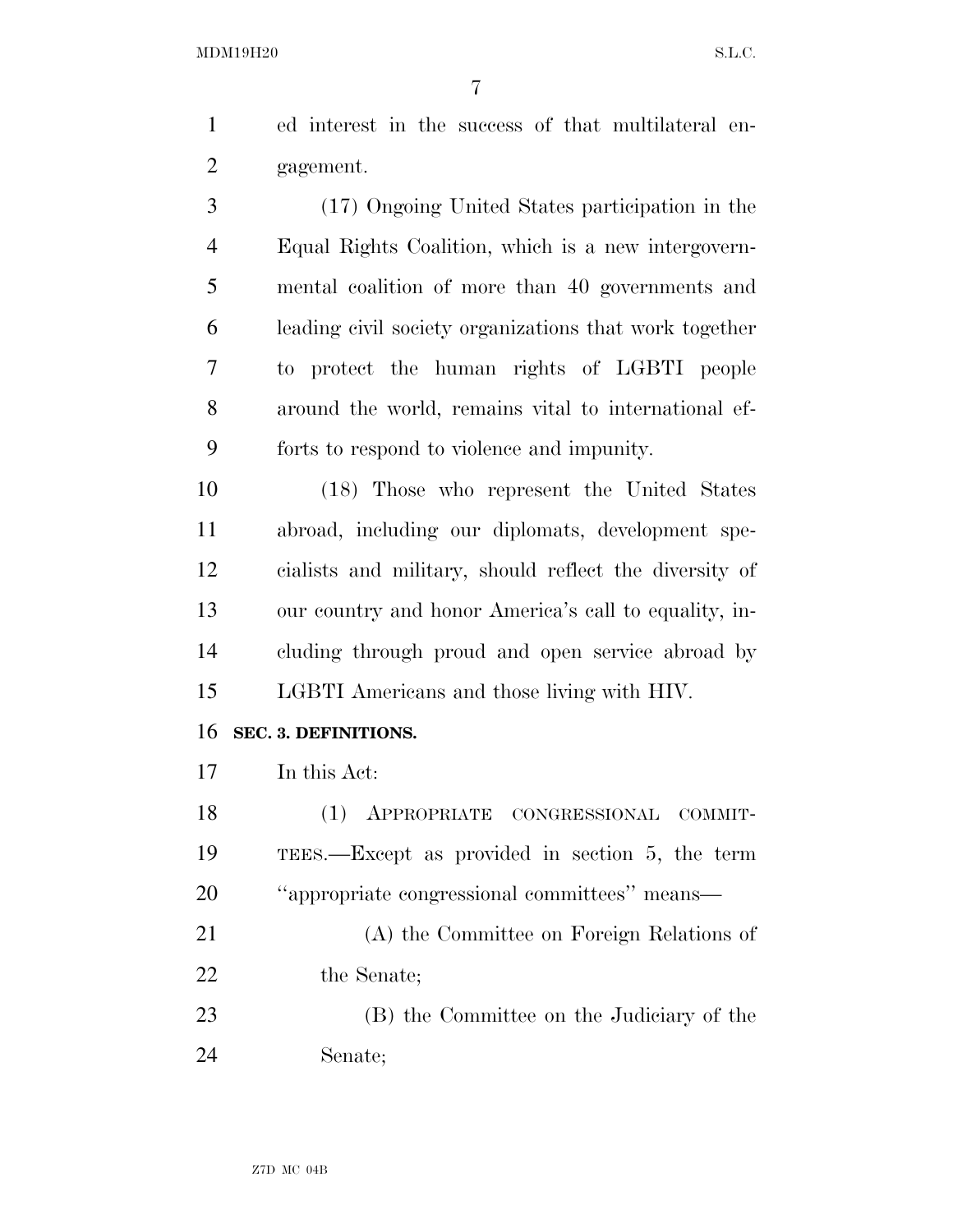| $\mathbf{1}$   | (C) the Committee on Appropriations of         |
|----------------|------------------------------------------------|
| $\overline{2}$ | the Senate;                                    |
| 3              | (D) the Committee on Foreign Affairs of        |
| $\overline{4}$ | the House of Representatives;                  |
| 5              | (E) the Committee on the Judiciary of the      |
| 6              | House of Representatives; and                  |
| $\overline{7}$ | (F) the Committee on Appropriations of         |
| 8              | the House of Representatives.                  |
| 9              | (2) LGBTI.—The term "LGBTI" means les-         |
| 10             | bian, gay, bisexual, transgender, or intersex. |
| 11             | (3) MEMBER OF A VULNERABLE GROUP.—The          |
| 12             | term "member of a vulnerable group" means an   |
| 13             | alien who-                                     |
| 14             | $(A)$ is younger than 21 years of age or       |
| 15             | older than 60 years of age;                    |
| 16             | (B) is pregnant;                               |
| 17             | (C) identifies as lesbian, gay, bisexual,      |
| 18             | transgender, or intersex;                      |
| 19             | (D) is victim or witness of a crime;           |
| 20             | (E) has filed a nonfrivolous civil rights      |
| 21             | claim in a Federal or State court;             |
| 22             | (F) has a serious mental or physical illness   |
| 23             | or disability;                                 |
| 24             | (G) has been determined by an asylum of-       |
| 25             | ficer in an interview conducted under section  |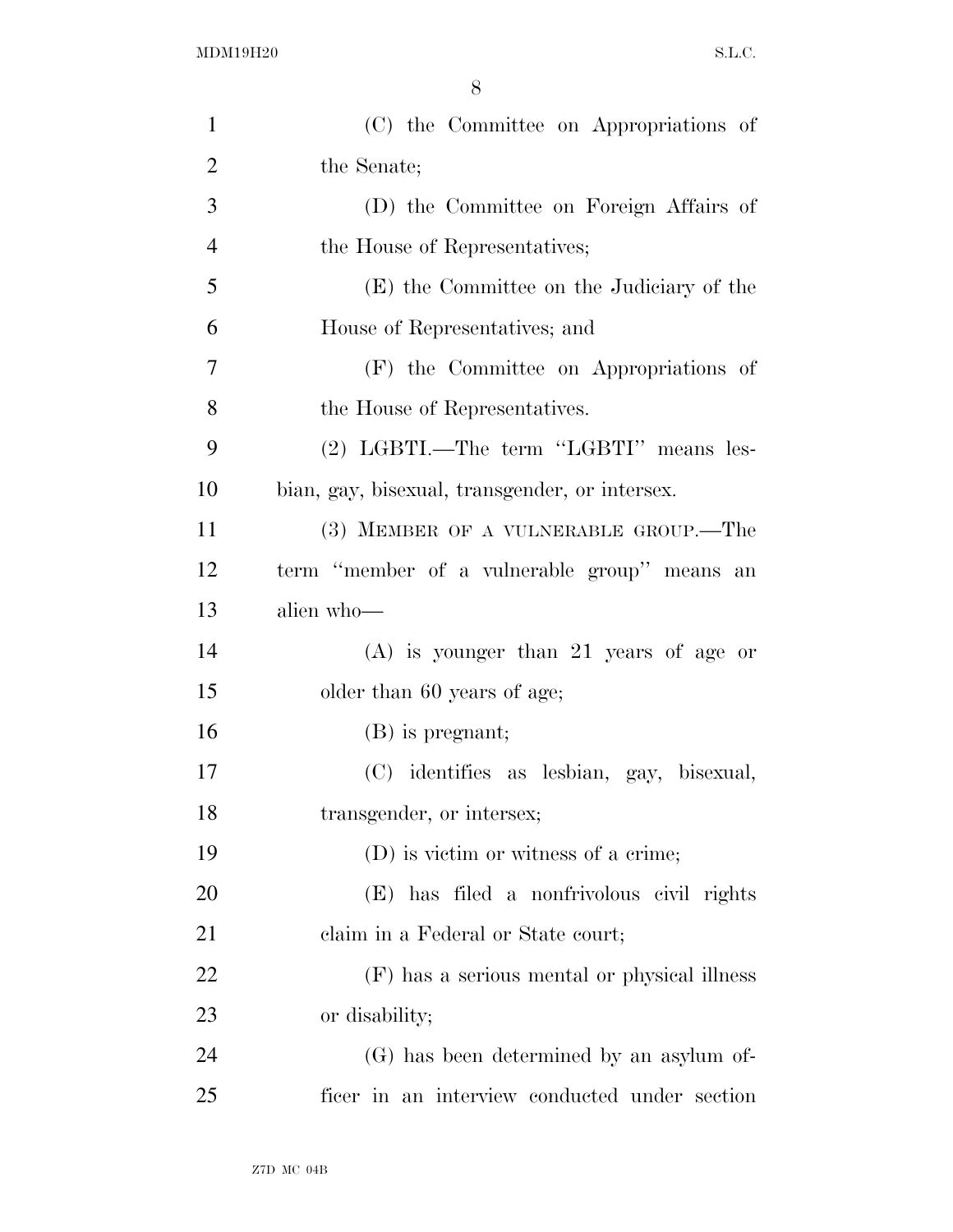| $\mathbf{1}$         | $235(b)(1)(B)$ of the Immigration and Nation-             |
|----------------------|-----------------------------------------------------------|
| $\overline{2}$       | ality Act (8 U.S.C. $1225(b)(1)(B)$ ) to have a           |
| 3                    | credible fear of persecution; or                          |
| $\overline{4}$       | (H) has been determined by an immigra-                    |
| 5                    | tion judge or by the Secretary of Homeland Se-            |
| 6                    | curity to be experiencing severe trauma or to be          |
| 7                    | a survivor of torture or gender-based violence,           |
| 8                    | based on information obtained during intake,              |
| 9                    | from the alien's attorney or legal service pro-           |
| 10                   | vider, or through credible self-reporting.                |
| 11                   | SEC. 4. DOCUMENTING AND RESPONDING TO BIAS-MOTI-          |
| 12                   | VATED VIOLENCE AGAINST LGBTI PEOPLE                       |
|                      |                                                           |
|                      | ABROAD.                                                   |
|                      | (a) INFORMATION TO INCLUDE IN ANNUAL COUN-                |
|                      | TRY REPORTS ON HUMAN RIGHTS PRACTICES.—The For-           |
| 13<br>14<br>15<br>16 | eign Assistance Act of $1961$ (22 U.S.C. 2151 et seq.) is |
| 17                   | amended—                                                  |
| 18                   | (1) in section 116(d) $(22 \text{ U.S.C. } 2151n(d))$ —   |
|                      | (A) in paragraph $(11)(C)$ , by striking                  |
| 19<br>20             | "and" at the end;                                         |
| 21                   | (B) in paragraph $(12)(C)(ii)$ , by striking              |
| 22                   | the period at the end and inserting "; and";              |
| 23                   | and                                                       |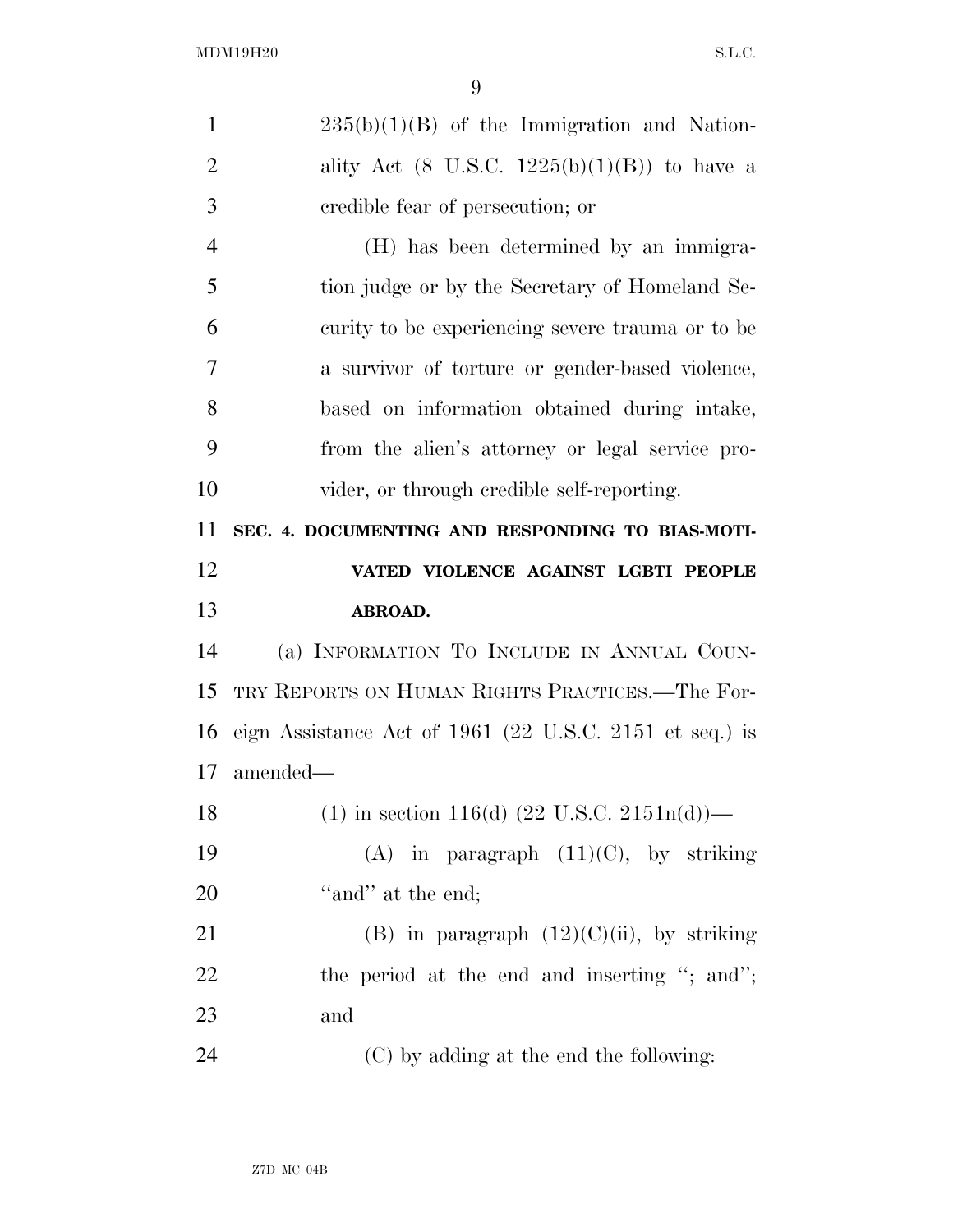$\frac{1}{2}$  (13) wherever applicable, violence or discrimi- nation that affects fundamental freedoms, including widespread or systematic violation of the freedoms of expression, association, or assembly of an individual in foreign countries that is based on actual or per- ceived sexual orientation, gender identity, or sex characteristics.''; and

8 (2) in section 502B(b)  $(22 \text{ U.S.C. } 2304(b))$ , by inserting after the ninth sentence the following: ''Wherever applicable, such report shall also include information regarding violence or discrimination that affects the fundamental freedoms, including wide- spread or systematic violation of the freedoms of ex- pression, association, or assembly of an individual in foreign countries that is based on actual or perceived sexual orientation, gender identity, or sex character-istics.''.

 (b) REVIEW AT DIPLOMATIC AND CONSULAR POSTS.—

 (1) IN GENERAL.—In preparing the annual country reports on human rights practices required under section 116 or 502B of the Foreign Assist- ance Act of 1961 (22 U.S.C. 2151n and 2304), as amended by subsection (a), the Secretary of State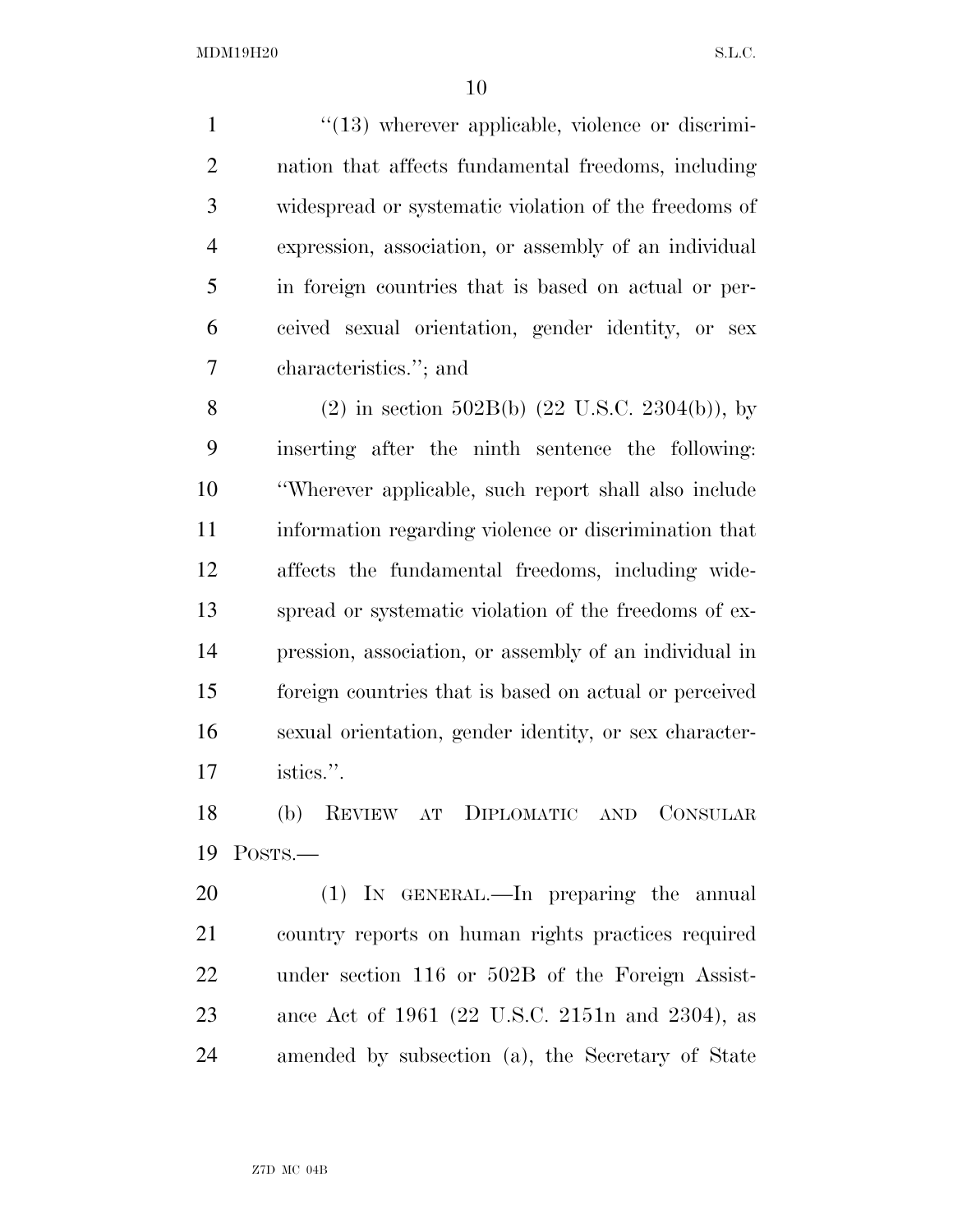| $\mathbf{1}$   | shall obtain information from each diplomatic and      |
|----------------|--------------------------------------------------------|
| $\overline{2}$ | consular post with respect to—                         |
| 3              | (A) incidents of violence against LGBTI                |
| $\overline{4}$ | people in the country in which such post is lo-        |
| 5              | cated;                                                 |
| 6              | (B) an analysis of the factors enabling or             |
| 7              | aggravating such incidents, such as government         |
| 8              | policy, societal pressure, or external actors; and     |
| 9              | (C) the response, whether public or pri-               |
| 10             | vate, of the personnel of such post with respect       |
| 11             | to such incidents.                                     |
| 12             | (2) ADDRESSING BIAS-MOTIVATED VIOLENCE.—               |
| 13             | The Secretary shall include, in the annual strategic   |
| 14             | plans of the regional bureaus, concrete diplomatic     |
| 15             | strategies, programs, and policies to address bias-    |
| 16             | motivated violence using information obtained pursu-   |
| 17             | ant to paragraph (1), such as programs to build ca-    |
| 18             | pacity among civil society or governmental entities to |
| 19             | document, investigate, and prosecute instances of      |
| <b>20</b>      | such violence and provide support to victims of such   |
| 21             | violence.                                              |
| 22             | (c) INTERAGENCY GROUP.—                                |
| 23             | (1) ESTABLISHMENT.—There is established an             |
| 24             | interagency group on responses to urgent threats to    |
| 25             | LGBTI people in foreign countries (referred to in      |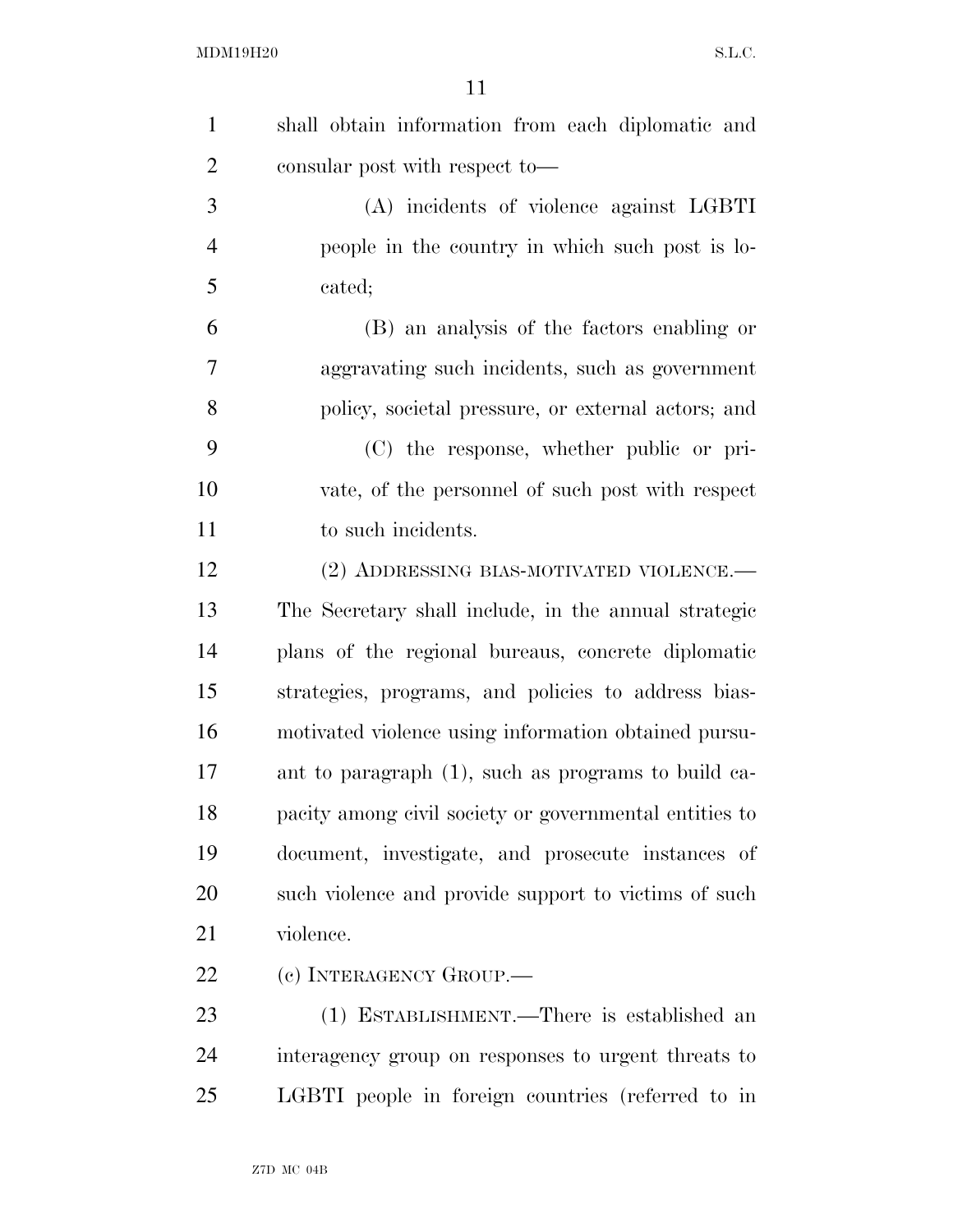| $\mathbf{1}$   | this subsection as the "interagency group"), which   |
|----------------|------------------------------------------------------|
| $\overline{c}$ | shall be chaired by the Secretary of State and shall |
| 3              | include the Secretary of Defense, the Secretary of   |
| $\overline{4}$ | the Treasury, the Administrator of the United        |
| 5              | States Agency for International Development, the     |
| 6              | Attorney General, and the head of each other Fed-    |
| 7              | eral department or agency the President determines   |
| 8              | is relevant to the duties of the interagency group.  |
| 9              | (2) DUTIES.—The duties of the interagency            |
| 10             | group shall be—                                      |
| 11             | (A) to coordinate the responses of each              |
| 12             | participating agency with respect to threats di-     |
| 13             | rected towards LGBTI populations in other            |
| 14             | countries;                                           |
| 15             | (B) to develop longer-term approaches to             |
| 16             | policy developments and incidents negatively         |
| 17             | impacting the LGBTI populations in specific          |
| 18             | countries;                                           |
| 19             | (C) to advise the President on the designa-          |
| <b>20</b>      | tion of foreign persons for sanctions pursuant       |
| 21             | to section $5$ ;                                     |
| 22             | (D) to identify United States laws and               |
| 23             | policies, at the Federal, State, and local levels,   |
| 24             | that affirm the equality of LGBTI persons; and       |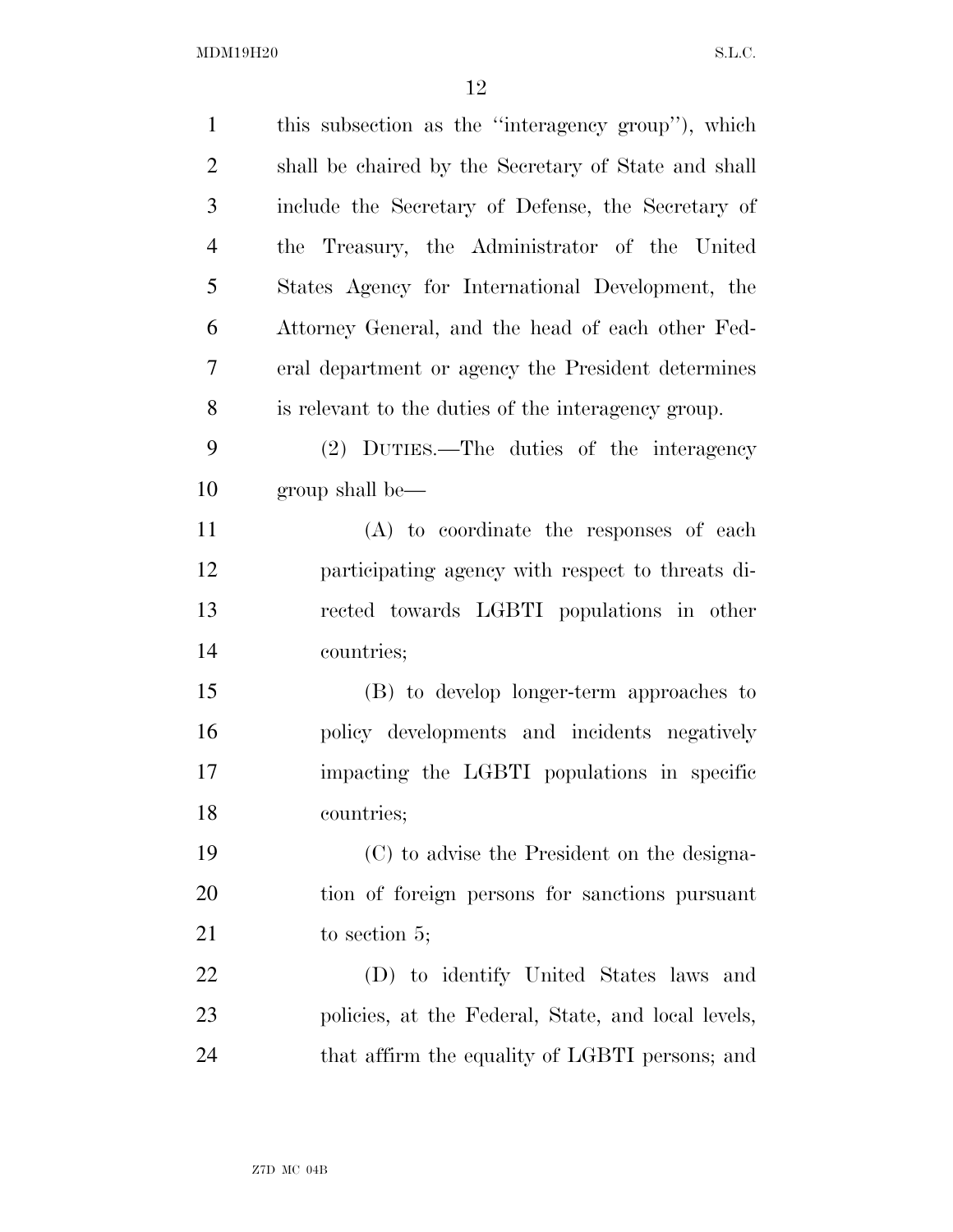| (E) to use such identified laws and policies          |
|-------------------------------------------------------|
| to develop diplomatic strategies to share the ex-     |
| pertise obtained from the implementation of           |
| such laws and policies with appropriate officials     |
| of countries where LGBTI persons do not enjoy         |
| equal protection under the law.                       |
| (d) SPECIAL ENVOY FOR THE HUMAN RIGHTS OF             |
| LGBTI PEOPLES.-                                       |
| (1) ESTABLISHMENT.—The Secretary of State             |
| shall establish, in the Bureau of Democracy, Human    |
| Rights, and Labor of the Department of State a per-   |
| manent Special Envoy for the Human Rights of          |
| LGBTI Peoples (referred to in this subsection as the  |
| "Special Envoy"), who shall be appointed by the       |
| President. The Special Envoy shall report directly to |
| the Assistant Secretary for Democracy, Human          |
| Rights, and Labor.                                    |
| (2) PURPOSE.—The Special Envoy shall direct           |
| efforts of the United States Government relating to   |
| United States foreign policy, as directed by the Sec- |
| retary, regarding human rights abuses against         |
| LGBTI people and communities internationally and      |
| the advancement of human rights for LGBTI people,     |
| and shall represent the United States internationally |
|                                                       |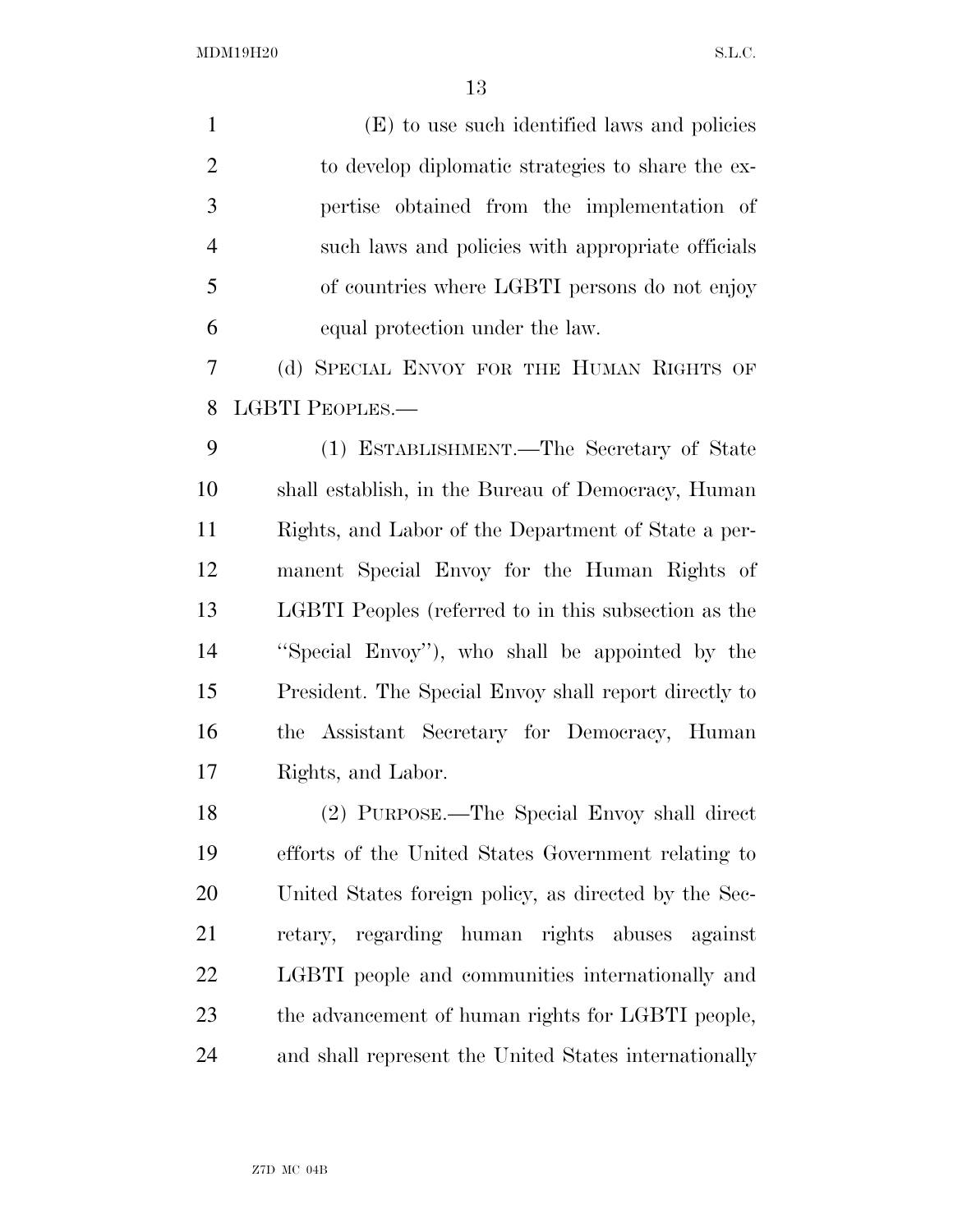| $\mathbf{1}$   | in bilateral and multilateral engagement on such    |
|----------------|-----------------------------------------------------|
| $\overline{2}$ | matters.                                            |
| 3              | $(3)$ DUTIES.—                                      |
| $\overline{4}$ | (A) IN GENERAL.—The Special Envoy—                  |
| 5              | (i) shall serve as the principal advisor            |
| 6              | to the Secretary of State regarding human           |
| 7              | rights for LGBTI people internationally;            |
| 8              | (ii) notwithstanding any other provi-               |
| 9              | sion of law, shall direct activities, policies,     |
| 10             | programs, and funding relating to the               |
| 11             | human rights of LGBTI people and the                |
| 12             | advancement of LGBTI equality initiatives           |
| 13             | internationally, for all bureaus and offices        |
| 14             | of the Department of State and shall lead           |
| 15             | the coordination of relevant international          |
| 16             | programs for all other Federal agencies re-         |
| 17             | lating to such matters;                             |
| 18             | (iii) shall represent the United States             |
| 19             | diplomatic matters relevant to the<br>$\mathbf{in}$ |
| 20             | human rights of LGBTI people, including             |
| 21             | criminalization, discrimination, and vio-           |
| 22             | lence against LGBTI people internation-             |
| 23             | ally;                                               |
| 24             | (iv) shall direct, as appropriate,                  |
| 25             | United States Government resources to re-           |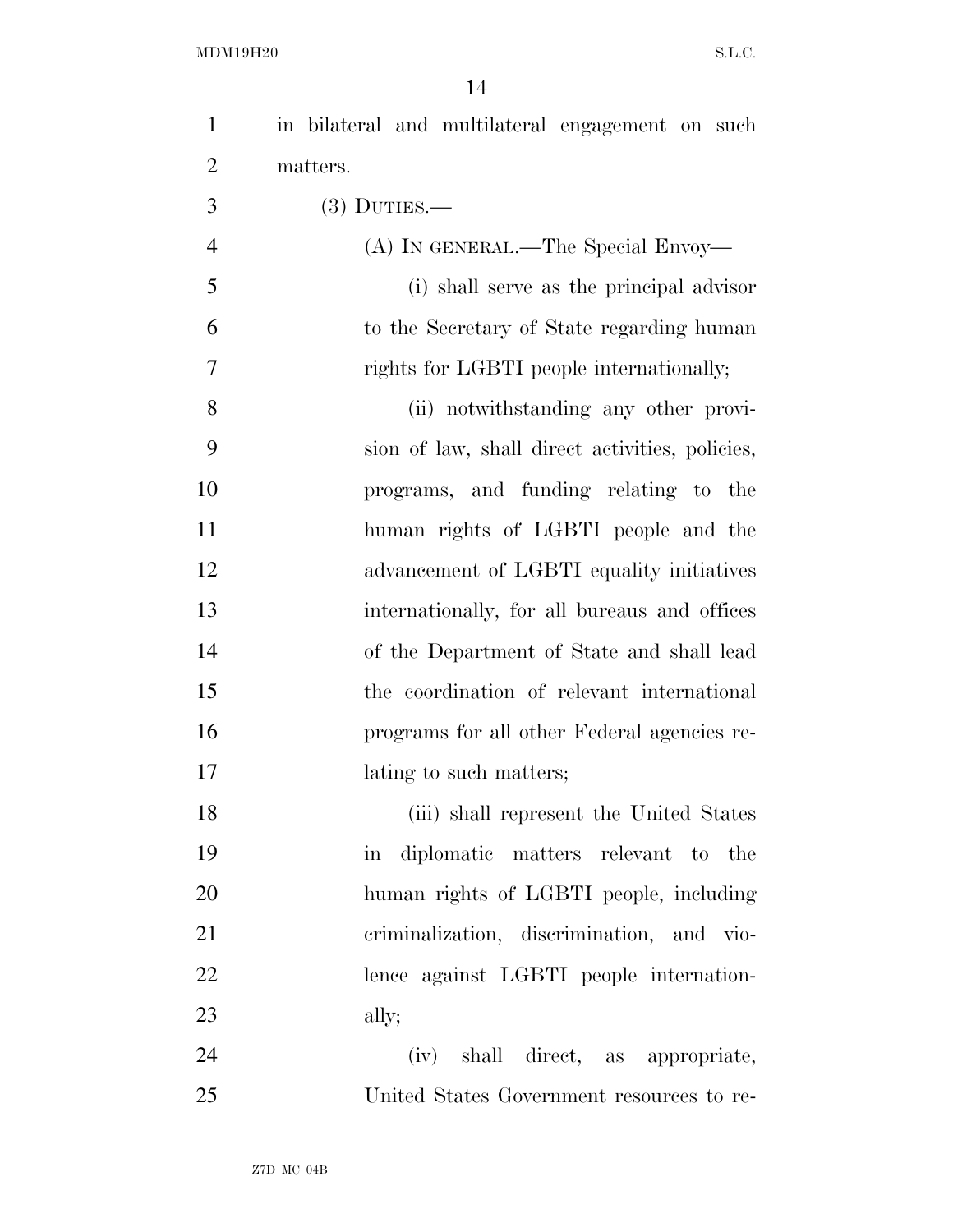| $\mathbf{1}$   | spond to needs for protection, integration, |
|----------------|---------------------------------------------|
| $\overline{2}$ | resettlement, and empowerment of LGBTI      |
| 3              | people in United States Government poli-    |
| $\overline{4}$ | cies and international programs, including  |
| 5              | to prevent and respond to criminalization,  |
| 6              | discrimination, and violence against        |
| 7              | LGBTI people internationally;               |
| 8              | (v) shall design, support, and imple-       |
| 9              | ment activities regarding support, edu-     |
| 10             | cation, resettlement, and empowerment of    |
| 11             | LGBTI people internationally, including     |
| 12             | for the prevention and response to crim-    |
| 13             | inalization, discrimination, and violence   |
| 14             | against LGBTI people internationally;       |
| 15             | (vi) shall lead interagency coordina-       |
| 16             | tion between the foreign policy priorities  |
| 17             | related to the human rights of LGBTI peo-   |
| 18             | ple and the development assistance prior-   |
| 19             | ities of the LGBTI Coordinator of the       |
| 20             | United States Agency for International      |
| 21             | Development;                                |
| 22             | (vii) shall conduct regular consultation    |
| 23             | with nongovernmental organizations work-    |
| 24             | ing to prevent and respond to criminaliza-  |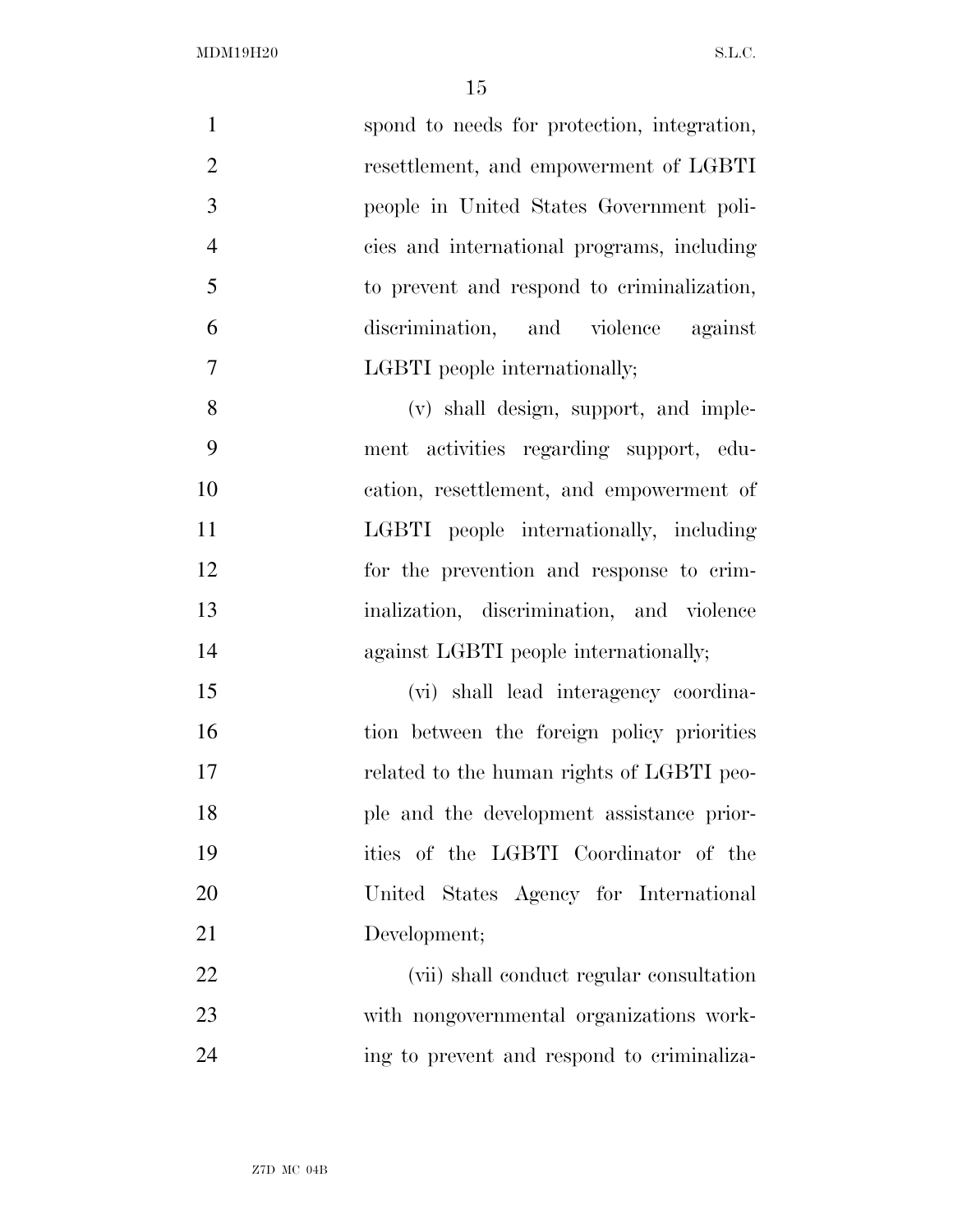|                | -16                                          |
|----------------|----------------------------------------------|
| $\mathbf{1}$   | tion, discrimination, and violence against   |
| $\overline{2}$ | LGBTI people internationally;                |
| 3              | (viii) shall ensure that programs,           |
| $\overline{4}$ | projects, and activities of the Department   |
| 5              | of State and the United States Agency for    |
| 6              | International Development designed to pre-   |
| 7              | vent and respond to criminalization, dis-    |
| 8              | crimination, and violence against LGBTI      |
| 9              | people internationally are subject to rig-   |
| 10             | orous monitoring and evaluation, and that    |
| 11             | there is a uniform set of indicators and     |
| 12             | standards for such monitoring and evalua-    |
| 13             | tion that is used across international pro-  |
| 14             | grams in Federal agencies; and               |
| 15             | (ix) is authorized to represent the          |
| 16             | United States in bilateral and multilateral  |
| 17             | for aon matters relevant to the human        |
| 18             | rights of LGBTI people internationally, in-  |
| 19             | cluding criminalization, discrimination, and |
| 20             | violence against LGBTI people internation-   |
| 21             | ally.                                        |

 (e) TRAINING AT INTERNATIONAL LAW ENFORCE- MENT ACADEMIES.—The President shall ensure that any international law enforcement academy supported by United States assistance shall provide training with re-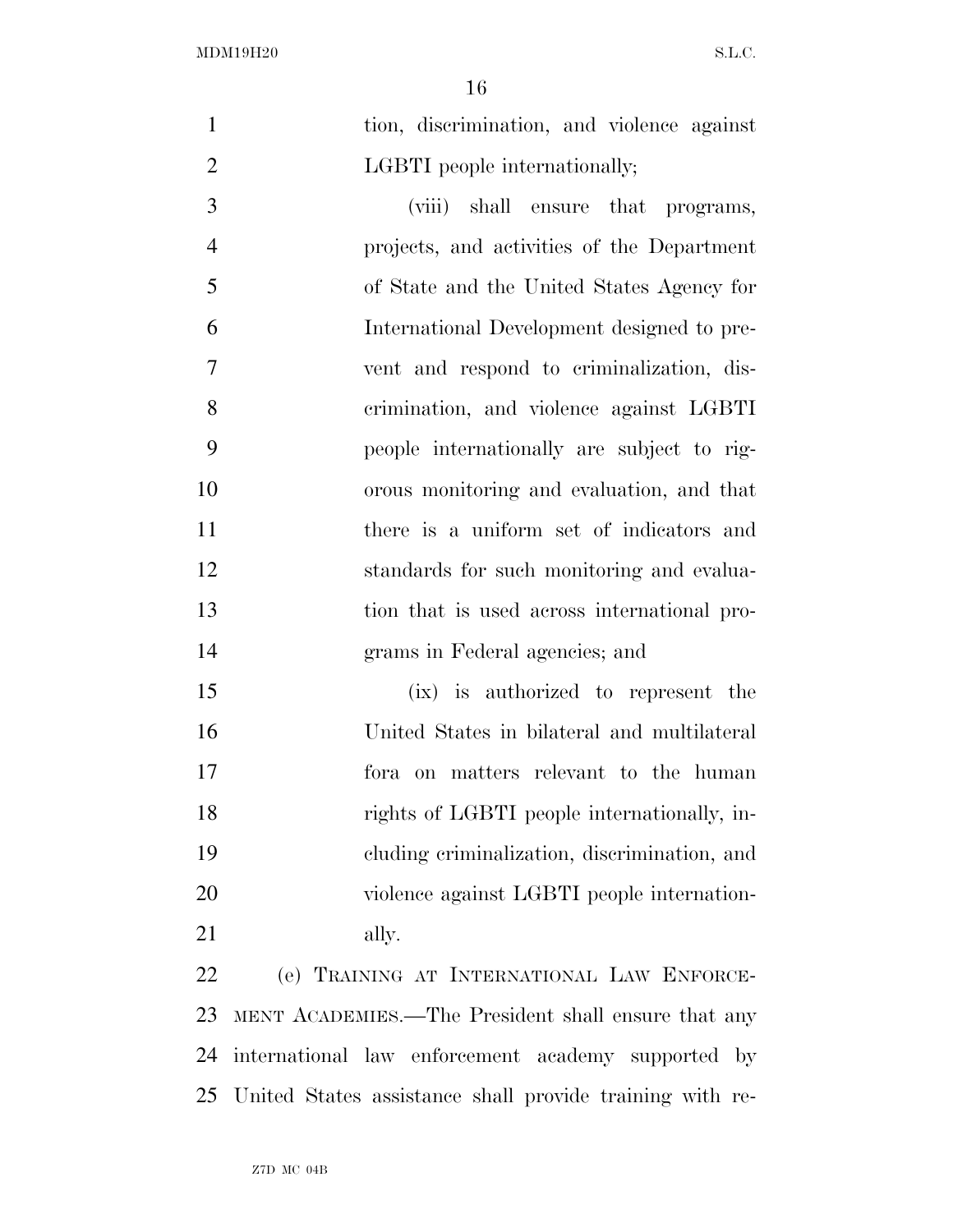spect to the rights of LGBTI people, including through specialized courses highlighting best practices in the docu- mentation, investigation and prosecution of bias-motivated hate crimes targeting persons based on actual or perceived sexual orientation, gender identity, or sex characteristics. **SEC. 5. SANCTIONS ON INDIVIDUALS RESPONSIBLE FOR VIOLATIONS OF HUMAN RIGHTS AGAINST LGBTI PEOPLE.** 

 (a) IN GENERAL.—Not later than 180 days after the date of the enactment of this Act and biannually there- after, the President shall submit a list to the appropriate congressional committees that identifies each foreign per- son who the President determines, based on credible infor- mation, including information obtained by other countries or by nongovernmental organizations that monitor viola-tions of human rights—

 (1) is responsible for or complicit in, with re- spect to persons based on actual or perceived sexual orientation, gender identity, or sex characteristics—

 (A) cruel, inhuman, or degrading treat-21 ment or punishment;

 (B) prolonged detention without charges and trial;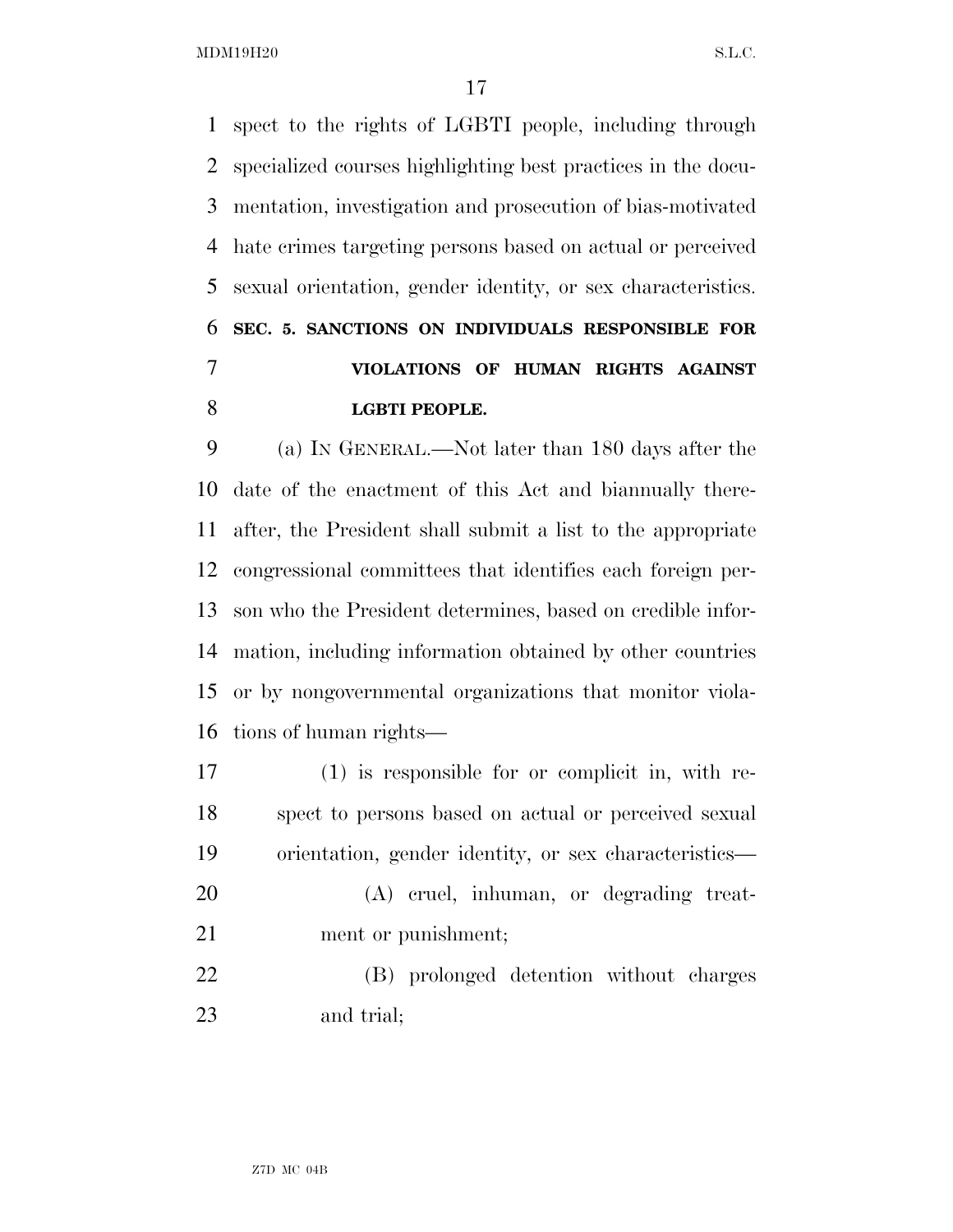| $\mathbf{1}$   | (C) causing the disappearance of such per-                     |
|----------------|----------------------------------------------------------------|
| $\overline{2}$ | sons by the abduction and clandestine detention                |
| 3              | of such persons; or                                            |
| $\overline{4}$ | (D) other flagrant denial of the right to                      |
| 5              | life, liberty, or the security of such persons;                |
| 6              | $(2)$ acted as an agent of or on behalf of a for-              |
| 7              | eign person in a matter relating to an activity de-            |
| 8              | scribed in paragraph $(1)$ ; or                                |
| 9              | $(3)$ is responsible for or complicit in inciting a            |
| 10             | foreign person to engage in an activity described in           |
| 11             | paragraph $(1)$ .                                              |
| 12             | (b) FORM; UPDATES; REMOVAL.—                                   |
| 13             | (1) FORM.—The list required under subsection                   |
| 14             | (a) shall be submitted in unclassified form and pub-           |
| 15             | lished in the Federal Register without regard to the           |
| 16             | requirements of section $222(f)$ of the Immigration            |
| 17             | and Nationality Act $(8 \text{ U.S.C. } 1202(f))$ with respect |
| 18             | confidentiality of records pertaining to the<br>to             |
| 19             | issuance or refusal of visas or permits to enter the           |
| 20             | United States, except that the President may include           |
| 21             | a foreign person in a classified, unpublished annex            |
| 22             | to such list if the President—                                 |
| 23             | $(A)$ determines that—                                         |
| 24             | (i) it is vital for the national security                      |
| 25             | interests of the United States to do so; and                   |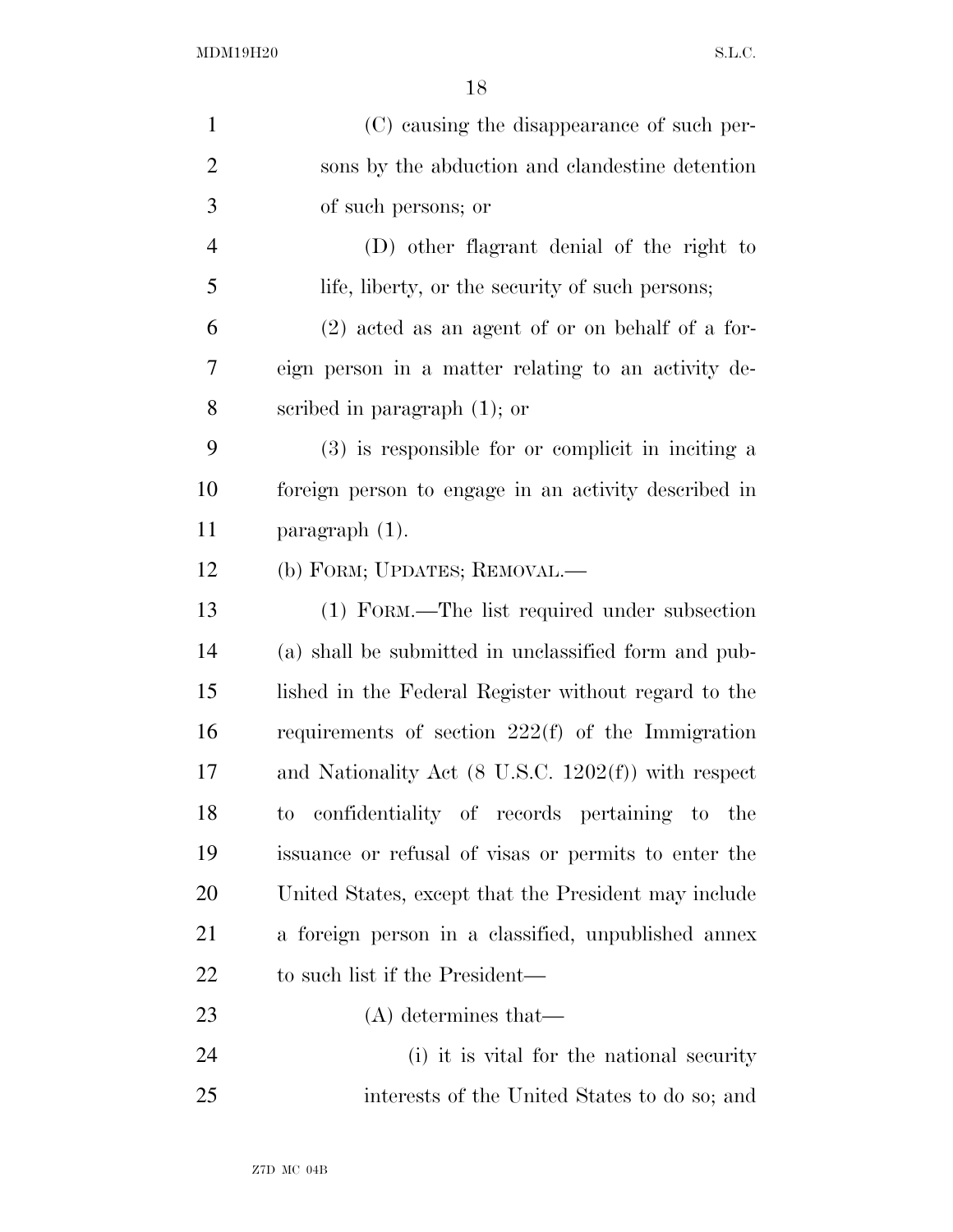| $\mathbf{1}$   | (ii) the use of such annex, and the in-              |
|----------------|------------------------------------------------------|
| $\overline{2}$ | clusion of such person in such annex,                |
| 3              | would not undermine the overall purpose of           |
| $\overline{4}$ | this section to publicly identify foreign per-       |
| 5              | sons engaging in the conduct described in            |
| 6              | subsection (a) in order to increase account-         |
| 7              | ability for such conduct; and                        |
| 8              | (B) not later than 15 days before including          |
| 9              | such person in a classified annex, provides to       |
| 10             | the appropriate congressional committees notice      |
| 11             | of, and a justification for, including or con-       |
| 12             | tinuing to include each foreign person in such       |
| 13             | annex despite the existence of any publicly          |
| 14             | available credible information indicating that       |
| 15             | each such foreign person engaged in an activity      |
| 16             | described in subsection (a).                         |
| 17             | (2) UPDATES.—The President shall transmit to         |
| 18             | the appropriate congressional committees an update   |
| 19             | of the list required by subsection (a) as new infor- |
| 20             | mation becomes available.                            |
| 21             | (3) REMOVAL.—A foreign person may be re-             |
| 22             | moved from the list required under subsection (a) if |
| 23             | the President determines and reports to the appro-   |
| 24             | priate congressional committees not later than 15    |
|                |                                                      |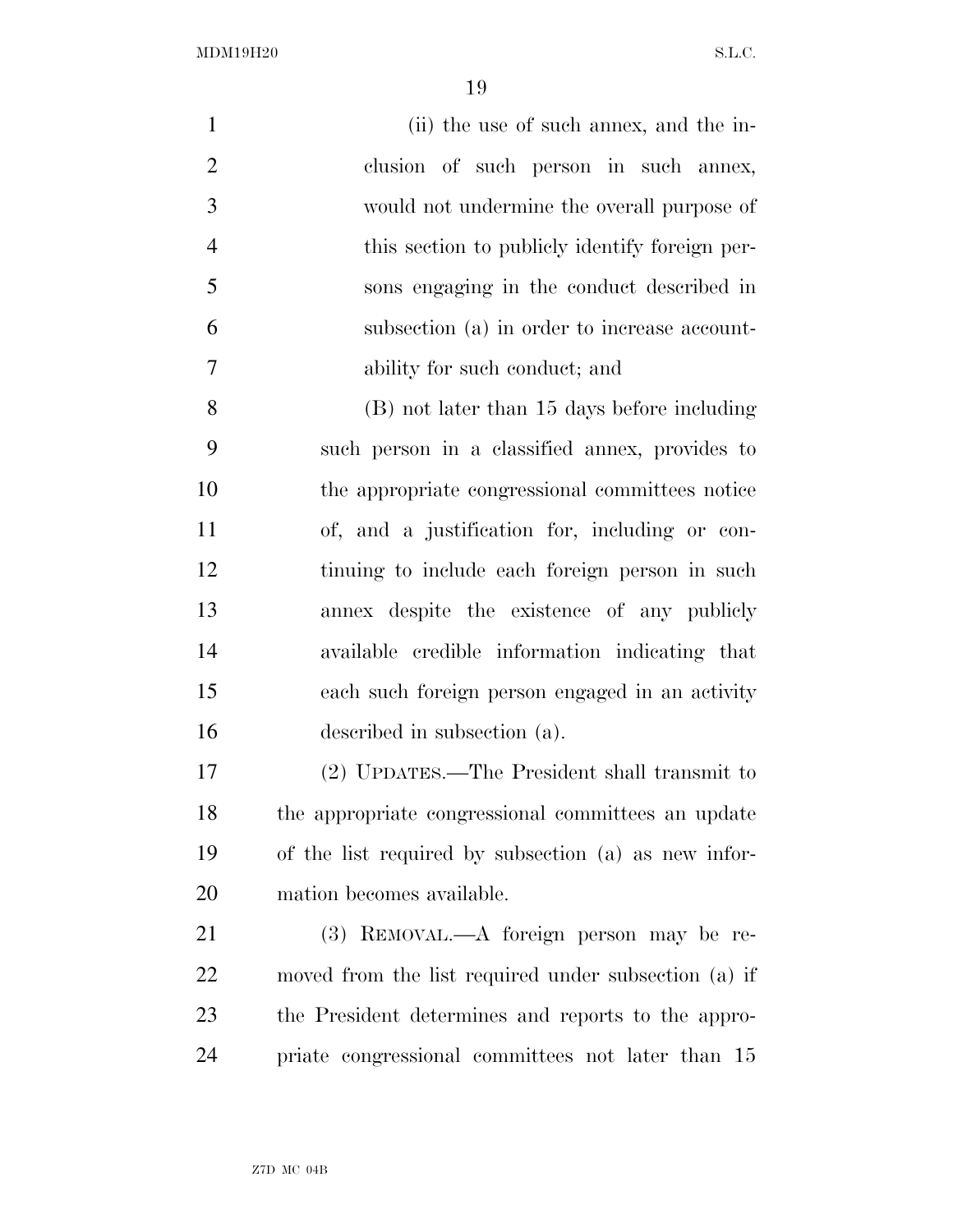|    | days before the removal of such person from such |
|----|--------------------------------------------------|
| 2  | list that—                                       |
| 3  | (A) credible information exists that such        |
|    | person did not engage in the activity for which  |
| -5 | the person was included in such list;            |
|    | (B) such person has been prosecuted ap-          |

 $\sigma$   $\qquad$   $\qquad$   $\qquad$   $\qquad$   $\qquad$   $\qquad$   $\qquad$   $\qquad$   $\qquad$   $\qquad$   $\qquad$   $\qquad$   $\qquad$   $\qquad$   $\qquad$   $\qquad$   $\qquad$   $\qquad$   $\qquad$   $\qquad$   $\qquad$   $\qquad$   $\qquad$   $\qquad$   $\qquad$   $\qquad$   $\qquad$   $\qquad$   $\qquad$   $\qquad$   $\qquad$   $\qquad$   $\qquad$   $\qquad$   $\qquad$   $\qquad$  propriately for the activity in which such person engaged; or

 (C) such person has credibly demonstrated a significant change in behavior, has paid an appropriate consequence for the activities in which such person engaged, and has credibly committed to not engage in an activity de-scribed in subsection (a).

 (c) PUBLIC SUBMISSION OF INFORMATION.—The President shall issue public guidance, including through United States diplomatic and consular posts, setting forth the manner by which the names of foreign persons that may meet the criteria to be included on the list required under subsection (a) may be submitted to the Department of State for evaluation.

22 (d) REQUESTS FROM CHAIR AND RANKING MEMBER OF APPROPRIATE CONGRESSIONAL COMMITTEES.—

24 (1) CONSIDERATION OF INFORMATION.—In ad-dition to the guidance issued pursuant to subsection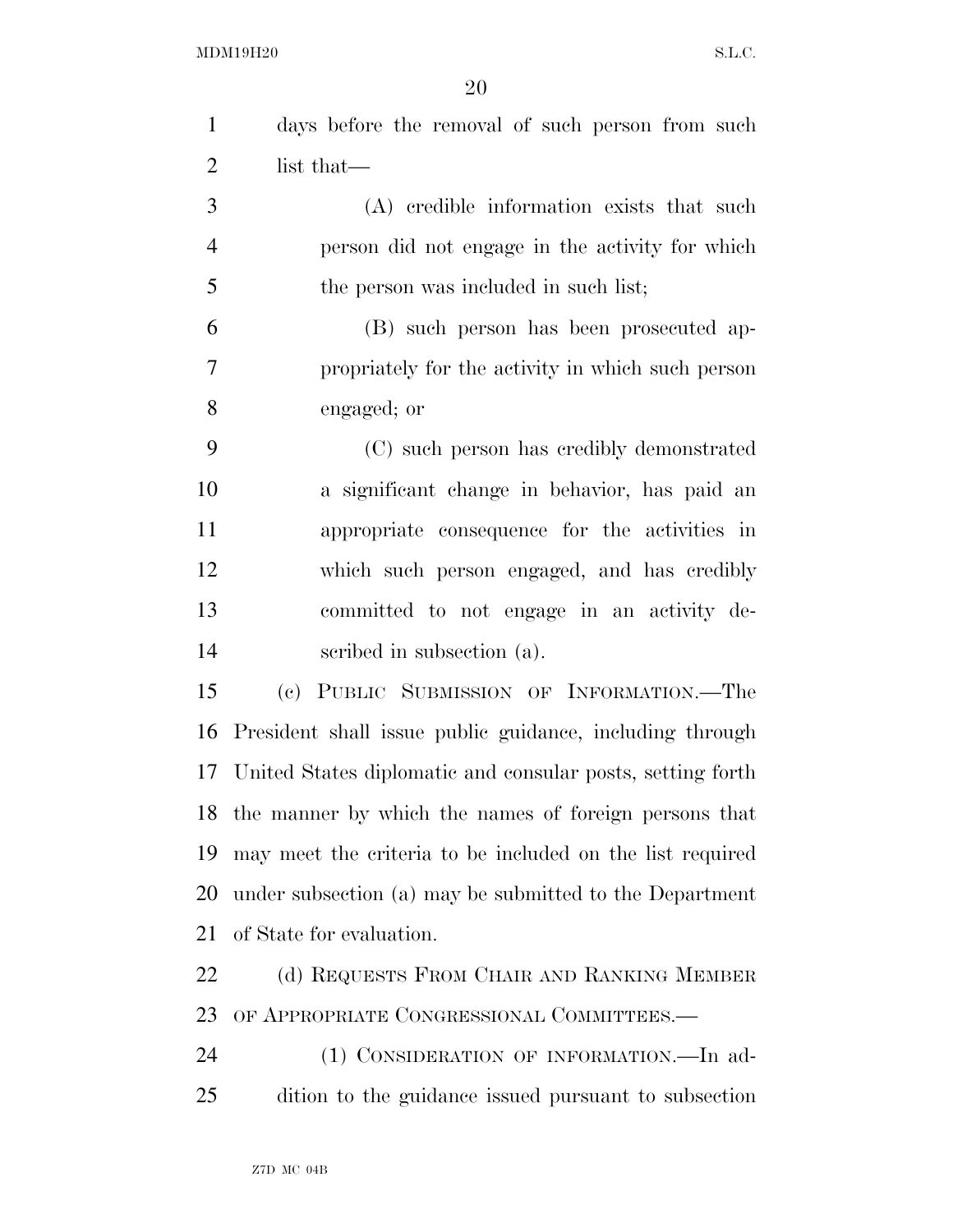(c), the President shall also consider information provided by the Chair or Ranking Member of each of the appropriate congressional committees in de- termining whether to include a foreign person in the list required under subsection (a).

 (2) REQUESTS.—Not later than 120 days after receiving a written request from the Chair or Rank- ing Member of 1 of the appropriate congressional committees with respect to whether a foreign person meets the criteria for being included in the list re- quired under subsection (a), the President shall sub- mit a response to such Chair or Ranking Member, as the case may be, with respect to the President's determination relating to such foreign person.

 (3) REMOVAL.—If the President removes a for- eign person who had been included in the list re- quired under subsection (a) pursuant to a request under paragraph (2), the President shall provide to the relevant Chair or Ranking Member of 1 of the appropriate congressional committees any informa-21 tion that contributed to such decision.

 (4) FORM.—The President may submit a re- sponse required under paragraph (2) or (3) in classi-fied form if the President determines that such form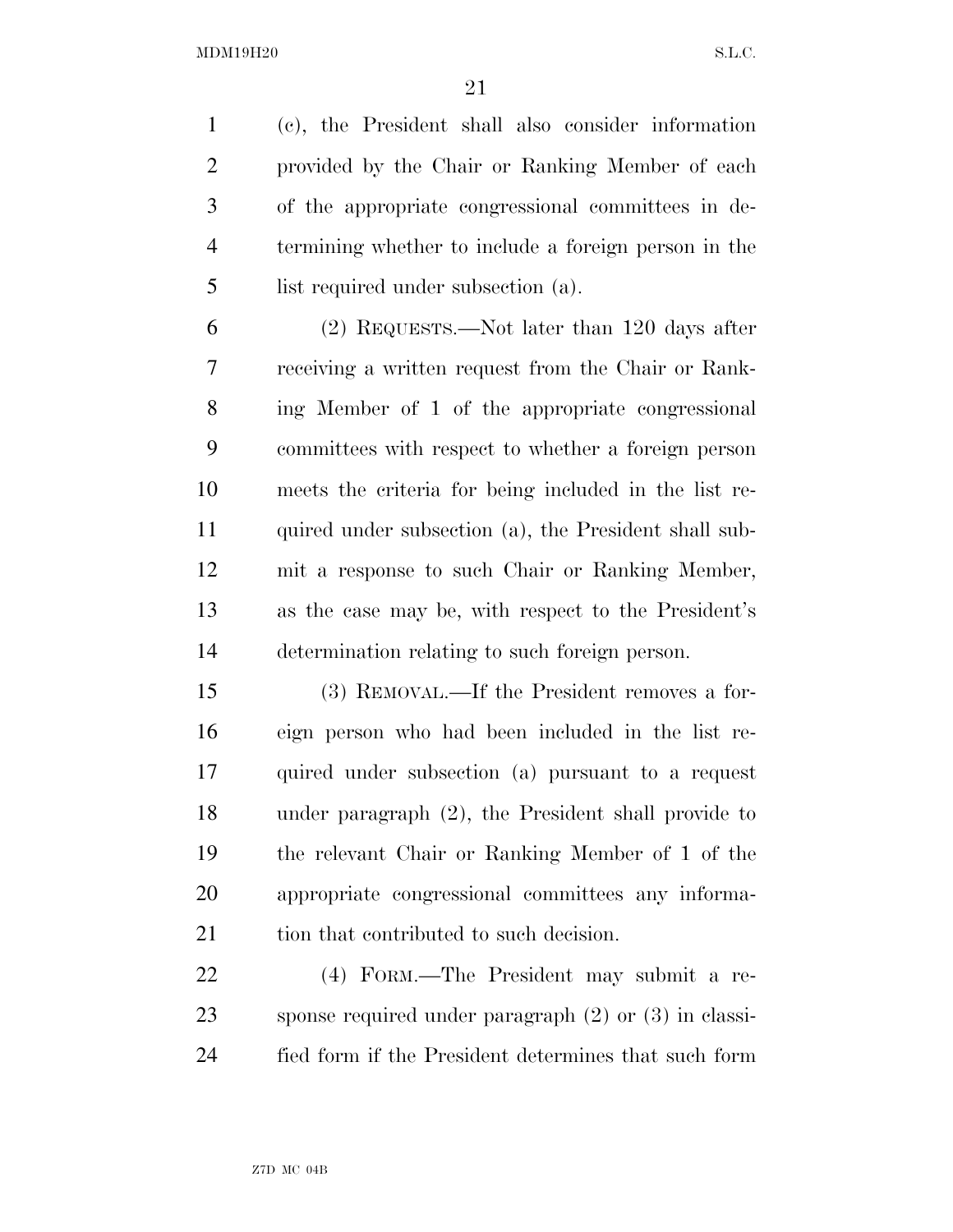| $\mathbf{1}$   | is necessary to protect the national security interests    |
|----------------|------------------------------------------------------------|
| $\overline{2}$ | of the United States.                                      |
| 3              | (e) INADMISSIBILITY OF CERTAIN INDIVIDUALS.—               |
| $\overline{4}$ | (1) INELIGIBILITY FOR VISAS AND ADMISSION                  |
| 5              | TO THE UNITED STATES.—A foreign person included            |
| 6              | on the list required under subsection (a) is—              |
| 7              | (A) inadmissible to the United States;                     |
| 8              | (B) ineligible to receive a visa or other doc-             |
| 9              | umentation to enter the United States; and                 |
| 10             | (C) otherwise ineligible to be admitted or                 |
| 11             | paroled into the United States or to receive any           |
| 12             | other benefit under the Immigration and Na-                |
| 13             | tionality Act $(8 \text{ U.S.C. } 1101 \text{ et seq.}).$  |
| 14             | (2) CURRENT VISAS REVOKED.—                                |
| 15             | (A) IN GENERAL.—The issuing consular                       |
| 16             | officer or the Secretary of State (or a designee)          |
| 17             | of the Secretary of State), in accordance with             |
| 18             | section 221(i) of the Immigration and Nation-              |
| 19             | ality Act $(8 \text{ U.S.C. } 1201(i))$ , shall revoke any |
| 20             | visa or other entry documentation issued to a              |
| 21             | foreign person included on the list required               |
| 22             | under subsection (a) regardless of when the visa           |
| 23             | or other entry documentation is issued.                    |
| 24             | (B) EFFECT OF REVOCATION. A revoca-                        |
| 25             | tion under subparagraph (A) shall—                         |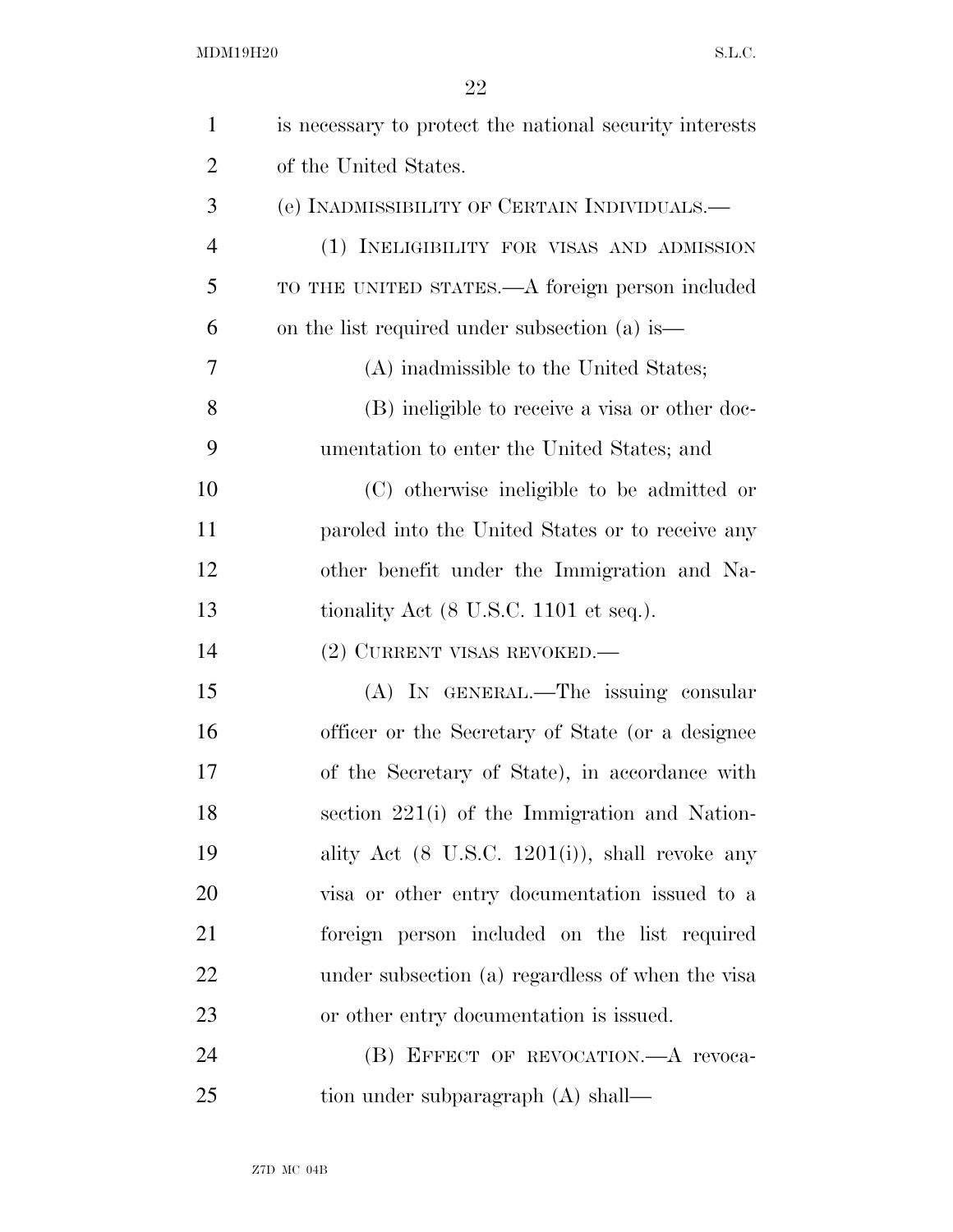| $\mathbf{1}$   | (i) take effect immediately; and                  |
|----------------|---------------------------------------------------|
| $\overline{2}$ | (ii) automatically cancel any other               |
| 3              | valid visa or entry documentation that is in      |
| $\overline{4}$ | the foreign person's possession.                  |
| 5              | (C) RULEMAKING.—Not later than 180                |
| 6              | days after the date of the enactment of this      |
| $\overline{7}$ | Act, the Secretary of State shall prescribe such  |
| 8              | regulations as are necessary to carry out this    |
| 9              | subsection.                                       |
| 10             | (D) EXCEPTION TO COMPLY WITH INTER-               |
| 11             | NATIONAL OBLIGATIONS.—Sanctions under this        |
| 12             | subsection shall not apply with respect to a for- |
| 13             | eign person if admitting or paroling such per-    |
| 14             | son into the United States is necessary to per-   |
| 15             | mit the United States to comply with the          |
| 16             | Agreement regarding the Headquarters of the       |
| 17             | United Nations, signed at Lake Success, June      |
| 18             | 26, 1947, and entered into force November 21,     |
| 19             | 1947, between the United Nations and the          |
| 20             | United States, or other applicable international  |
| 21             | obligations.                                      |
| 22             | (3) SENSE OF CONGRESS WITH RESPECT TO             |
| 23             | ADDITIONAL SANCTIONS.—It is the sense of Con-     |
| 24             | gress that the President should impose additional |

targeted sanctions with respect to foreign persons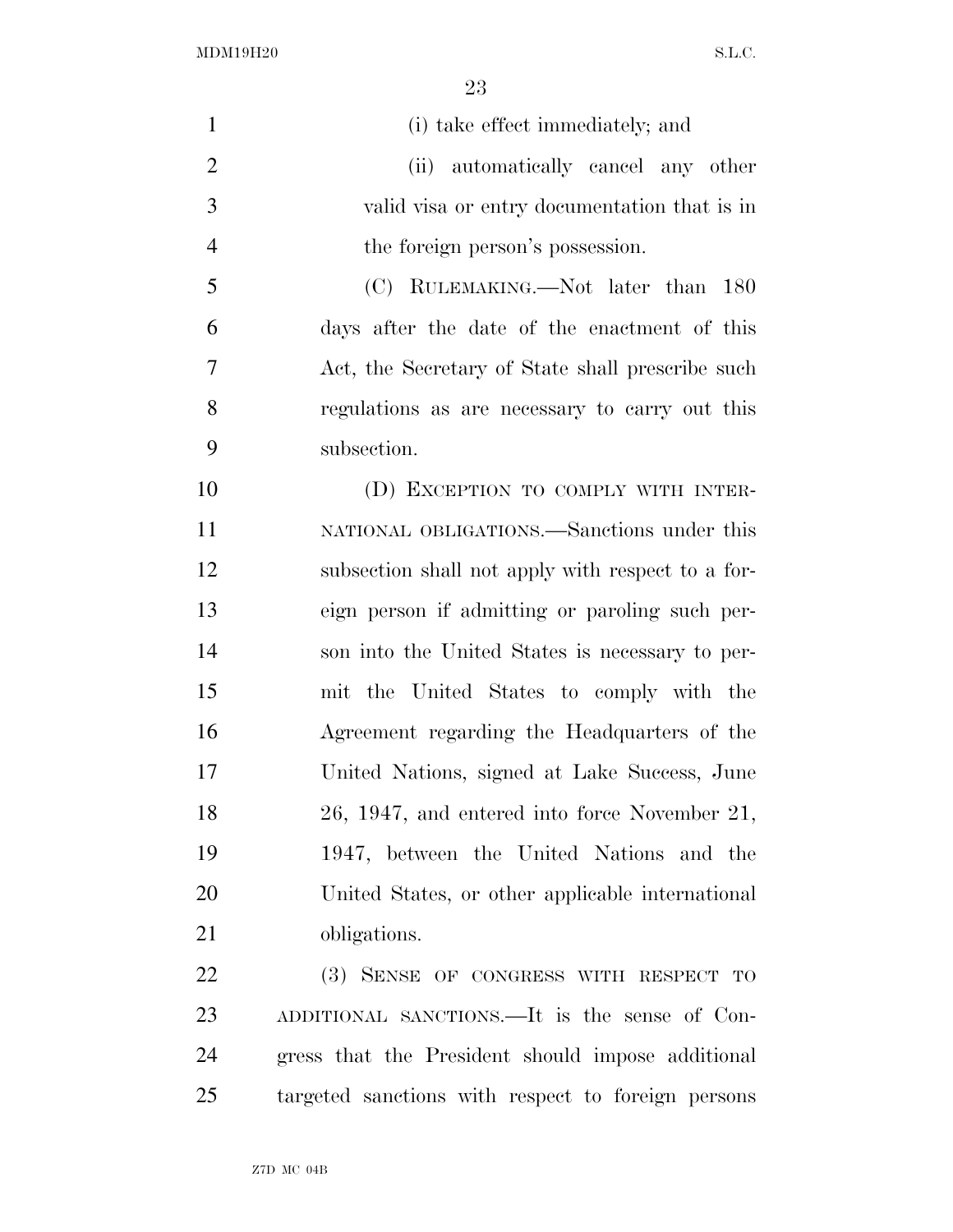| $\mathbf{1}$   | included on the list required under subsection (a) to  |
|----------------|--------------------------------------------------------|
| $\overline{2}$ | push for accountability for flagrant denials of the    |
| 3              | right to life, liberty, or the security of the person, |
| $\overline{4}$ | through the use of designations and targeted sanc-     |
| 5              | tions provided for such conduct under other existing   |
| 6              | authorities.                                           |
| $\tau$         | (4) WAIVERS IN THE INTEREST OF NATIONAL                |
| 8              | SECURITY.-                                             |
| 9              | (A) IN GENERAL.—The President<br>may                   |
| 10             | waive the application of paragraph $(1)$ or $(2)$      |
| 11             | with respect to a foreign person included on the       |
| 12             | list required under subsection (a) if the Presi-       |
| 13             | dent determines and submits to the appropriate         |
| 14             | congressional committees notice and justifica-         |
| 15             | tion that such a waiver—                               |
| 16             | (i) is necessary to permit the United                  |
| 17             | States to comply with the Agreement be-                |
| 18             | tween the United Nations and the United                |
| 19             | States of America regarding the Head-                  |
| 20             | quarters of the United Nations, signed                 |
| 21             | June 26, 1947, and entered into force No-              |
| 22             | vember 21, 1947, or other applicable inter-            |
| 23             | national obligations of the United States;             |
| 24             | or                                                     |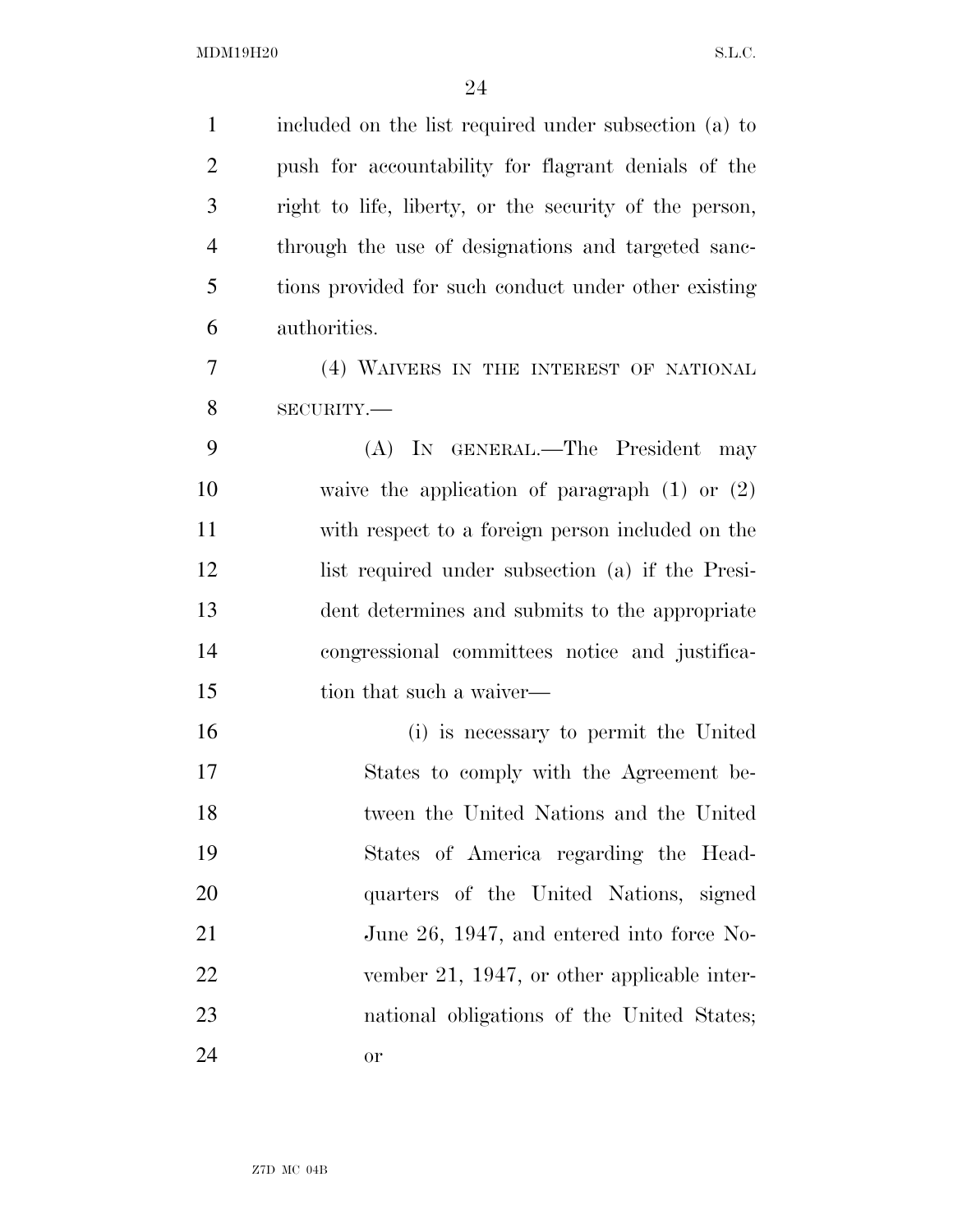| $\mathbf{1}$   | (ii) is in the national security interests                 |
|----------------|------------------------------------------------------------|
| $\overline{2}$ | of the United States.                                      |
| 3              | TIMING OF CERTAIN WAIVERS.—A<br>(B)                        |
| $\overline{4}$ | waiver pursuant to a determination under sub-              |
| 5              | paragraph $(A)(ii)$ shall be submitted not later           |
| 6              | than 15 days before the granting of such waiv-             |
| 7              | er.                                                        |
| 8              | (f) REPORT TO CONGRESS.—Not later than 1 year              |
| 9              | after the date of the enactment of this Act and annually   |
| 10             | thereafter, the President, acting through the Secretary of |
| 11             | State, shall submit a report to the appropriate congres-   |
| 12             | sional committees that describes—                          |
| 13             | (1) the actions taken to carry out this section,           |
| 14             | including—                                                 |
| 15             | (A) the number of foreign persons added                    |
| 16             | to or removed from the list required under sub-            |
| 17             | section (a) during the year preceding each such            |
| 18             | report, the dates on which such persons were so            |
| 19             | added or removed, and the reasons for so add-              |
| 20             | ing or removing such persons; and                          |
| 21             | (B) an analysis that compares increases or                 |
| 22             | decreases in the number of such persons added              |
| 23             | or removed year-over-year and the reasons for              |
| 24             | such actions; and                                          |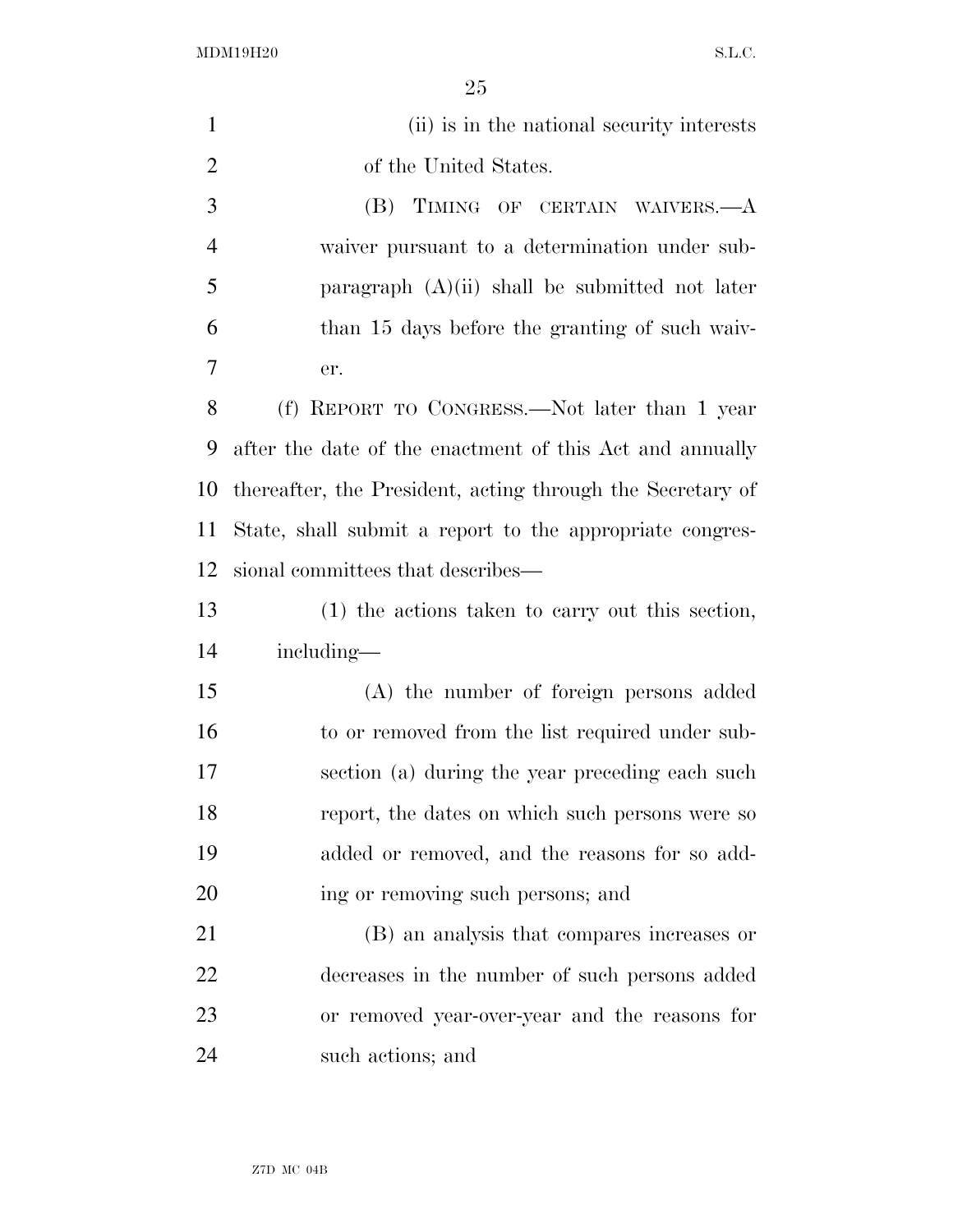| $\mathbf{1}$   | (2) any efforts by the President to coordinate      |
|----------------|-----------------------------------------------------|
| $\overline{2}$ | with the governments of other countries, as appro-  |
| 3              | priate, to impose sanctions that are similar to the |
| $\overline{4}$ | sanctions imposed under this section.               |
| 5              | $(g)$ DEFINITIONS.—In this section:                 |
| 6              | (1) APPROPRIATE CONGRESSIONAL COMMIT-               |
| 7              | TEES.—The term "appropriate congressional com-      |
| 8              | mittees" means—                                     |
| 9              | (A) the Committee on Armed Services of              |
| 10             | the Senate;                                         |
| 11             | (B) the Committee on Foreign Relations of           |
| 12             | the Senate;                                         |
| 13             | (C) the Committee on Homeland Security              |
| 14             | and Governmental Affairs of the Senate;             |
| 15             | (D) the Committee on the Judiciary of the           |
| 16             | Senate;                                             |
| 17             | (E) the Committee on Armed Services of              |
| 18             | the House of Representatives;                       |
| 19             | (F) the Committee on Foreign Affairs of             |
| 20             | the House of Representatives;                       |
| 21             | (G) the Committee on Homeland Security              |
| 22             | of the House of Representatives; and                |
| 23             | (H) the Committee on the Judiciary of the           |
| 24             | House of Representatives.                           |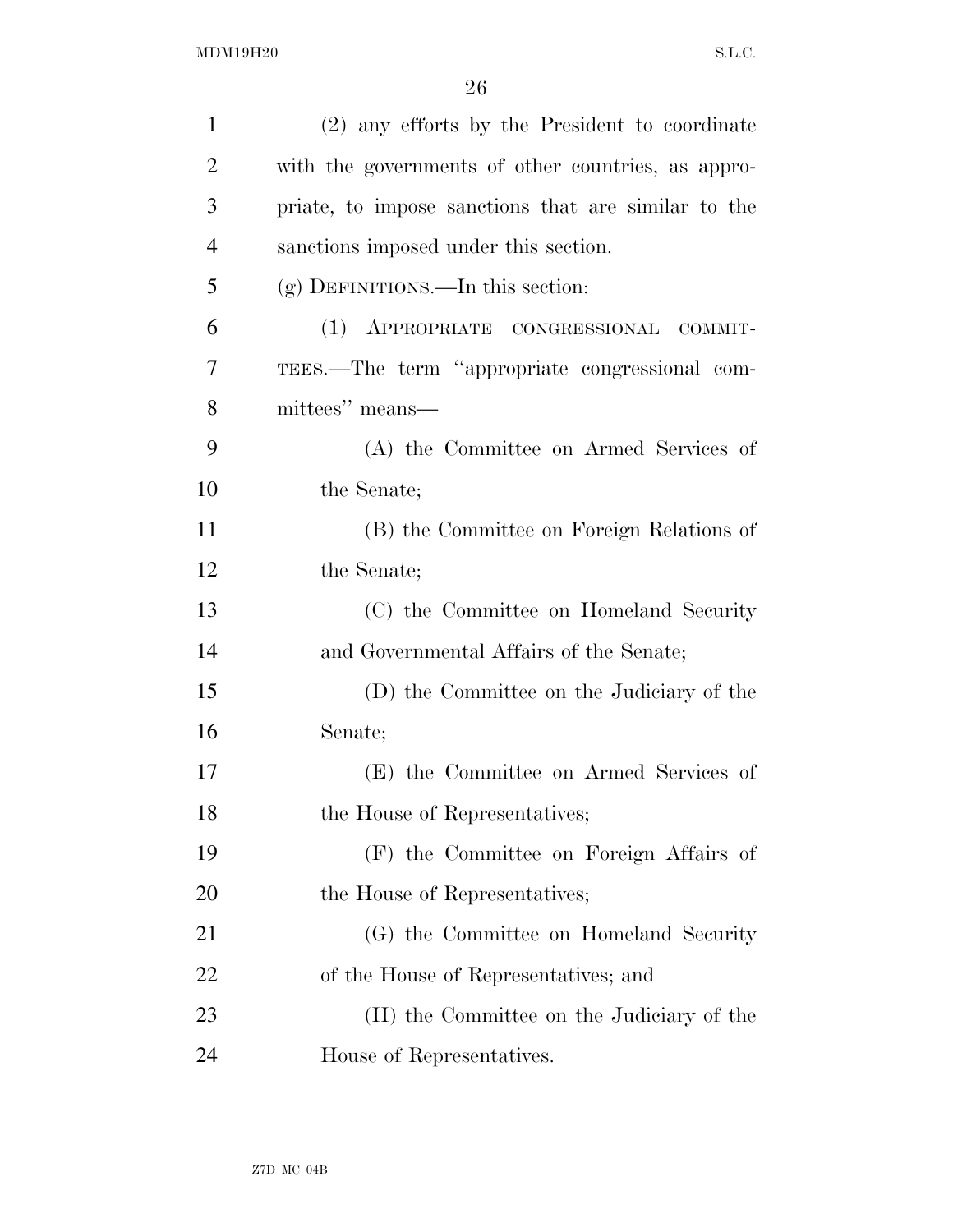(2) FOREIGN PERSON.—The term ''foreign per- son'' has the meaning given such term in section 595.304 of title 31, Code of Federal Regulations (as in effect on the day before the date of the enactment of this Act).

 (3) PERSON.—The term ''person'' has the meaning given such term in section 591.308 of title 31, Code of Federal Regulations (as in effect on the day before the date of the enactment of this Act). (h) EXCLUSION FOR PERSECUTION OF LGBTI INDI- VIDUALS.—Section 212(a)(2) of the Immigration and Na-12 tionality Act  $(8 \text{ U.S.C. } 1182(a)(2))$  is amended by adding at the end the following:

14 "(J) HUMAN RIGHTS VIOLATORS.—Any alien who, while serving as an official of a for- eign government, was responsible for, or di- rectly carried out, serious violations of the human rights of LGBTI individuals or tar-geting LGBTI people, is inadmissible.''.

**SEC. 6. COMBATING INTERNATIONAL CRIMINALIZATION OF** 

# **LGBTI STATUS, EXPRESSION, OR CONDUCT.**

 (a) ANNUAL STRATEGIC REVIEW.—The Secretary of State, in consultation with the Administrator of the United States Agency for International Development dur-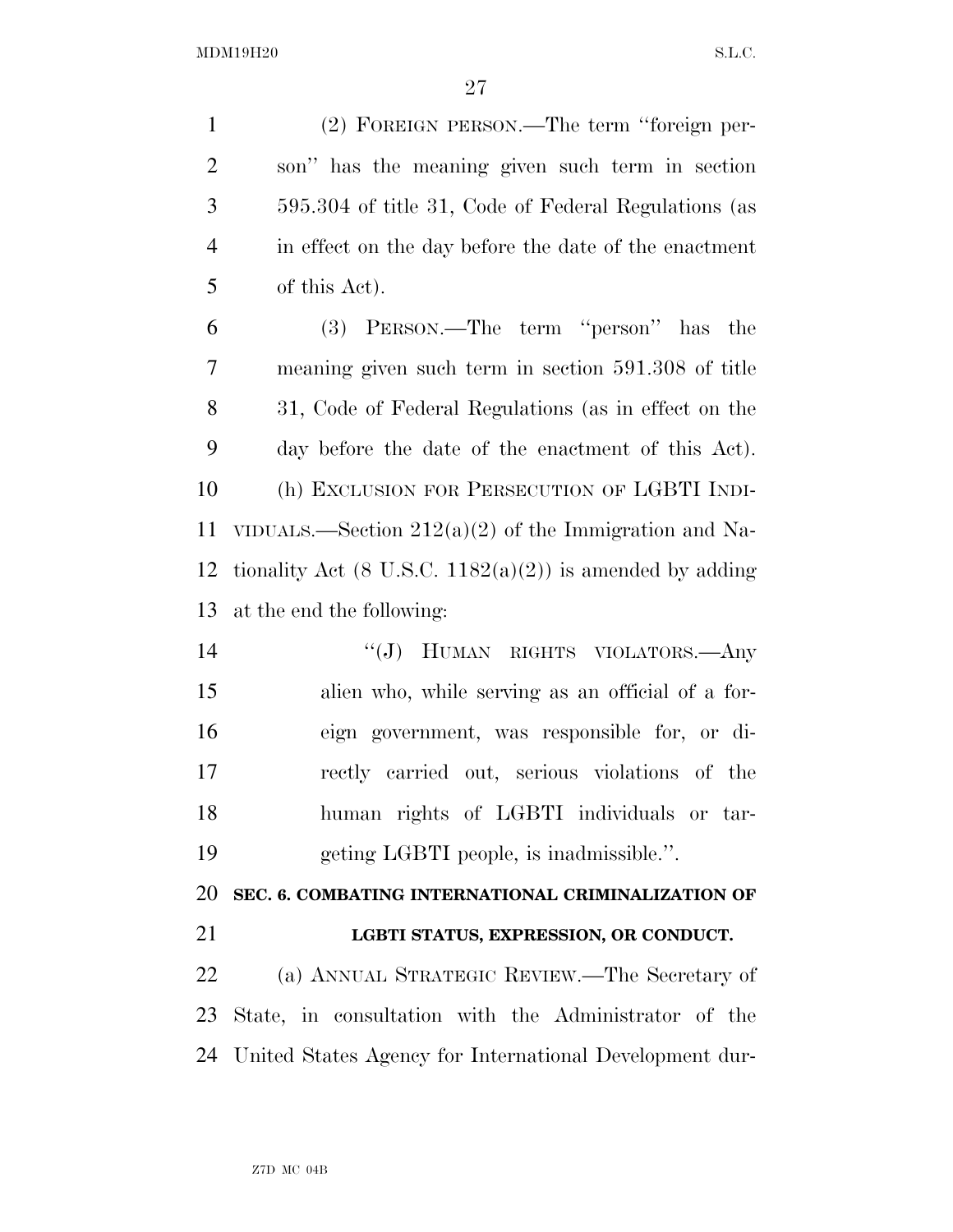$\Omega$ 

|    | 28                                                         |
|----|------------------------------------------------------------|
| 1  | ing the course of annual strategic planning, shall include |
| 2  | an examination of—                                         |
| 3  | (1) the progress made in countries around the              |
| 4  | world toward the decriminalization of the status, ex-      |
| 5  | pression, and conduct of LGBTI individuals;                |
| 6  | (2) the obstacles that remain toward achieving             |
| 7  | such decriminalization; and                                |
| 8  | (3) the strategies available to the Department             |
| 9  | and the Agency to address such obstacles.                  |
| 10 | (b) ELEMENTS.—The examination described in sub-            |
| 11 | section (a) shall include—                                 |
| 12 | (1) the full range of criminal and civil laws of           |
| 13 | other countries that disproportionately impact com-        |
| 14 | munities of LGBTI individuals or apply with respect        |
| 15 | to the conduct of LGBTI individuals; and                   |
| 16 | (2) in consultation with the Attorney General,             |
| 17 | a list of countries in each geographic region with re-     |
| 18 | spect to which—                                            |
| 19 | (A) the Attorney General, acting through                   |
| 20 | the Office of Overseas Prosecutorial Develop-              |
| 21 | ment Assistance and Training of the Depart-                |
| 22 | ment of Justice, shall prioritize programs seek-           |
| 23 | $ing$ —                                                    |
| 24 | (i) to decriminalize the status, expres-                   |

sion, and conduct of LGBTI individuals;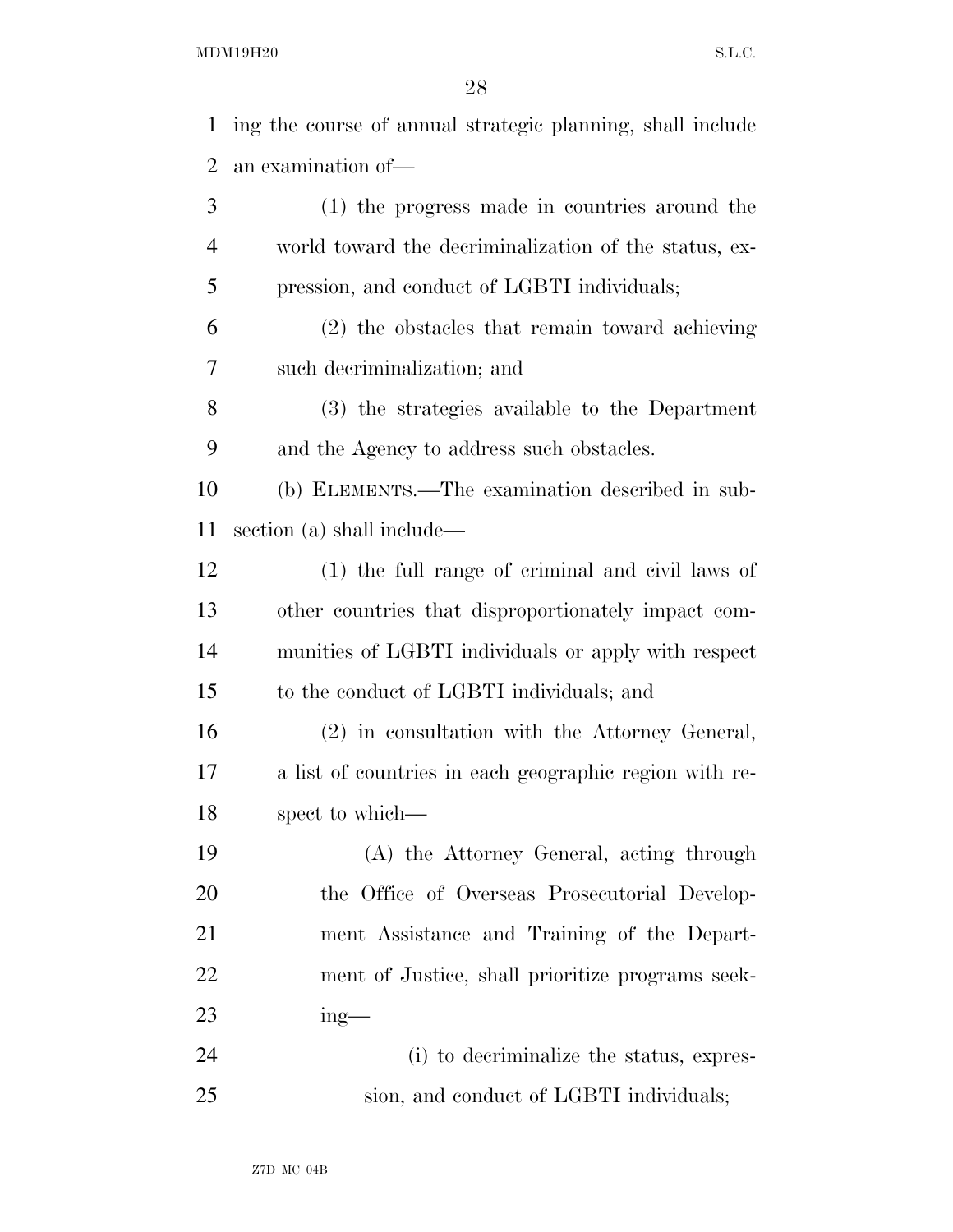| $\mathbf{1}$   | (ii) to monitor the trials of those pros-            |
|----------------|------------------------------------------------------|
| $\overline{2}$ | ecuted because of such status, expression,           |
| 3              | or conduct; and                                      |
| $\overline{4}$ | (iii) to reform related laws having a                |
| 5              | discriminatory impact on LGBTI individ-              |
| 6              | uals; and                                            |
| 7              | (B) applicable speaker or exchange pro-              |
| 8              | grams sponsored by the United States Govern-         |
| 9              | ment could bring together civil society and gov-     |
| 10             | ernmental leaders—                                   |
| 11             | (i) to promote the recognition of                    |
| 12             | LGBTI rights through educational ex-                 |
| 13             | changes in the United States; and                    |
| 14             | (ii) to support better understanding of              |
| 15             | the role that governments and civil soci-            |
| 16             | eties mutually play in assurance of equal            |
| 17             | treatment of LGBTI populations in other              |
| 18             | countries.                                           |
| 19             | SEC. 7. FOREIGN ASSISTANCE TO PROTECT HUMAN RIGHTS   |
| <b>20</b>      | OF LGBTI PEOPLE.                                     |
| 21             | (a) GLOBAL EQUALITY FUND.—                           |
| 22             | (1) IN GENERAL.—The Secretary of State shall         |
| 23             | establish a fund, which shall be known as the "Glob- |
| 24             | al Equality Fund" and shall be managed by the As-    |
|                |                                                      |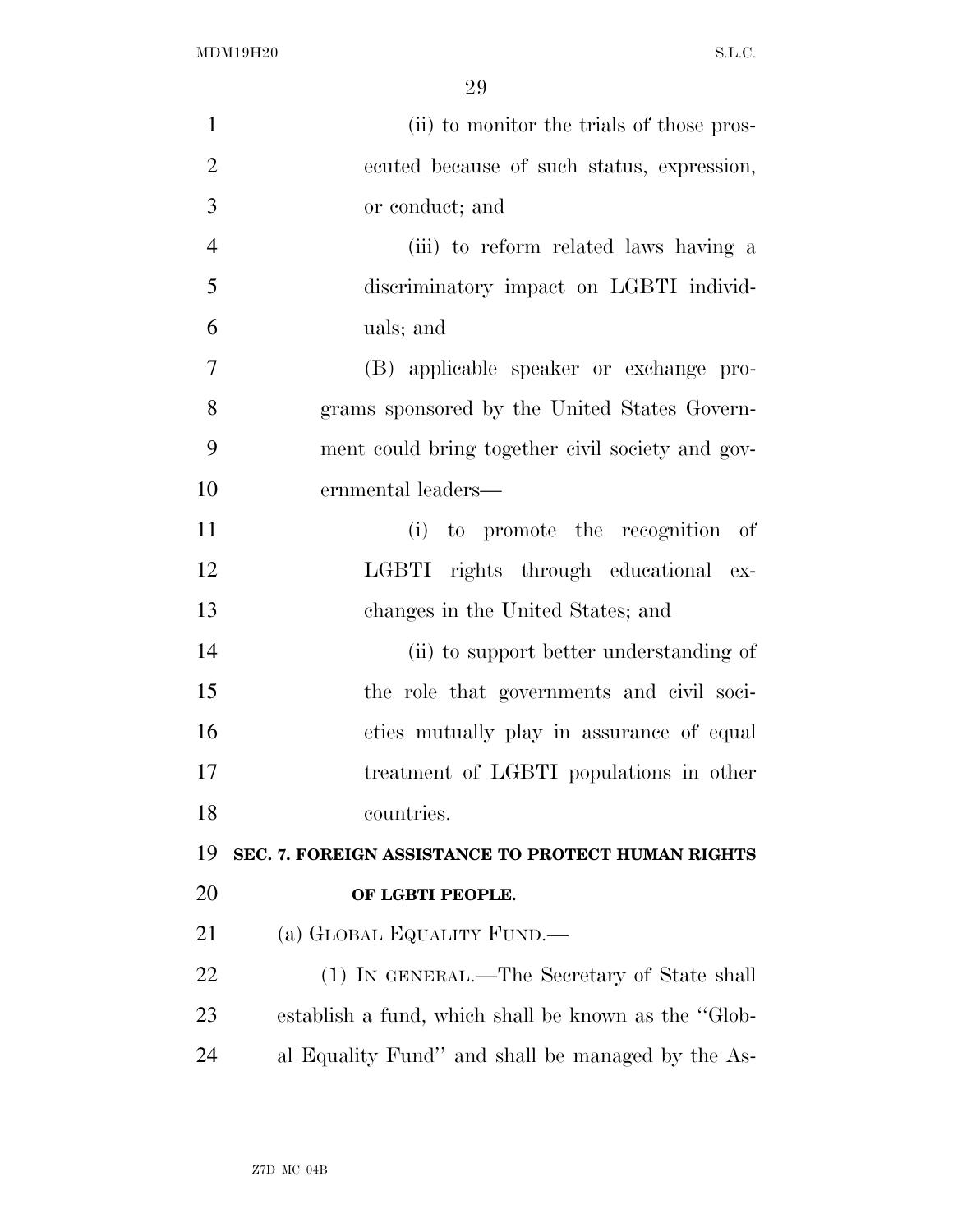| $\mathbf{1}$   | sistant Secretary of the Bureau of Democracy,    |
|----------------|--------------------------------------------------|
| $\overline{2}$ | Human Rights and Labor.                          |
| 3              | (2) FUNDING SOURCES.-                            |
| $\overline{4}$ | (A) IN GENERAL.—The Global Equality              |
| 5              | Fund shall consist of such sums as may be ap-    |
| 6              | propriated to provide grants, emergency assist-  |
| 7              | ance, and technical assistance to eligible civil |
| 8              | society organizations and human rights defend-   |
| 9              | ers working to advance and protect human         |
| 10             | rights for all including LGBTI persons, by       |
| 11             | seeking to achieve the goals set forth in para-  |
| 12             | $graph(3)$ .                                     |
| 13             | (B) CONTRIBUTIONS.—The Secretary may             |
| 14             | accept financial and technical contributions to  |
| 15             | the Global Equality Fund from corporations, bi-  |
| 16             | lateral donors, foundations, nongovernmental     |
| 17             | organizations, and other entities supporting the |
| 18             | goals set forth in paragraph (3).                |
| 19             | (3) GOALS.—The goals set forth in this para-     |
| <b>20</b>      | graph are—                                       |
| 21             | $(A)$ ensuring the freedoms of assembly, as-     |
| 22             | sociation, and expression;                       |
| 23             | (B) protecting persons or groups against         |
| 24             | the threat of violence, including medically un-  |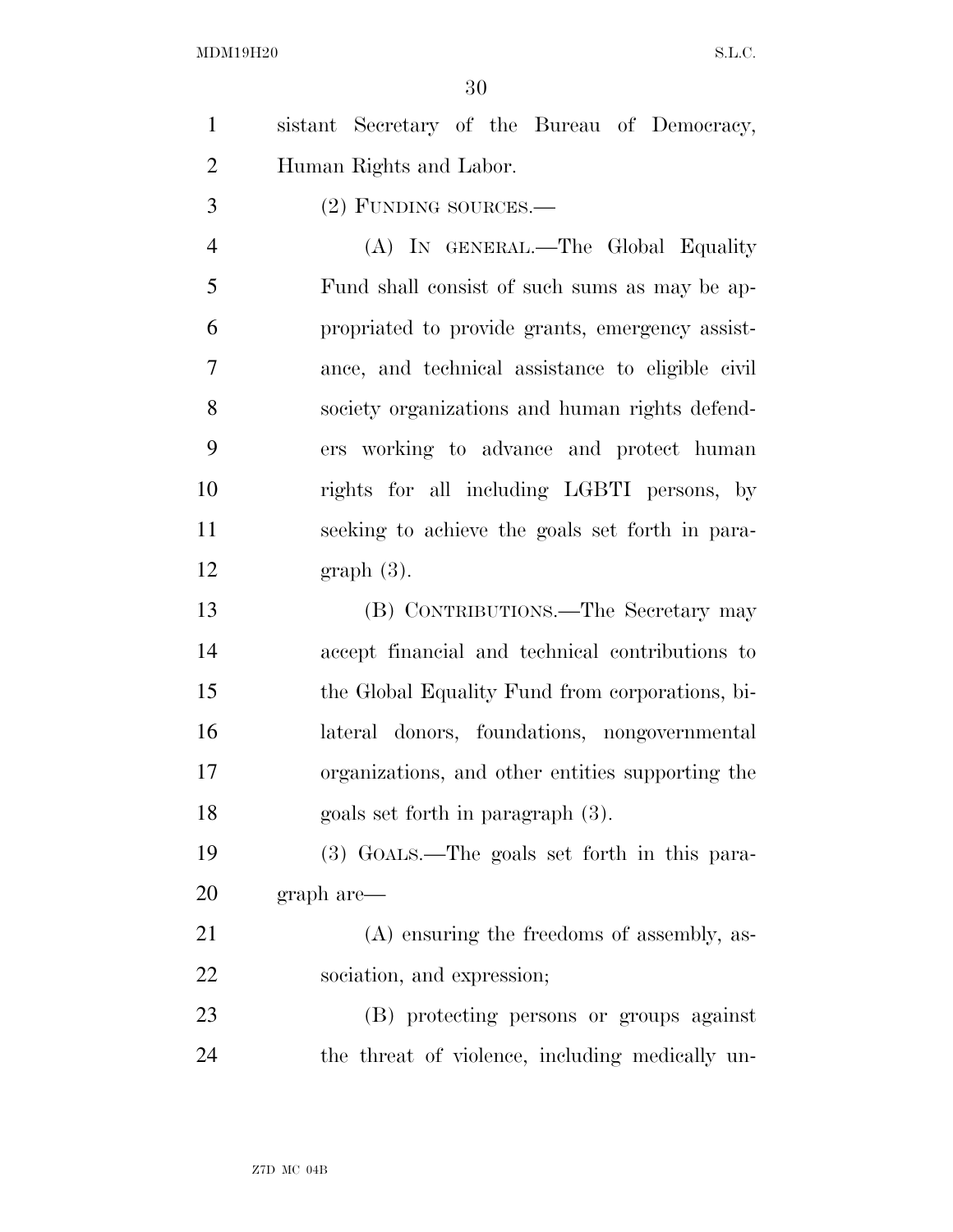| $\mathbf{1}$   | necessary interventions performed on intersex         |
|----------------|-------------------------------------------------------|
| $\overline{2}$ | infants;                                              |
| 3              | (C) advocating against laws that crim-                |
| $\overline{4}$ | inalize LGBTI status, expression, or conduct or       |
| 5              | discriminate against individuals on the basis of      |
| 6              | sexual orientation, gender identity, or sex char-     |
| 7              | acteristics;                                          |
| 8              | (D) ending explicit and implicit forms of             |
| 9              | discrimination in the workplace, housing, edu-        |
| 10             | cation, and other public institutions or services;    |
| 11             | and                                                   |
| 12             | (E) building community awareness and                  |
| 13             | support for the human rights of LGBTI per-            |
| 14             | sons.                                                 |
| 15             | (4) PRIORITIZATION.—In providing assistance           |
| 16             | through the Global Equality Fund, the Secretary       |
| 17             | shall ensure due consideration and appropriate        |
| 18             | prioritization of assistance to groups that have his- |
| 19             | torically been excluded from programs undertaken to   |
| 20             | achieve the goals set forth in paragraph $(3)$ .      |
| 21             | (b) LGBTI GLOBAL DEVELOPMENT PARTNER-                 |
| 22             | $SHIP$ .                                              |
| 23             | (1) IN GENERAL.—The Administrator of the              |
| 24             | United States Agency for International Develop-       |
| 25             | ment, in consultation with the Secretary of State,    |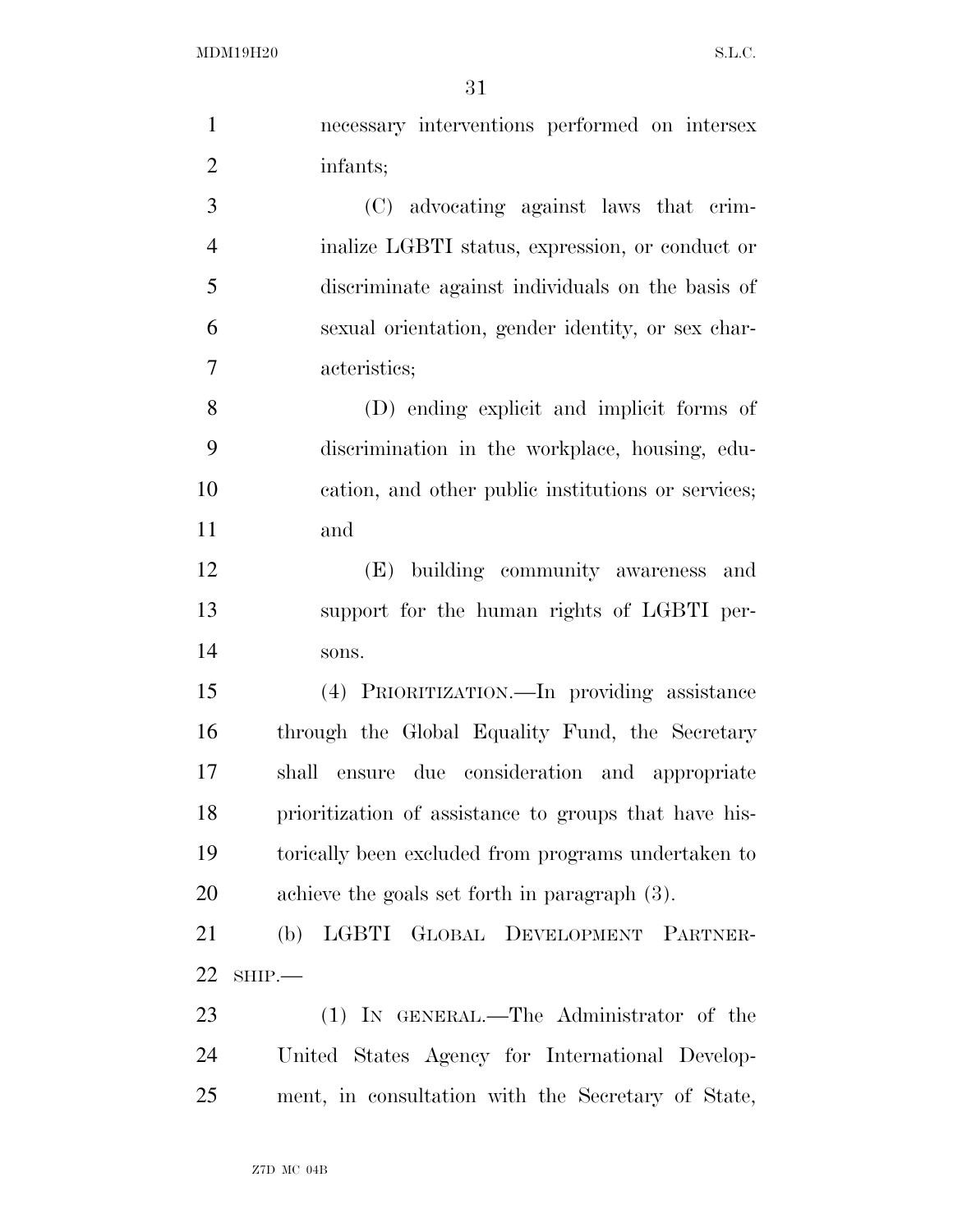| $\mathbf{1}$   | shall establish a partnership, which shall be known         |
|----------------|-------------------------------------------------------------|
| $\overline{2}$ | as the "LGBTI Global Development Partnership",              |
| 3              | to leverage the financial and technical contributions       |
| $\overline{4}$ | of corporations, bilateral donors, foundations, non-        |
| 5              | governmental organizations, and universities to sup-        |
| 6              | port the human rights and development of LGBTI              |
| 7              | persons around the world by supporting programs,            |
| 8              | projects, and activities for the purposes set forth in      |
| 9              | paragraph $(2)$ .                                           |
| 10             | (2) PURPOSES.—The purposes set forth in this                |
| 11             | paragraph are—                                              |
| 12             | (A) strengthening the capacity of LGBTI                     |
| 13             | leaders and civil society organizations;                    |
| 14             | (B) training LGBTI leaders to effectively                   |
| 15             | participate in democratic processes and lead                |
| 16             | civil institutions;                                         |
| 17             | (C) conducting research to inform national,                 |
| 18             | regional, or global policies and programs; and              |
| 19             | promoting economic<br>(D)<br>empowerment                    |
| 20             | through enhanced LGBTI entrepreneurship and                 |
| 21             | business development.                                       |
| 22             | CONSULTATION.—In coordinating programs,<br>(e)              |
| 23             | projects, and activities through the Global Equality Fund   |
| 24             | or the Global Development Partnership, the Secretary of     |
| 25             | State shall consult, as appropriate, with the Administrator |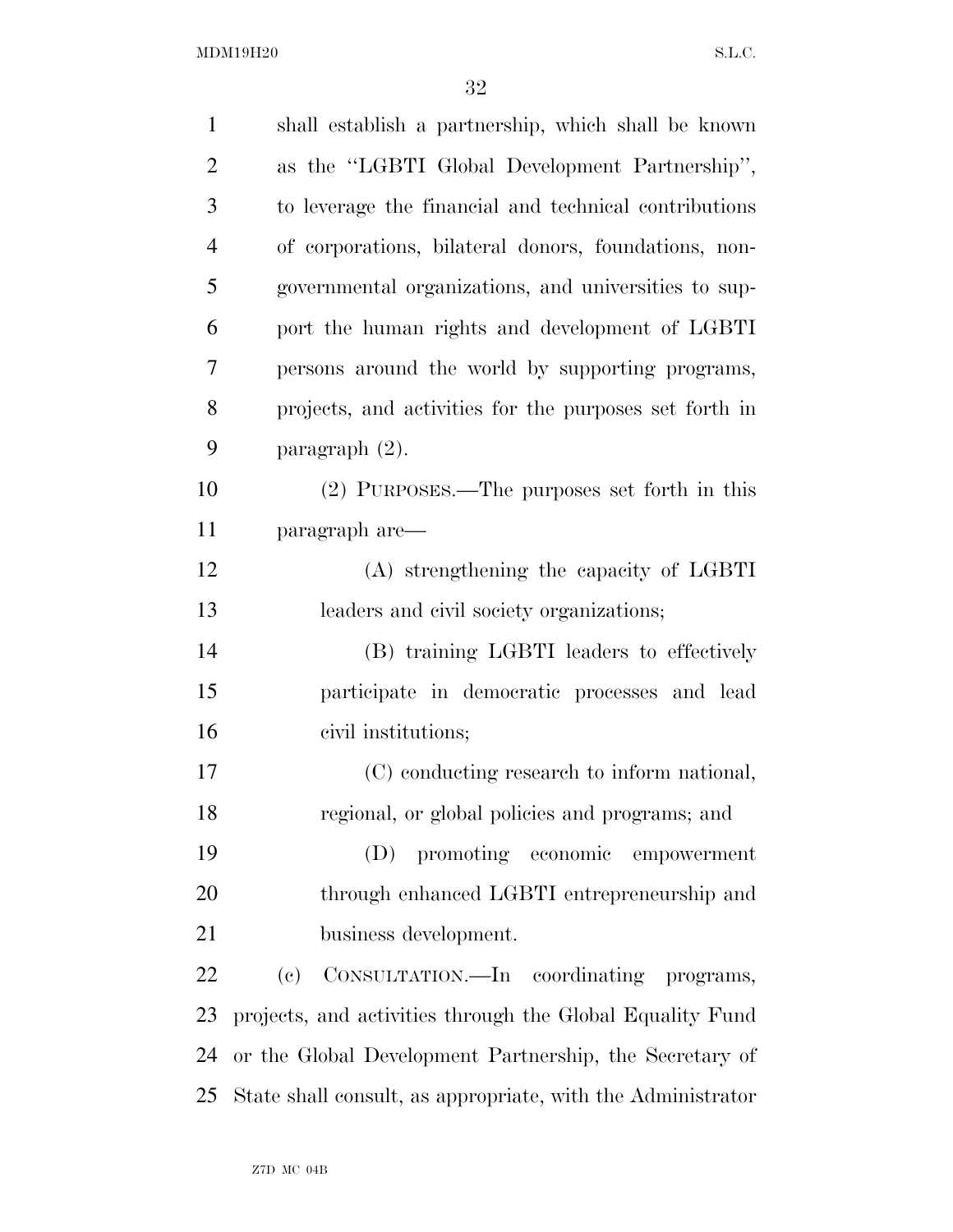of the United States Agency for International Develop- ment and the heads of other relevant Federal departments and agencies.

 (d) REPORT.—The Secretary of State shall submit an annual report to the appropriate congressional committees that describes the work of, successes obtained, and chal- lenges faced by, the Global Equality Fund and the LGBTI Global Development Partnership established pursuant to this section.

 (e) LIMITATION ON ASSISTANCE RELATING TO EQUAL ACCESS.—

 (1) IN GENERAL.—None of the amounts au- thorized to be appropriated or otherwise made avail- able to provide United States assistance for any hu- manitarian, development, or global health programs may be made available to any contractor, grantee, or implementing partner, unless such recipient—

 (A) ensures that the program, project, or activity funded by such amounts are made available to all elements of the population, ex- cept to the extent that such program, project, or activity targets a population because of the higher assessed risk of negative outcomes among such populations;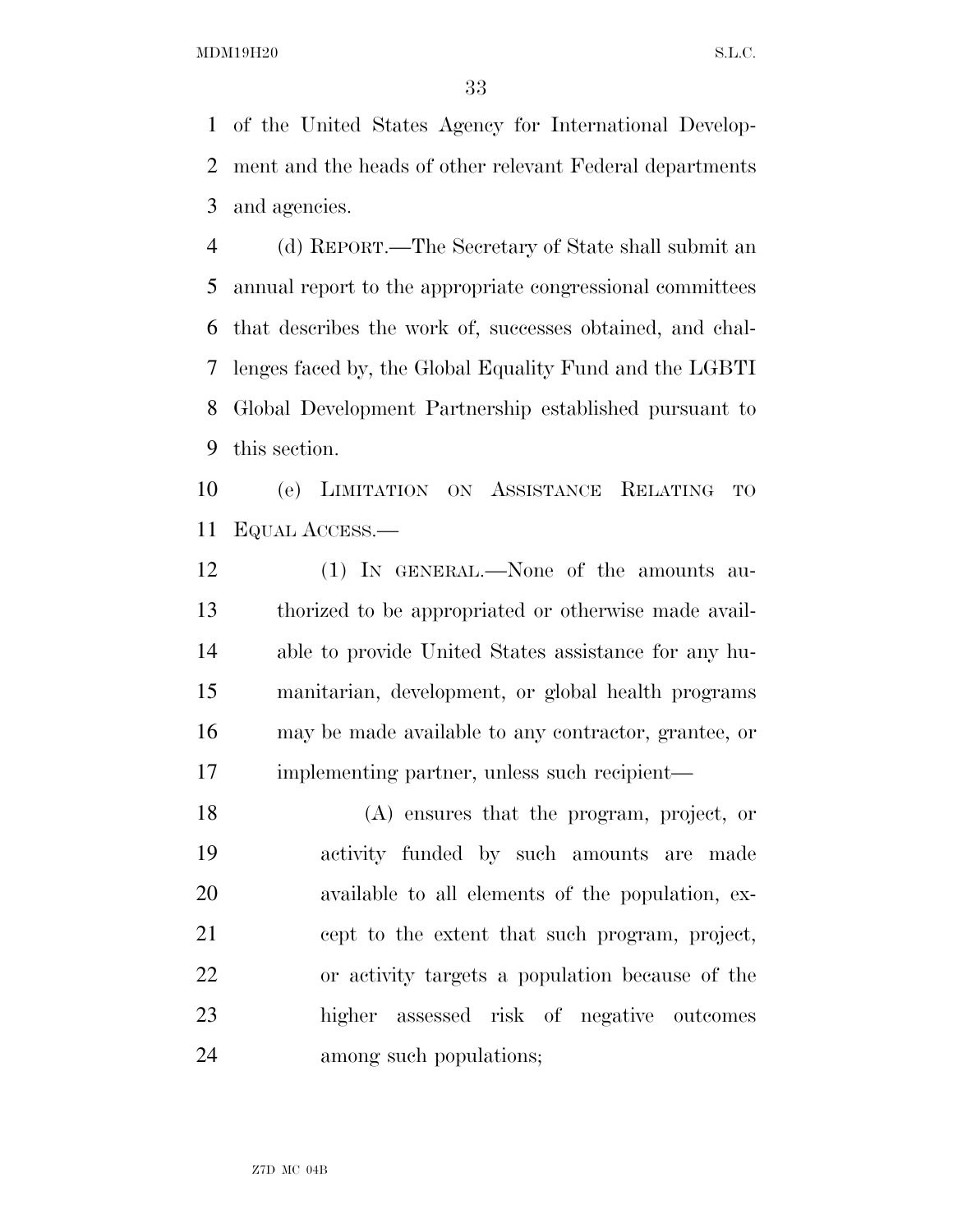(B) undertakes to make every reasonable effort to ensure that each subcontractor or sub- grantee of such recipient complies with the re- quirement under subparagraph (A); and (C) agrees to return all amounts awarded or otherwise provided by the United States, in- cluding such additional penalties as the Sec- retary of State may determine to be appro- priate, if the recipient does not comply with the requirement under subparagraph (A).

 (2) QUARTERLY REPORT.—The Secretary of State shall submit a quarterly report to the appro- priate congressional committees that describes the methods by which the Department of State monitors compliance with the requirement under paragraph  $(1)(A)$ .

## **SEC. 8. GLOBAL HEALTH INCLUSIVITY.**

 (a) IN GENERAL.—The Coordinator of United States Government Activities to Combat HIV/AIDS Globally (re-ferred to in this section as the ''Coordinator'') shall—

 (1) develop mechanisms to ensure that the im- plementation of the President's Emergency Plan for AIDS Relief (PEPFAR) equitably serves LGBTI people in accordance with the goals described in sec-tion 7(e), including by requiring all partner entities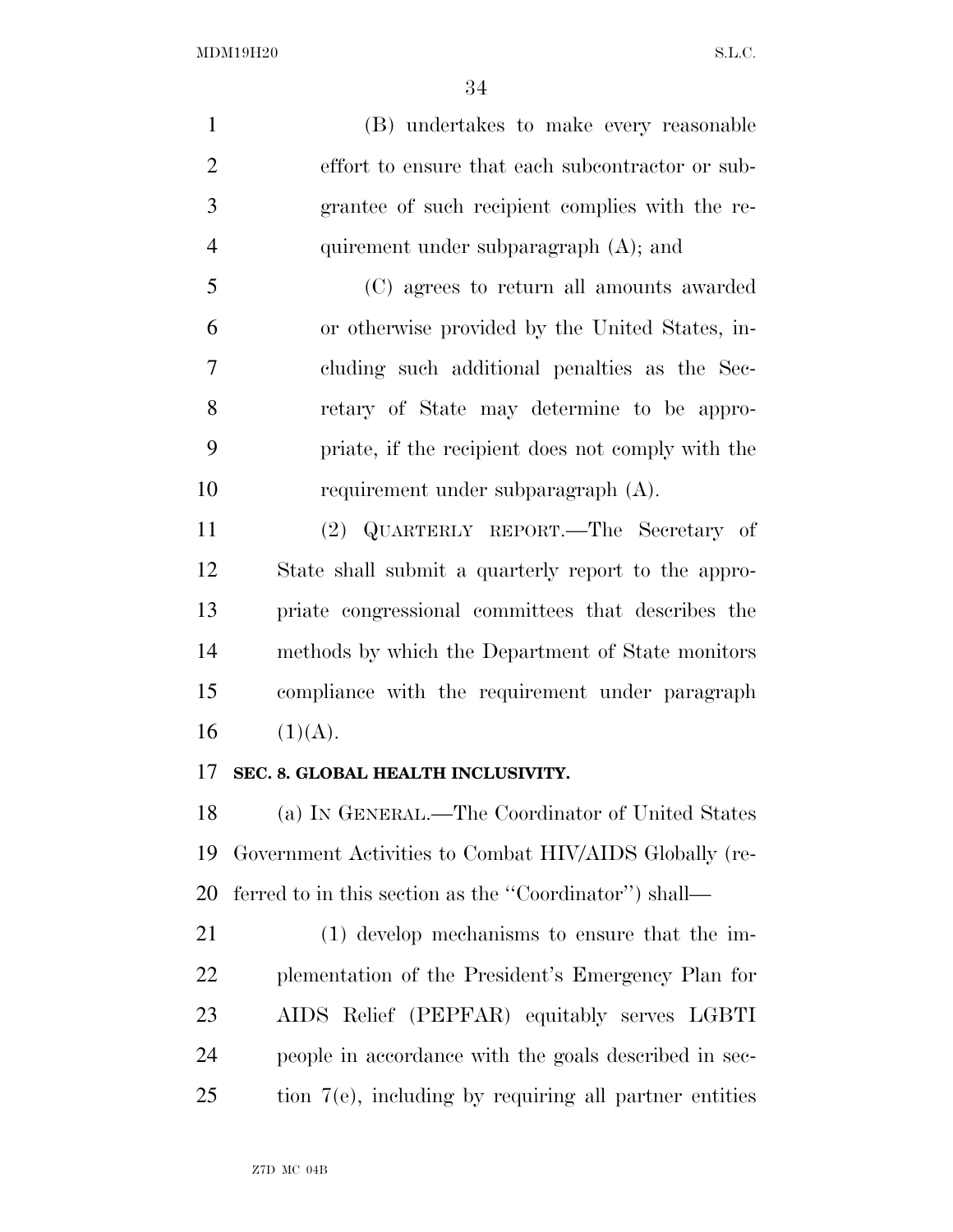receiving assistance through PEPFAR to receive training on the health needs of and human rights standards relating to LGBTI people; and

 (2) promptly notify Congress of any obstacles encountered by a foreign government or contractor, grantee, or implementing partner in the effort to eq- uitably implement PEPFAR as described in such section, including any remedial steps taken by the Coordinator to overcome such obstacles.

 (b) REPORT ON INTERNATIONAL PROSECUTIONS FOR SEX WORK OR CONSENSUAL SEXUAL ACTIVITY.—Not later than 180 days after the date of the enactment of this Act, the Coordinator shall submit a report to the ap- propriate congressional committees that describes the manner in which commodities, such as condoms, provided by programs, projects, or activities funded through PEPFAR or other sources of United States assistance have been used as evidence to arrest, detain, or prosecute individuals in other countries in order to enforce domestic laws criminalizing sex work or consensual sexual activity.

 (c) REPORT ON HIV/AIDS-RELATED INDEX TEST- ING.—Not later than 180 days after the date of the enact- ment of this Act, the Coordinator shall submit a report to the appropriate congressional committees that describes the impact of partner notification services and index test-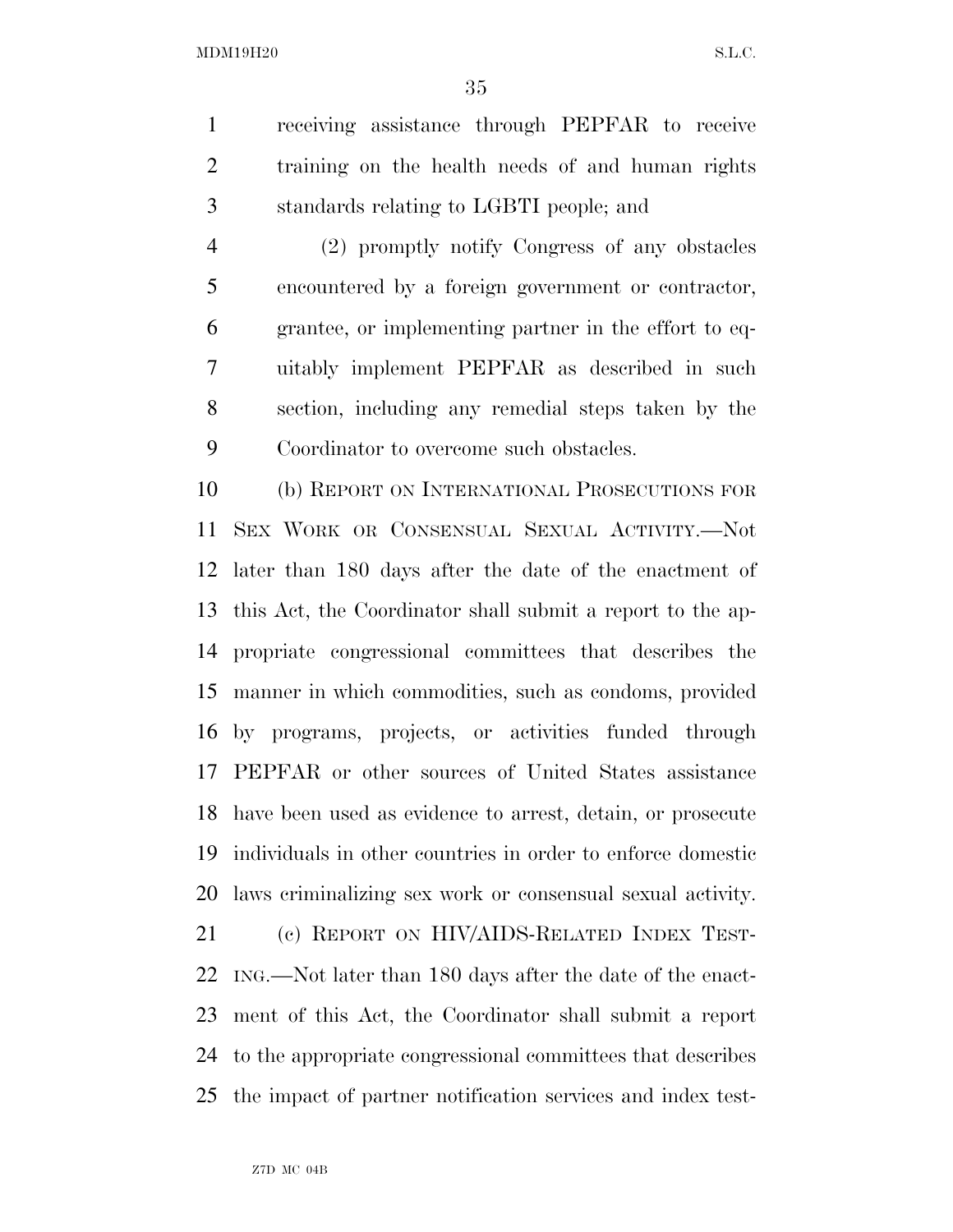ing on treatment adherence, intimate partner violence, and exposure to the criminal justice system for key popu- lations, including LGBTI people and sex workers, using qualitative and quantitative data. (d) REMOVING LIMITATIONS ON ELIGIBILITY FOR FOREIGN ASSISTANCE.— (1) CONFORMING AMENDMENTS TO TVPRA AU- THORIZATION.—Section 113 of the Trafficking Vic- tims Protection Act of 2000 (22 U.S.C. 7110) is amended— (A) by striking subsection (g); and (B) by redesignating subsections (h) and (i) as subsections (g) and (h), respectively. (2) CONFORMING AMENDMENTS TO PEPFAR AU- THORIZATION.—Section 301 of the United States Leadership Against HIV/AIDS, Tuberculosis, and Malaria Act of 2003 (22 U.S.C. 7631) is amended— 18 (A) by striking subsections (d) through  $(f)$ ; and (B) by redesignating subsection (g) as sub-21 section (d). 22 (3) CONFORMING AMENDMENTS TO THE ALLO- CATION OF FUNDS BY THE GLOBAL AIDS COORDI- NATOR.—Section 403(a) of such Act (22 U.S.C.  $25 \t 7673(a)$  is amended—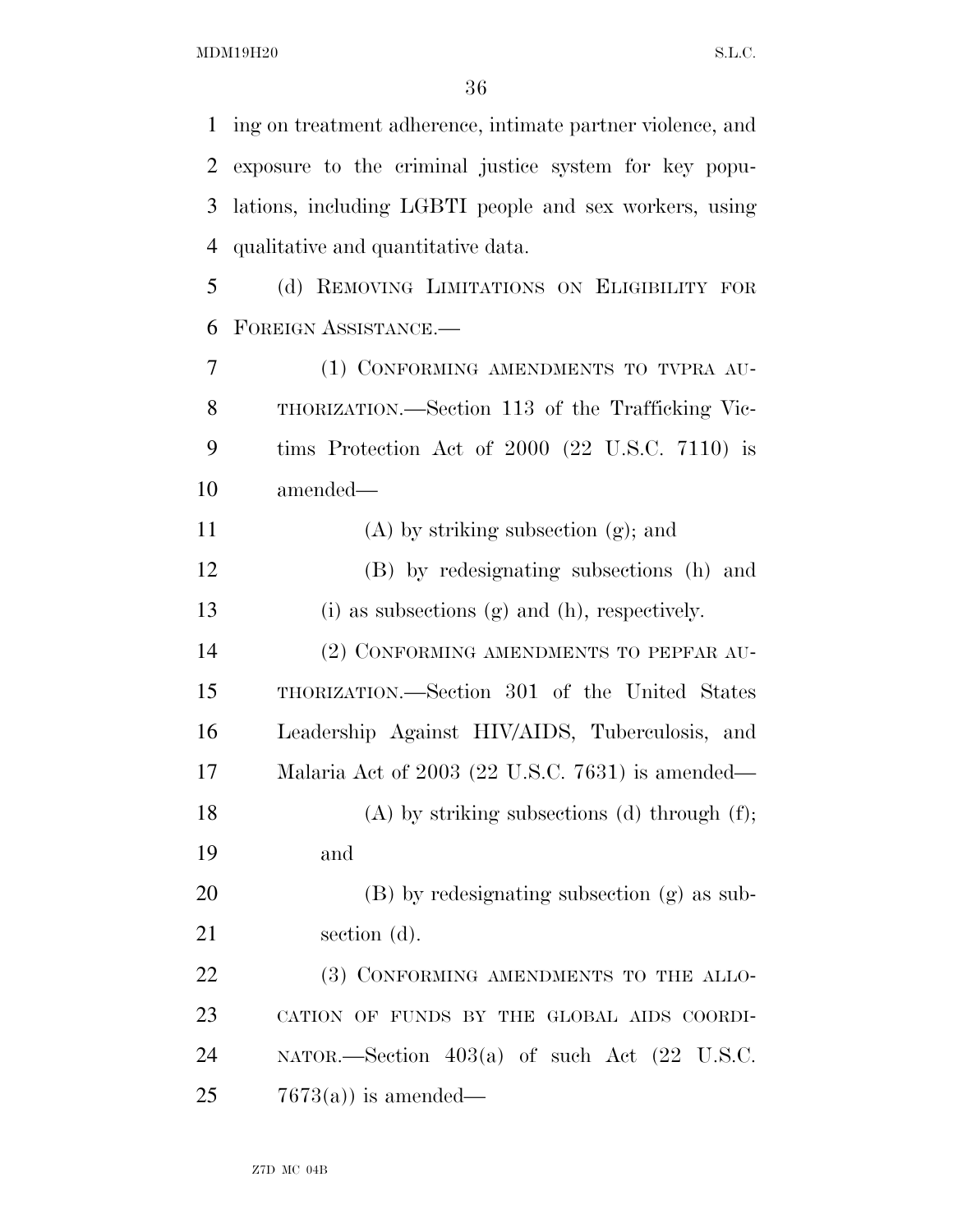| $\mathbf{1}$   | $(A)$ in paragraph $(1)$ —                               |
|----------------|----------------------------------------------------------|
| $\overline{2}$ | (i) by striking "shall—" and all that                    |
| 3              | follows through $\lq (A)$ provide" and insert-           |
| $\overline{4}$ | ing "shall provide";                                     |
| 5              | (ii) by striking "; and inserting                        |
| 6              | a period; and                                            |
| $\tau$         | (iii) by striking subparagraph (B);                      |
| 8              | and                                                      |
| 9              | $(B)$ in paragraph $(2)$ —                               |
| 10             | (i) by striking "PREVENTION STRAT-                       |
| 11             | EGY.—" and all that follows through "In                  |
| 12             | carrying out paragraph $(1)$ " and inserting             |
| 13             | "PREVENTION STRATEGY.-In carrying                        |
| 14             | out paragraph $(1)$ "; and                               |
| 15             | (ii) by striking subparagraph $(B)$ .                    |
| 16             | SEC. 9. IMMIGRATION REFORM.                              |
| 17             | (a) PERMANENT PARTNERS.—Section $101(a)$ of the          |
|                | 18 Immigration and Nationality Act (8 U.S.C. 1101(a)) is |
| 19             | amended-                                                 |
| 20             | $(1)$ in paragraph $(35)$ , by inserting "includes"      |
| 21             | any permanent partner, but" before "does not in-         |
| 22             | clude"; and                                              |
| 23             | $(2)$ by adding at the end the following:                |
| 24             | $"$ (53) The term 'marriage' includes a permanent        |
| 25             | partnership.                                             |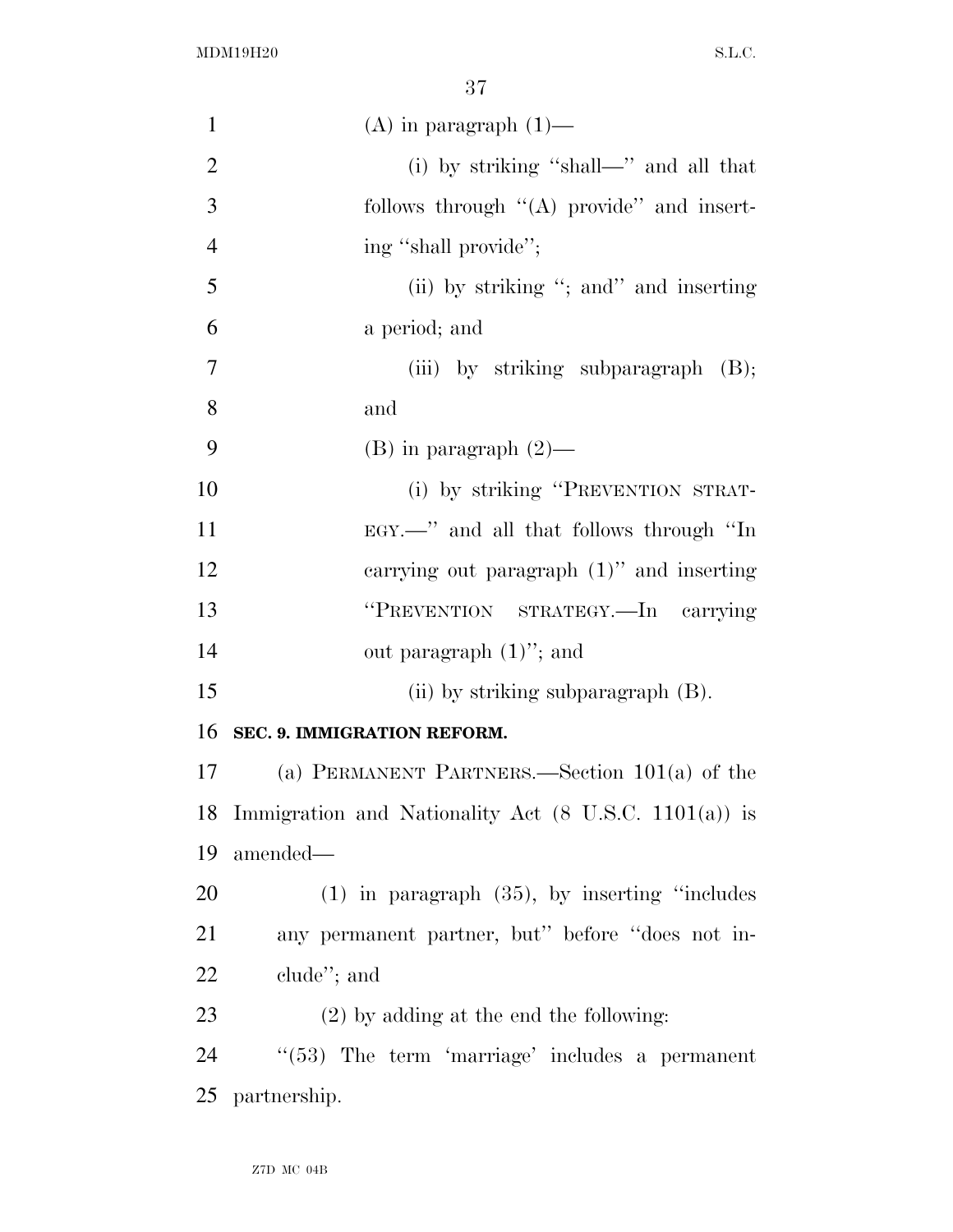| $\mathbf{1}$   | $\lq(54)$ The term 'permanent partner' means an indi-         |
|----------------|---------------------------------------------------------------|
| $\overline{2}$ | vidual who is 18 years of age or older and—                   |
| 3              | "(A) is in a committed, intimate relationship                 |
| 4              | with another individual who is 18 years of age or             |
| 5              | older, in which both parties intend a lifelong com-           |
| 6              | mitment;                                                      |
| 7              | $\lq\lq$ is financially interdependent with the               |
| 8              | other individual;                                             |
| 9              | $\cdot\cdot$ (C) is not married to anyone other than the      |
| 10             | other individual;                                             |
| 11             | $\lq\lq$ (D) is a national of or, in the case of a person     |
| 12             | having no nationality, last habitually resided in a           |
| 13             | country that prohibits marriage between the individ-          |
| 14             | uals; and                                                     |
| 15             | $\lq\lq(E)$ is not a first-, second-, or third-degree         |
| 16             | blood relation of the other individual.                       |
| 17             | $\cdot\cdot$ (55) The term 'permanent partnership' means the  |
| 18             | relationship that exists between 2 permanent partners.".      |
| 19             | (b) REFUGEES AND ASYLUM SEEKERS.—                             |
| 20             | (1)<br>LGBTI<br>$\operatorname{SOCIAL}$<br>GROUP.—Section     |
| 21             | $101(a)(42)$ of the Immigration and Nationality Act           |
| 22             | $(8 \text{ U.S.C. } 1101(a)(42))$ is amended by adding at the |
| 23             | end the following: "For purposes of determinations"           |
| 24             | under this Act, a person who has been persecuted on           |
| 25             | the basis of sexual orientation or gender identity            |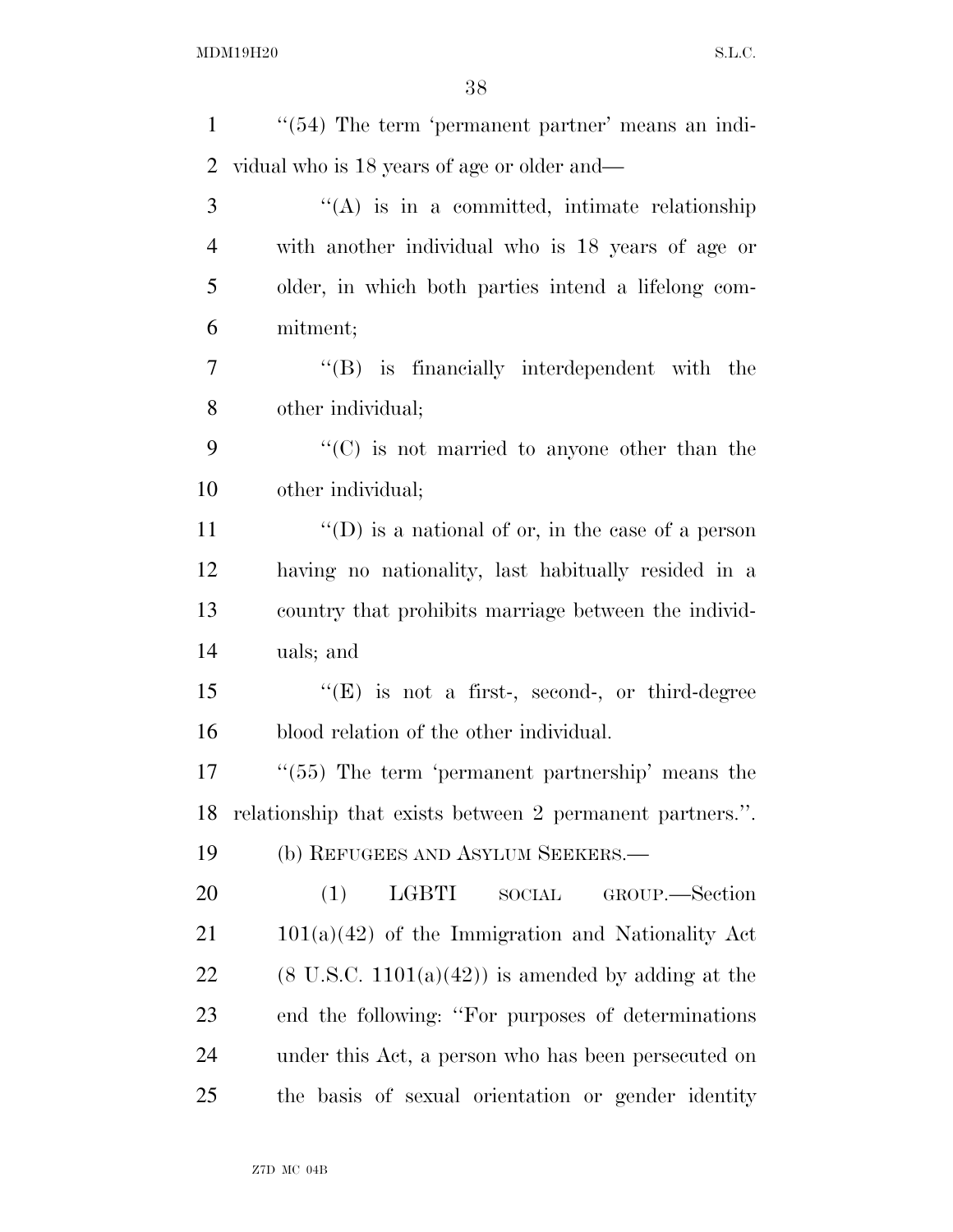| $\mathbf{1}$   | shall be deemed to have been persecuted on account    |
|----------------|-------------------------------------------------------|
| $\overline{2}$ | of membership in a particular social group and a      |
| 3              | person who has a well founded fear of persecution     |
| $\overline{4}$ | on the basis of sexual orientation or gender identity |
| 5              | shall be deemed to have a well founded fear of perse- |
| 6              | cution on account of membership in a particular so-   |
| 7              | cial group.".                                         |
| 8              | (2) REPORT.—Section $103(e)(2)$ of such Act (8)       |
| 9              | U.S.C. $1103(e)(2)$ is amended—                       |
| 10             | $(A)$ by striking "on the number" and in-             |
| 11             | serting the following: "regarding-                    |
| 12             | "(A) the number"; and                                 |
| 13             | (B) by striking the period at the end and             |
| 14             | inserting the following: "; and                       |
| 15             | "(B) the total number of applications for asy-        |
| 16             | lum and refugee status received that are, in whole    |
| 17             | or in part, based on persecution or a well founded    |
| 18             | fear of persecution on account of sexual orientation  |
| 19             | or gender identity, and the rate of approval adminis- |
| <b>20</b>      | tratively of such applications.".                     |
| 21             | (3) ASYLUM FILING DEADLINE REPEAL.—                   |
| 22             | (A) IN GENERAL.—Section $208(a)(2)$ of                |
| 23             | the Immigration and Nationality Act (8 U.S.C.         |
| 24             | $1158(a)(2)$ is amended—                              |
| 25             | (i) by striking subparagraph $(B)$ ;                  |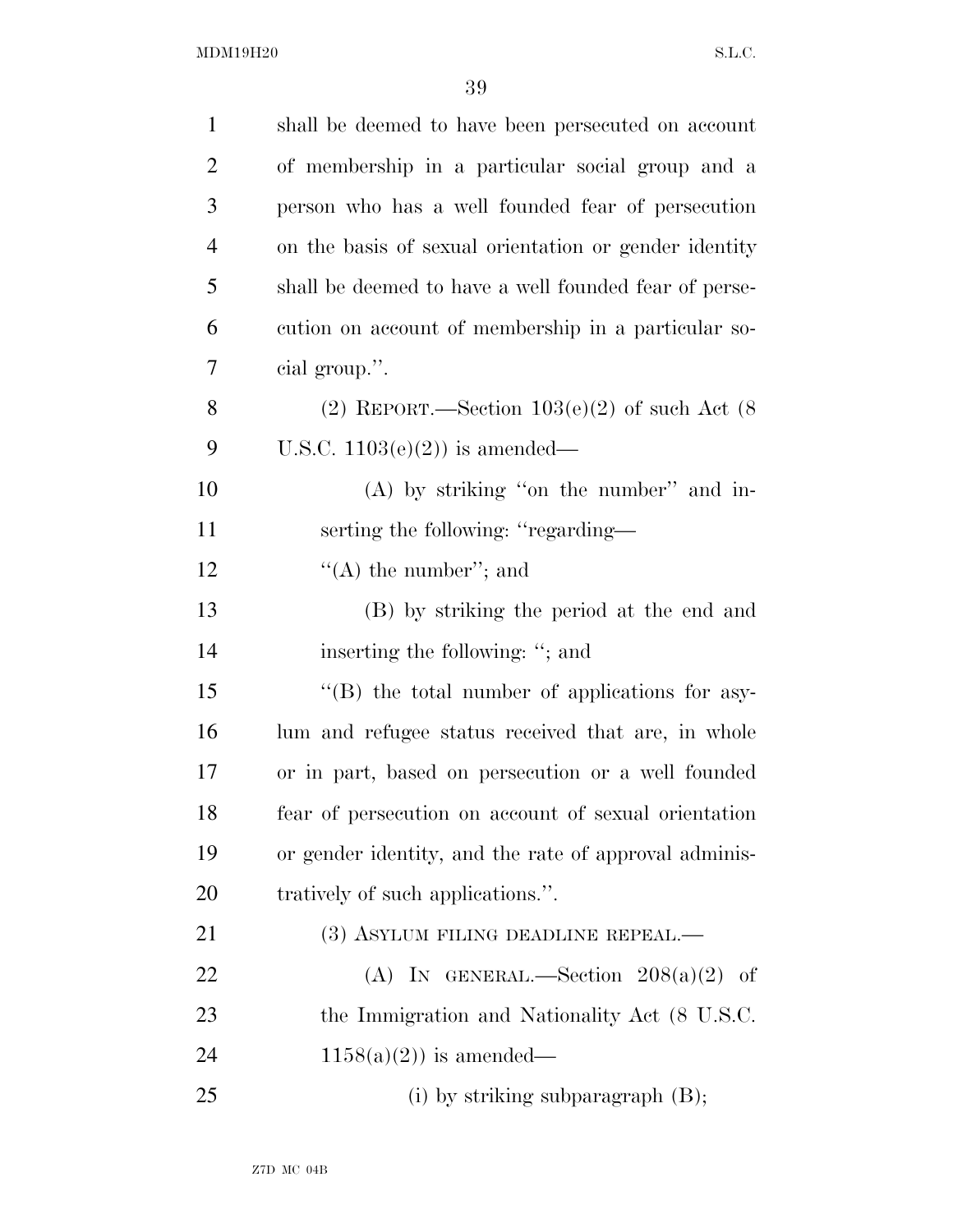| $\mathbf{1}$   | (ii) by redesignating subparagraphs                |
|----------------|----------------------------------------------------|
| $\overline{2}$ | $(C)$ , $(D)$ , and $(E)$ as subparagraphs $(B)$ , |
| 3              | $(C)$ , and $(D)$ ;                                |
| $\overline{4}$ | (iii) in subparagraph $(B)$ , as redesig-          |
| 5              | nated, by striking "subparagraph $(D)$ " and       |
| 6              | inserting "subparagraph $(C)$ ";                   |
| $\tau$         | $(iv)$ by amending subparagraph $(C)$ ,            |
| 8              | as redesignated, to read as follows:               |
| 9              | "(C) CHANGED CIRCUMSTANCES.-Not-                   |
| 10             | withstanding subparagraph (B), an application      |
| 11             | for asylum of an alien may be considered if the    |
| 12             | alien demonstrates to the satisfaction of the At-  |
| 13             | torney General the existence of changed cir-       |
| 14             | cumstances which materially affect the appli-      |
| 15             | cant's eligibility for asylum."; and               |
| 16             | $(v)$ in subparagraph $(D)$ , as redesig-          |
| 17             | nated, by striking "Subparagraphs (A) and          |
| 18             | $(B)$ " and inserting "Subparagraph $(A)$ ".       |
| 19             | APPLICATION.—The amendments<br>(B)                 |
| 20             | made by subparagraph $(A)$ shall apply to appli-   |
| 21             | cations for asylum filed before, on, or after the  |
| 22             | date of the enactment of this Act.                 |
| 23             | (c) COUNSEL.—                                      |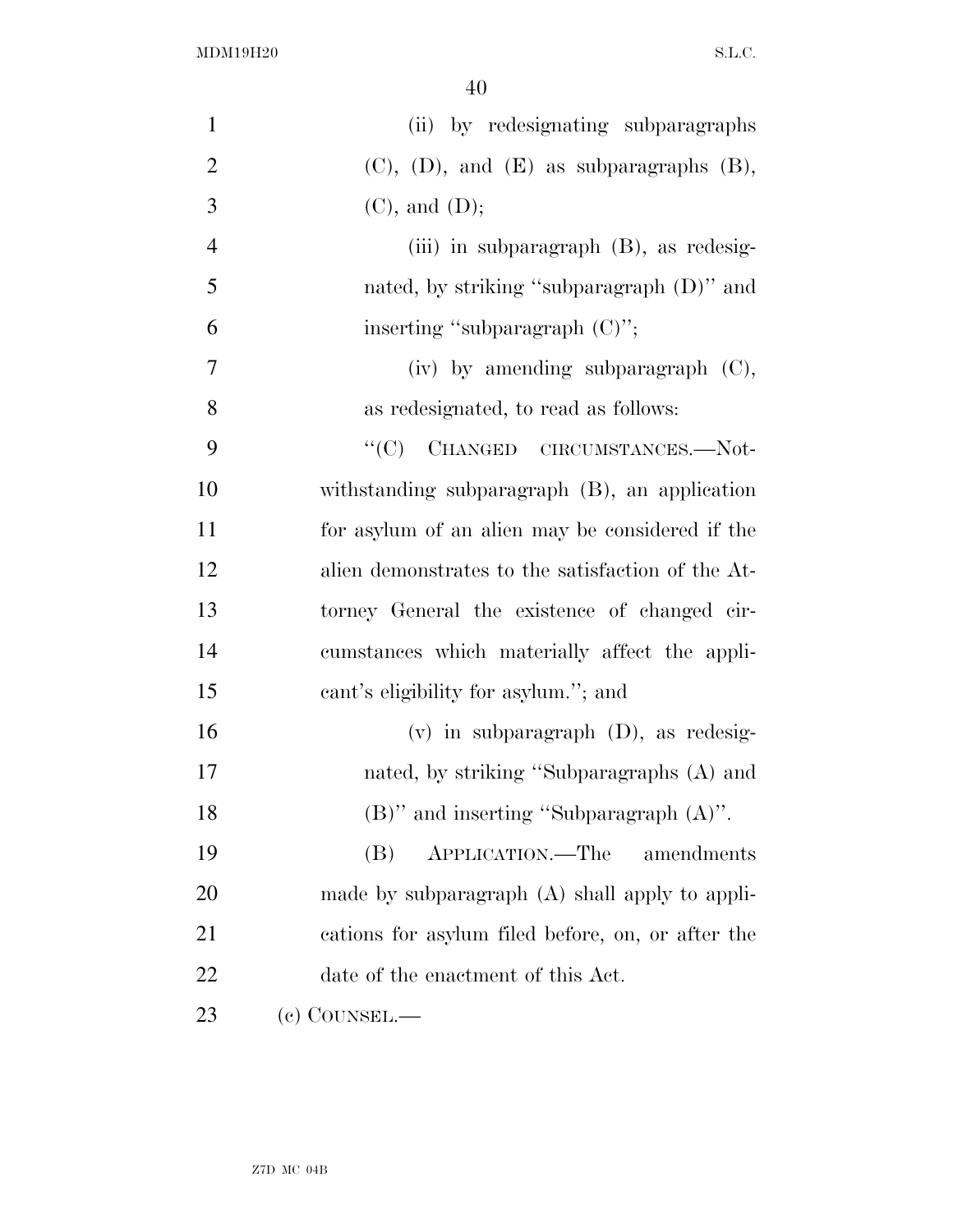| $\mathbf{1}$   | (1)<br>APPOINTMENT OF COUNSEL.-Section                     |
|----------------|------------------------------------------------------------|
| $\overline{2}$ | $240(b)(4)$ of the Immigration and Nationality Act $(8)$   |
| 3              | U.S.C. $1229a(b)(4)$ is amended—                           |
| $\overline{4}$ | $(A)$ in subparagraph $(A)$ , by striking the              |
| 5              | comma at the end and inserting a semicolon;                |
| 6              | (B) in subparagraph (B), by striking "Act                  |
| 7              | , and" and inserting "Act;"                                |
| 8              | $(C)$ in subparagraph $(C)$ , by striking the              |
| 9              | period at the end and inserting "; and"; and               |
| 10             | (D) by adding at the end the following:                    |
| 11             | "(D) notwithstanding subparagraph $(A)$ , if               |
| 12             | an indigent alien requests representation, such            |
| 13             | representation shall be appointed by the court,            |
| 14             | at the expense of the Government, for such pro-            |
| 15             | ceedings.".                                                |
| 16             | (2) RIGHT TO COUNSEL.—Section 292 of such                  |
| 17             | Act $(8 \text{ U.S.C. } 1362)$ is amended—                 |
| 18             | (A) by striking "In any removal" and in-                   |
| 19             | serting the following:                                     |
| 20             | "(a) IN GENERAL.—In any removal";                          |
| 21             | (B) in subsection (a), as redesignated, by                 |
| 22             | striking "he" and inserting "the person"; and              |
| 23             | (C) by adding at the end the following:                    |
| 24             | "(b) COURT APPOINTMENT.—Notwithstanding sub-               |
| 25             | section (a), if an indigent alien requests representation, |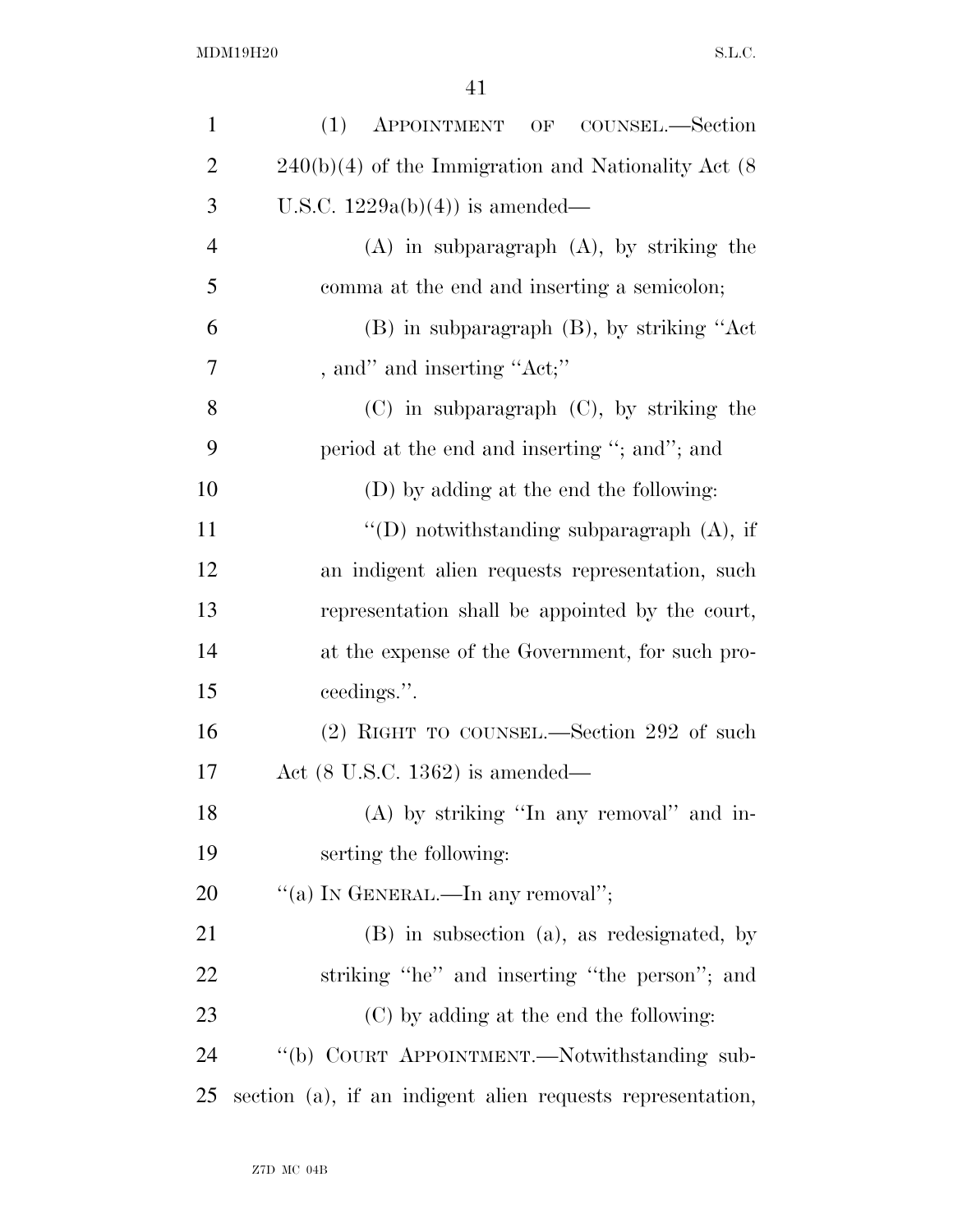such representation shall be appointed by the court, at the expense of the Government, for the proceedings described in subsection (a).

 ''(c) REFUGEE PROCEEDINGS.—In an interview re- lating to admission under section 207, an alien shall have the privilege of being represented, at no expense to the Government, by such counsel, authorized to practice in such proceedings, as the alien shall choose.''.

 (d) REFUGEE ADMISSIONS OF LGBTI ALIENS FROM CERTAIN COUNTRIES.—

 (1) IN GENERAL.—Aliens who are nationals of or, in the case of aliens having no nationality, last habitually resided in a country that fails to protect against persecution on the basis of sexual orienta- tion or gender identity and share common character- istics that identify them as targets of persecution on account of sexual orientation or gender identity are eligible for Priority 2 processing under the refugee resettlement priority system.

20 (2) RESETTLEMENT PROCESSING.

 (A) IN GENERAL.—If a refugee admitted under section 207 of the Immigration and Na-23 tionality Act (8 U.S.C. 1157) discloses informa- tion to an employee or contractor of the Bureau of Population, Refugees, and Migration of the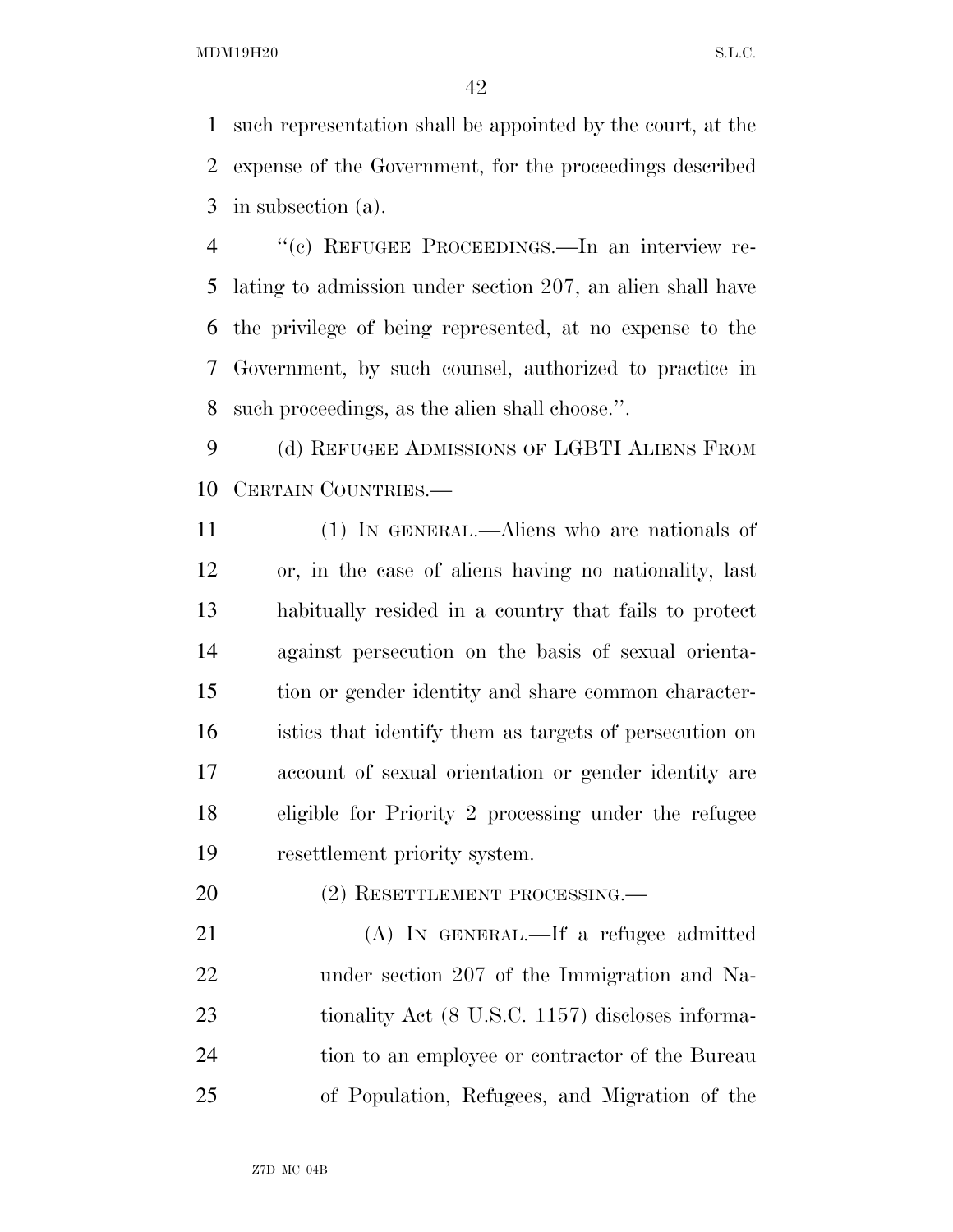| $\mathbf{1}$   | Department of State regarding the refugee's             |
|----------------|---------------------------------------------------------|
| $\overline{2}$ | sexual orientation or gender identity, the Sec-         |
| 3              | retary of State, with the refugee's consent, shall      |
| $\overline{4}$ | provide such information to the appropriate na-         |
| 5              | tional resettlement agency—                             |
| 6              | (i) to prevent the refugee from being                   |
| 7              | placed in a community in which the ref-                 |
| 8              | ugee is likely to face continued discrimina-            |
| 9              | tion; and                                               |
| 10             | (ii) to place the refugee in a commu-                   |
| 11             | nity that offers services that meet the                 |
| 12             | needs of the refugee.                                   |
| 13             | (B) NATIONAL RESETTLEMENT AGENCIES                      |
| 14             | DEFINED.—The term "national resettlement                |
| 15             | agency" means an agency contracting with the            |
| 16             | Department of State to provide sponsorship and          |
| 17             | initial resettlement services to refugees entering      |
| 18             | the United States.                                      |
| 19             | (e) TRAINING PROGRAM.—                                  |
| 20             | (1) TRAINING PROGRAM.—In order to create an             |
| 21             | environment in which an alien may safely disclose       |
| 22             | such alien's sexual orientation or gender identity,     |
| 23             | the Secretary of Homeland Security, in consultation     |
| 24             | with the Secretary of State, shall establish a training |
| 25             | program for staff and translators who participate in    |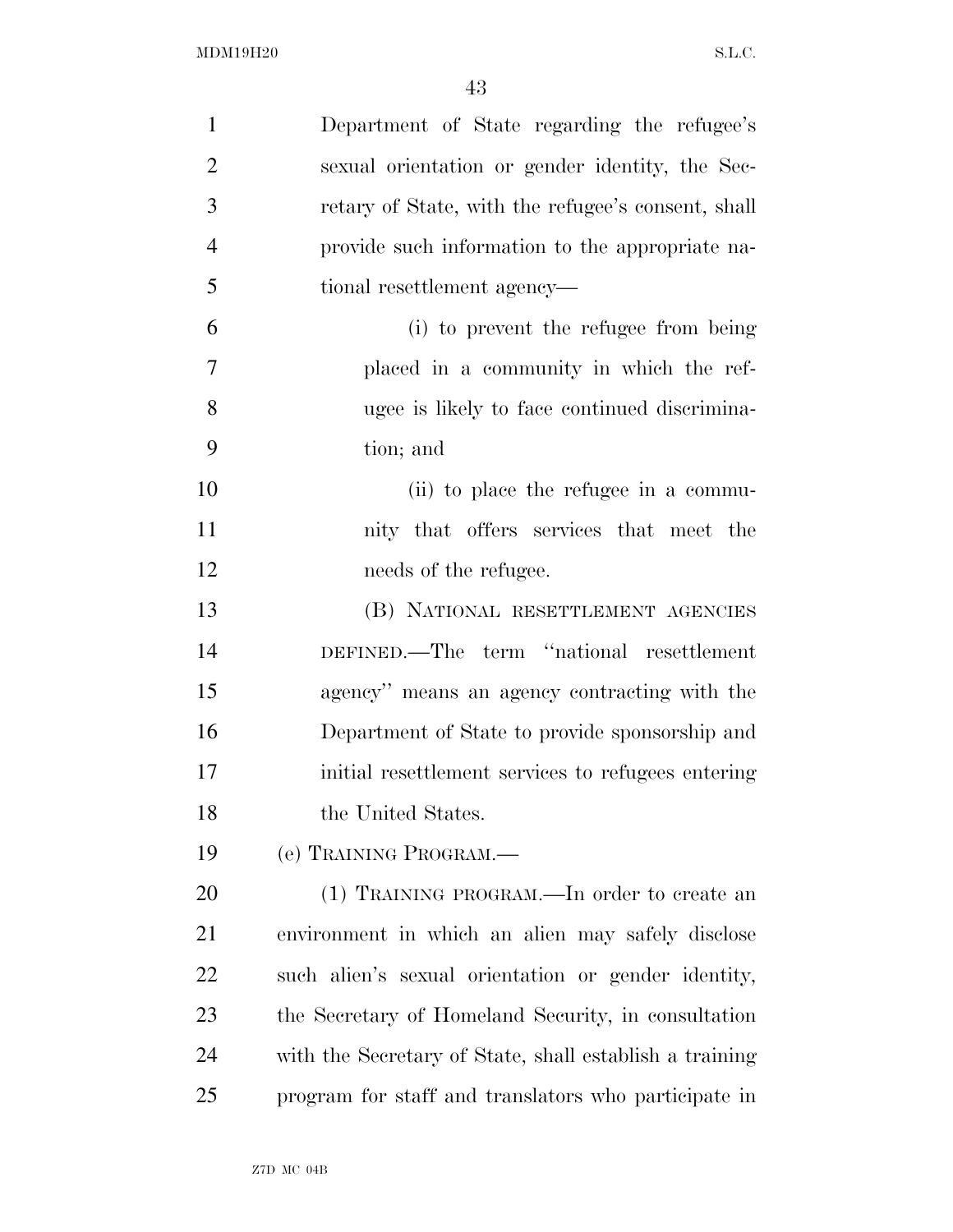| $\mathbf{1}$   | the interview process of aliens seeking asylum or sta- |
|----------------|--------------------------------------------------------|
| $\overline{2}$ | tus as a refugee.                                      |
| 3              | (2) COMPONENTS OF TRAINING PROGRAM.                    |
| $\overline{4}$ | The training program described in paragraph (1)        |
| 5              | shall include instruction regarding—                   |
| 6              | (A) appropriate word choice and word                   |
| 7              | usage;                                                 |
| 8              | (B) creating safe spaces and facilities for            |
| 9              | LGBTI aliens;                                          |
| 10             | (C) confidentiality requirements; and                  |
| 11             | (D) nondiscrimination policies.                        |
| 12             | (f) LIMITATION ON DETENTION.                           |
| 13             | $(1)$ PRESUMPTION OF RELEASE.—                         |
| 14             | (A) IN GENERAL.—Notwithstanding any                    |
| 15             | other provision of law and except as provided in       |
| 16             | subparagraphs (B) and (C), the Secretary of            |
| 17             | Homeland Security—                                     |
| 18             | (i) may not detain an alien who is a                   |
| 19             | member of a vulnerable group under any                 |
| 20             | provision of the Immigration and Nation-               |
| 21             | ality Act (8 U.S.C. 1101 et seq.) pending              |
| 22             | a decision with respect to whether the alien           |
| 23             | is to be removed from the United States;               |
| 24             | and                                                    |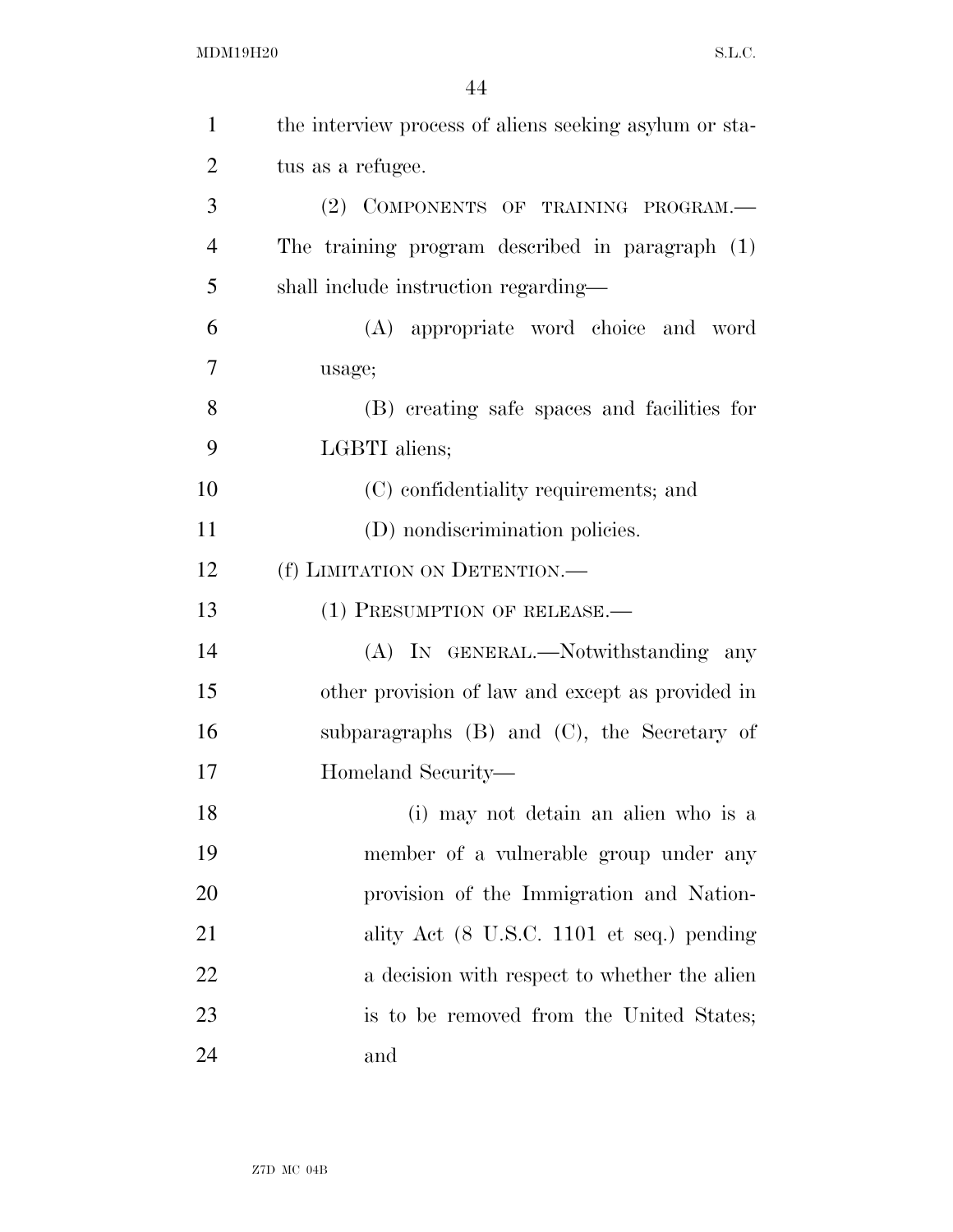|               | (ii) shall immediately release any de-    |
|---------------|-------------------------------------------|
|               | tained alien who is a member of a vulner- |
| $\mathcal{R}$ | able group.                               |

 (B) EXCEPTIONS.—The Secretary of Homeland Security may detain, pursuant to the Immigration and Nationality Act (8 U.S.C. 1101 et seq.), an alien who is a member of a vulnerable group if the Secretary makes a de- termination, using credible and individualized information, that the use of alternatives to de- tention will not reasonably assure the appear- ance of the alien at removal proceedings, or that the alien is a threat to another person or the community. A pending criminal charge against the alien may not be the sole factor to justify the detention of the alien.

 (C) REMOVAL.—If detention is the least restrictive means of effectuating the removal from the United States of an alien who is a member of a vulnerable group, the subject of a final order of deportation or removal, and not detained under subparagraph (B), the Secretary of Homeland Security may, solely for the pur- pose of such removal, detain the alien for a pe-riod that is—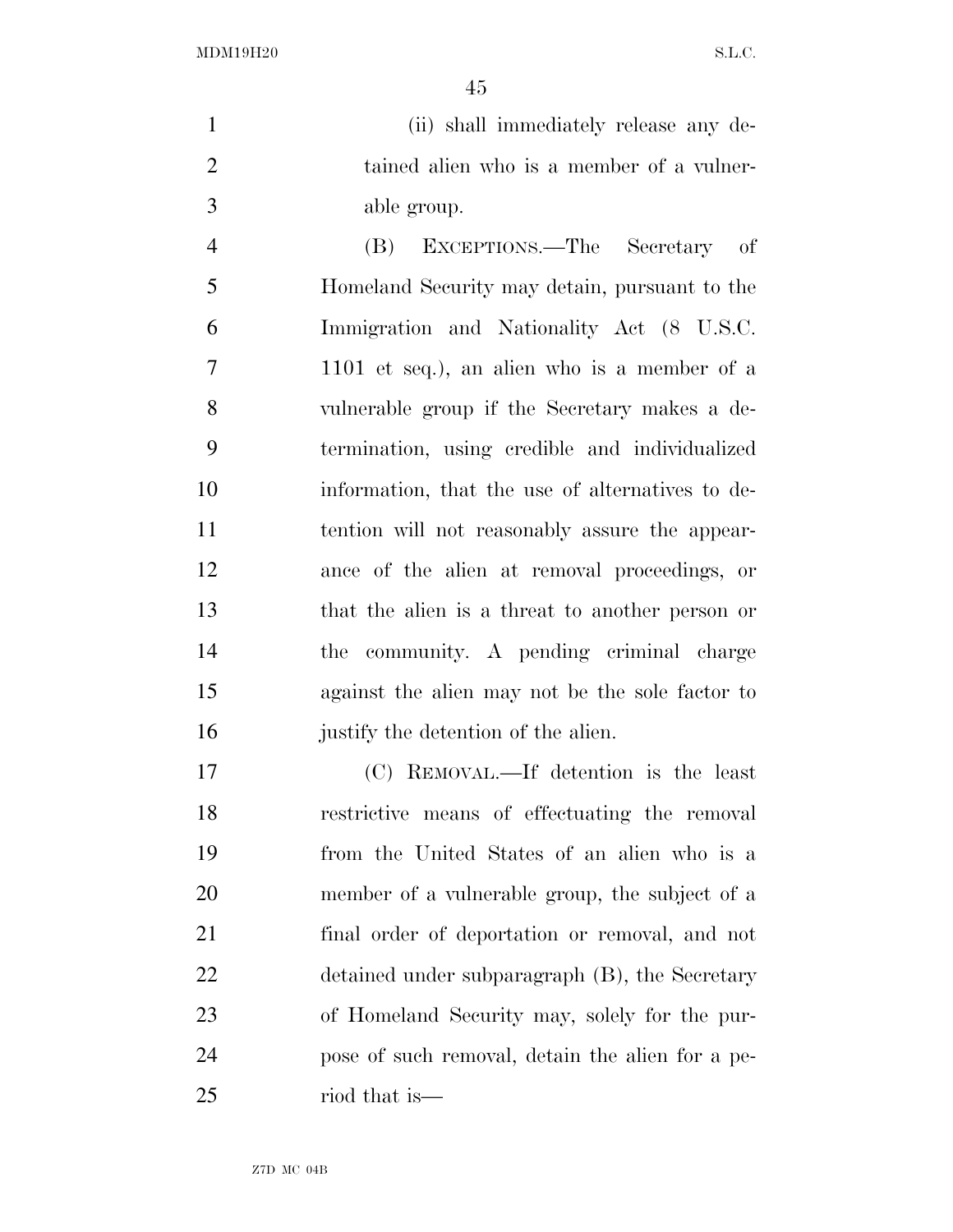| $\mathbf{1}$   | (i) the shortest possible period imme-                 |
|----------------|--------------------------------------------------------|
| $\overline{2}$ | diately preceding the removal of the alien             |
| 3              | from the United States; and                            |
| $\overline{4}$ | (ii) not more than 5 days.                             |
| 5              | $(2)$ WEEKLY REVIEW REQUIRED.—                         |
| 6              | (A) IN GENERAL.—Not less frequently                    |
| 7              | than weekly, the Secretary of Homeland Secu-           |
| 8              | rity shall conduct an individualized review of an      |
| 9              | alien detained under paragraph $(1)(B)$ to deter-      |
| 10             | mine whether the alien should continue to be           |
| 11             | detained under such paragraph.                         |
| 12             | (B) RELEASE.—Not later than 24 hours                   |
| 13             | after the Secretary determines under subpara-          |
| 14             | graph (A) that an alien should not be detained         |
| 15             | under paragraph $(1)(B)$ , the Secretary shall re-     |
| 16             | lease the alien.                                       |
| 17             | (g) PROTECTIVE CUSTODY FOR LGBTI ALIEN DE-             |
| 18             | TAINEES.                                               |
| 19             | (1) DETAINEES.—An LGBTI alien who is de-               |
| 20             | tained under subparagraph $(B)$ or $(C)$ of subsection |
| 21             | $(f)(1)$ may not be placed in housing that is seg-     |
| 22             | regated from the general population unless—            |
| 23             | (A) the alien requests placement in such               |
| 24             | housing for the protection of the alien; or            |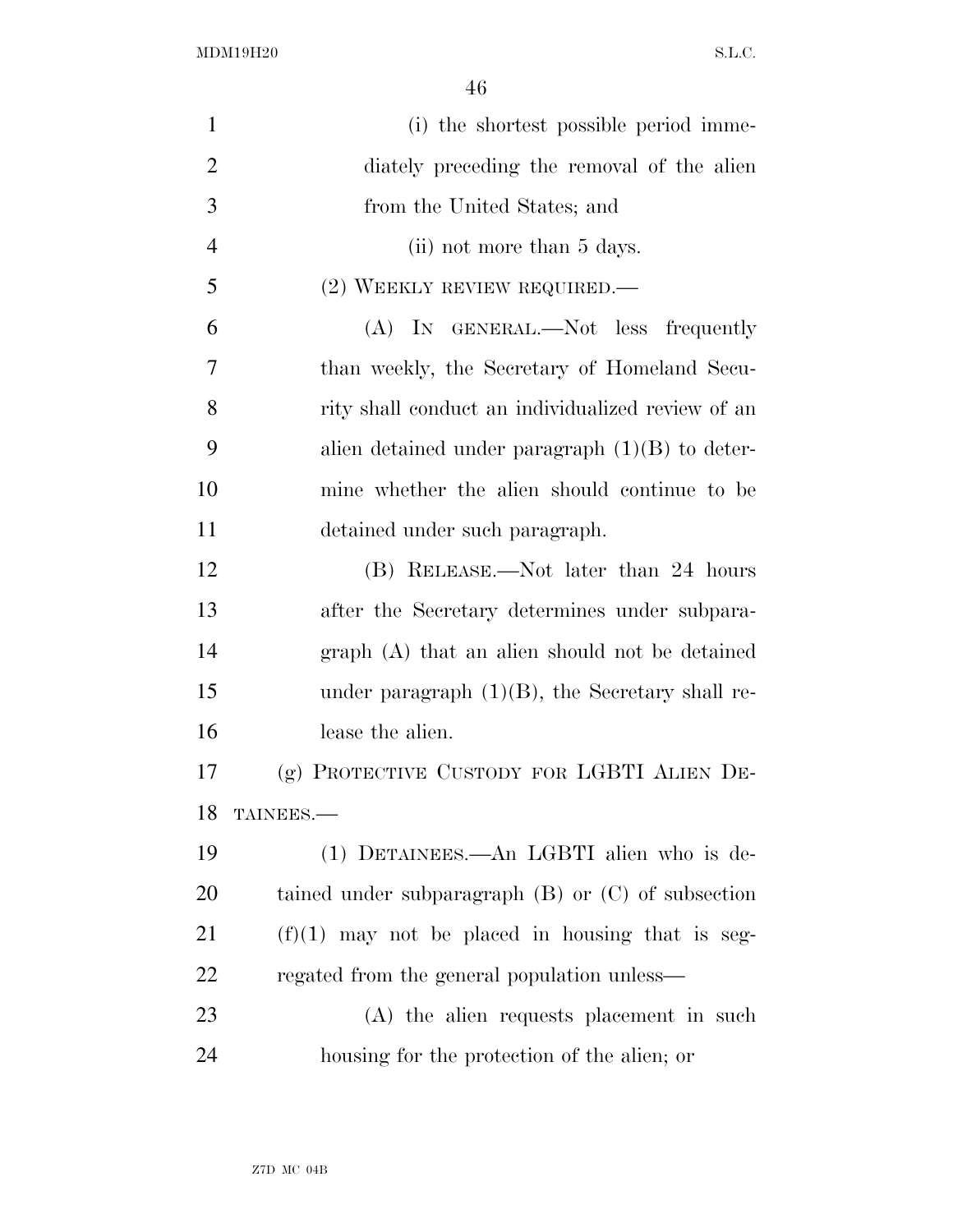| $\mathbf{1}$   | (B) the Secretary of Homeland Security                    |
|----------------|-----------------------------------------------------------|
| $\overline{2}$ | determines, after assessing all available alter-          |
| 3              | natives, that there is no available alternative           |
| $\overline{4}$ | means of separation from likely abusers.                  |
| 5              | (2) PLACEMENT FACTORS.—In a case in which                 |
| 6              | an LGBTI alien is placed in segregated housing pur-       |
| 7              | suant to paragraph (1), the Secretary of Homeland         |
| 8              | Security shall ensure that such housing—                  |
| 9              | $(A)$ includes non-LGBTI aliens, to the ex-               |
| 10             | tent practicable; and                                     |
| 11             | (B) complies with any applicable court                    |
| 12             | order for the protection of LGBTI aliens.                 |
| 13             | PROTECTIVE CUSTODY REQUESTS.-In a<br>(3)                  |
| 14             | case in which an LGBTI alien who is detained re-          |
| 15             | quests placement in segregated housing for the pro-       |
| 16             | tection of such alien, the Secretary of Homeland Se-      |
| 17             | curity shall grant such request.                          |
| 18             | (h) SENSE OF CONGRESS.—It is the sense of Con-            |
| 19             | gress that the Secretary of Homeland Security should hire |
| 20             | a sufficient number of Refugee Corps officers for refugee |
| 21             | interviews to be held within a reasonable period of time  |
| 22             | and adjudicated not later than 180 days after a request   |
| 23             | for Priority 2 consideration is filed.                    |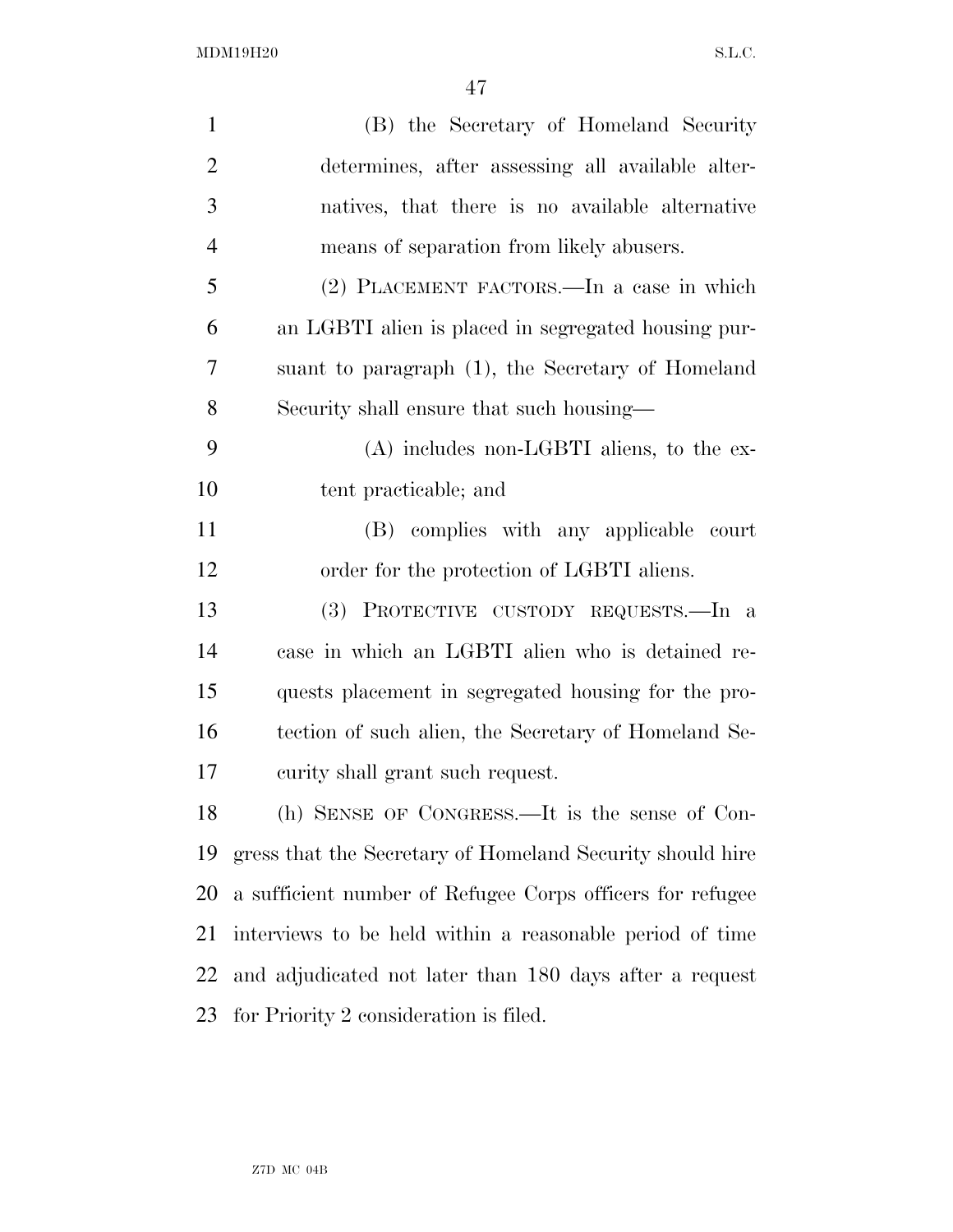Z7D MC 04B **SEC. 10. ENGAGING INTERNATIONAL ORGANIZATIONS IN THE FIGHT AGAINST LGBTI DISCRIMINATION.**  (a) SENSE OF CONGRESS.—It is the sense of Con- gress that— (1) the United States should be a leader in ef- forts by the United Nations to ensure that human rights norms, development principles, and political rights are fully inclusive of LGBTI people; (2) United States leadership within inter- national financial institutions, such as the World Bank and the regional development banks, should be used to ensure that the programs, projects, and ac- tivities undertaken by such institutions are fully in- clusive of all people, including LGBTI people; and (3) the Secretary of State should seek appro- priate opportunities to encourage the equal treat- ment of LGBTI people during discussions with or participation in the full range of regional, multilat- eral, and international fora, such as the Organiza- tion of American States, the Organization for Secu- rity and Cooperation in Europe, the European Union, the African Union, and the Association of South East Asian Nations. (b) ACTION THROUGH THE EQUAL RIGHTS COALI- TION.—The Secretary of State shall promote diplomatic coordination through the Equal Rights Coalition, estab-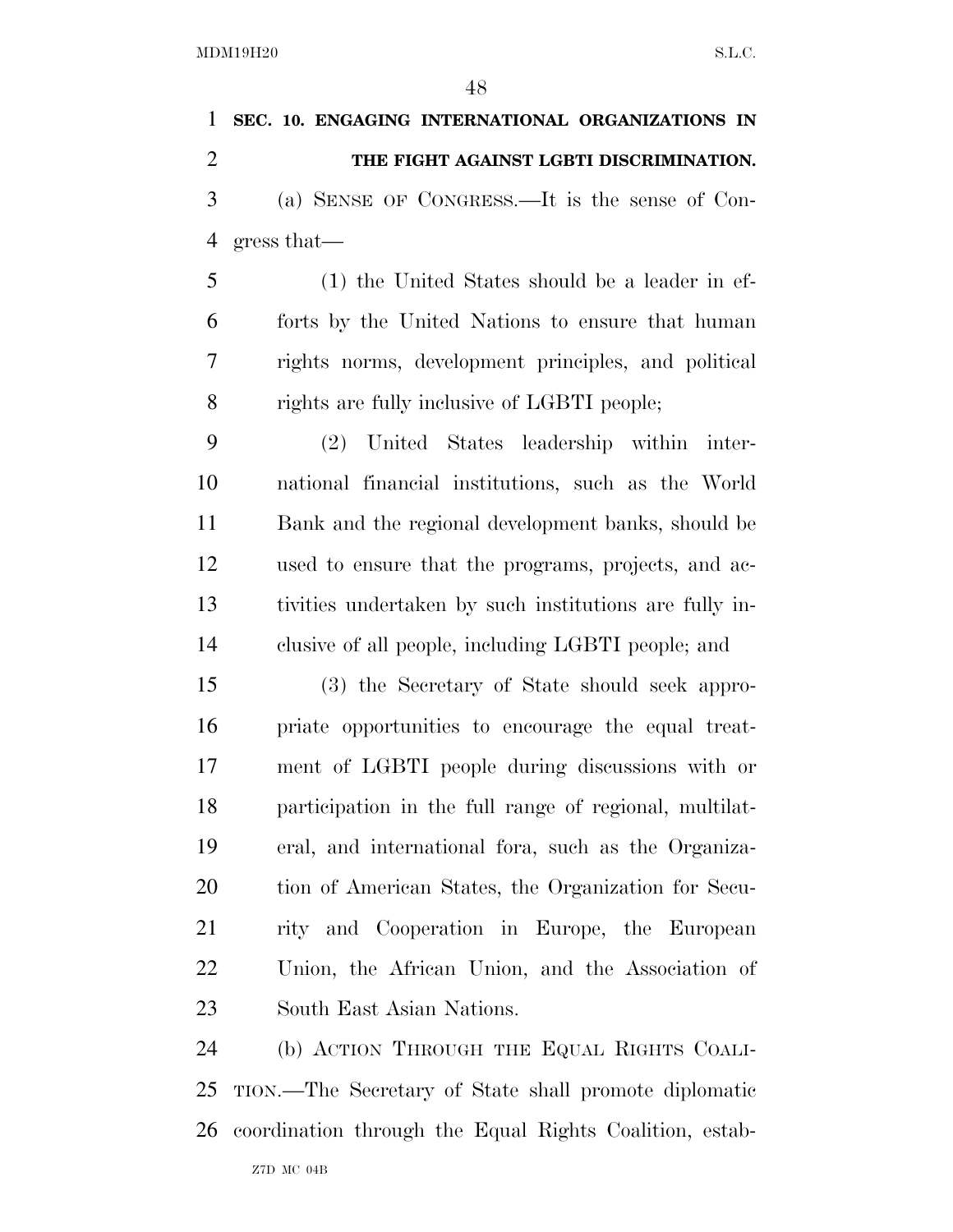lished in July 2016 at the Global LGBTI Human Rights Conference in Montevideo, Uruguay, and other multilat- eral mechanisms, to achieve the goals and outcomes de-scribed in subsection (a).

# **SEC. 11. REPRESENTING THE RIGHTS OF UNITED STATES LGBTI CITIZENS DEPLOYED TO DIPLOMATIC AND CONSULAR POSTS.**

 (a) SENSE OF CONGRESS.—It is the sense of Con- gress that, recognizing the importance of a diverse work- force in the representation of the United States abroad, and in support of sound personnel staffing policies, the Secretary of State should—

 (1) prioritize efforts to ensure that foreign gov- ernments do not impede the assignment of United States LGBTI citizens and their families to diplo-matic and consular posts;

 (2) open conversations with entities in the United States private sector that engage in business in other countries to the extent necessary to address any visa issues faced by such private sector entities with respect to their LGBTI employees; and

 (3) prioritize efforts to improve post and post school information for LGBTI employees and em-ployees with LGBTI family members.

(b) REMEDIES FOR FAMILY VISA DENIAL.—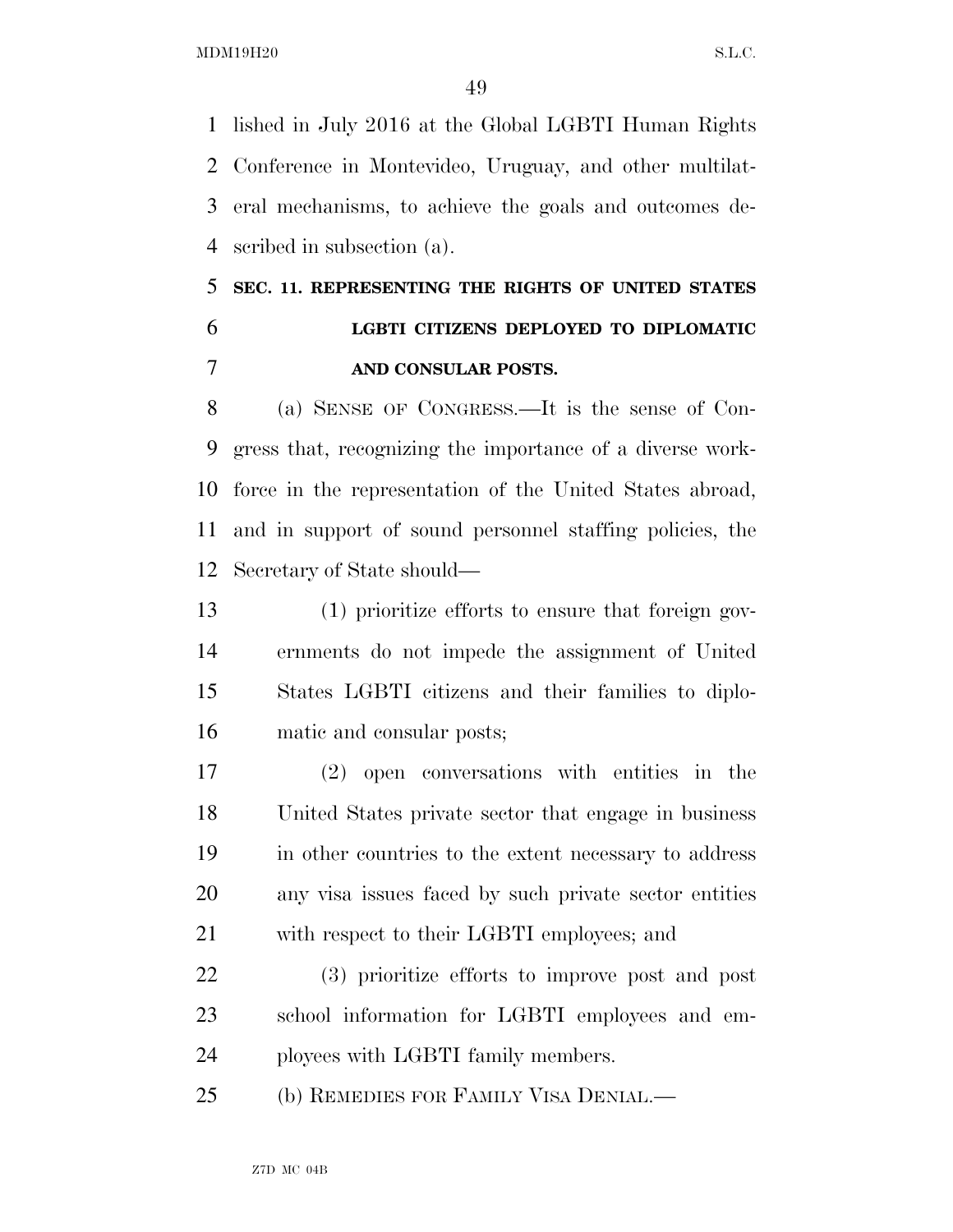| $\mathbf{1}$   | (1) IN GENERAL.—The Secretary of State shall          |
|----------------|-------------------------------------------------------|
| $\overline{2}$ | use all appropriate diplomatic efforts to ensure that |
| 3              | the families of LGBTI employees of the Department     |
| $\overline{4}$ | are issued visas from countries where such employ-    |
| 5              | ees are posted.                                       |
| 6              | $(2)$ LIST REQUIRED.—Not later than 180 days          |
| 7              | after the date of the enactment of this Act, the Sec- |
| 8              | retary of State shall submit to Congress—             |
| 9              | $(A)$ a classified list of each country that          |
| 10             | has refused to grant accreditation to LGBTI           |
| 11             | employees of the Department or their family           |
| 12             | members during the most recent 2-year period;         |
| 13             | and                                                   |
| 14             | (B) the actions taken or intended to be               |
| 15             | taken by the Secretary, in accordance with            |
| 16             | paragraph (1), to ensure that LGBTI employ-           |
| 17             | ees are appointed to appropriate positions in ac-     |
| 18             | cordance with diplomatic needs and personnel          |
| 19             | qualifications, including actions specifically re-    |
| 20             | lating to securing the accreditation of the fami-     |
| 21             | lies of such employees by relevant countries.         |
| 22             | (c) IMPROVING POST INFORMATION AND OVERSEAS           |
| 23             | ENVIRONMENT FOR LGBTI ADULTS AND CHILDREN.-           |
| 24             | (1) IN GENERAL.—The Secretary of State shall          |
| 25             | ensure that LGBTI employees and employees with        |